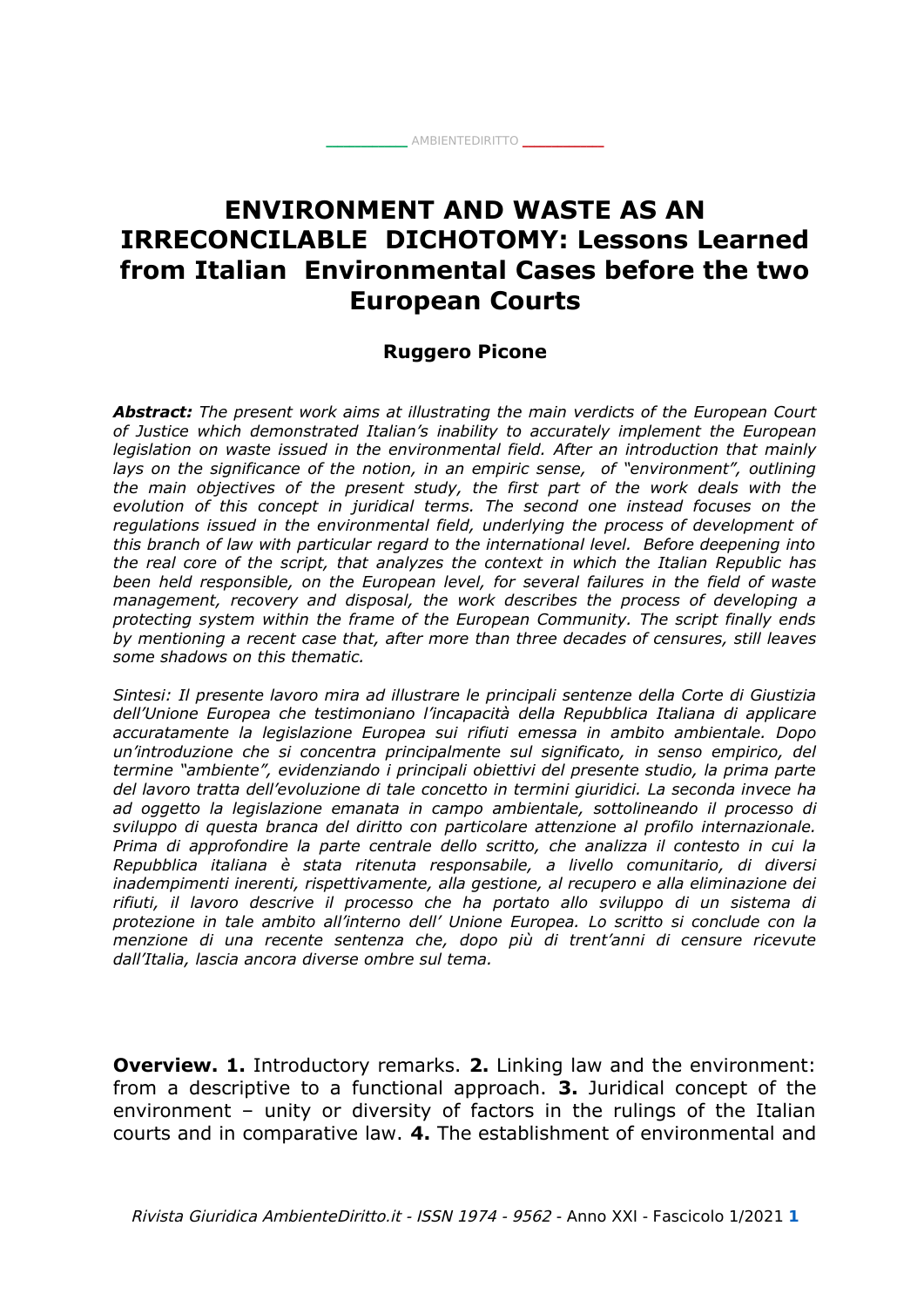waste law at the international level: the international background. **5.** The consequences of the disasters that "opened the world's eyes". **6.** The development of environmental and waste law in the framework of the European Union: the causes that favored the blossoming of the EU environmental regulations. **7.** The current EU legal framework on environmental protection. **8.** The protection of the environment within the EU Charter of fundamental rights. **9.** Regulation of waste at the level of EU law. **10.** The Italian defaults in complying with European environmental legislation in the field of waste: the procedures before the CJEU with particular regard to art. 260 TFEU. **11.** A deeper glance to the cases. **12.** The waste catastrophe faced by the region of Campania. **13.** The Italian violations on waste reach the ECtHR. **14.** Differences between the two Courts' approaches to handling the same factual situation. **15.** A second – and heavier – condemn for Italy ex art. 260 TFEU. **16.** History repeats itself: two earlier verdicts that should have guided the Italian behaviors regarding waste management. **17.** Concluding notes.

#### **1. Introductory remarks.**

The Cambridge online dictionary, under the term "environment" bears two main meanings, both related to people.

On the one hand, it is addressed more generally as the totality of "air, water and land in or in which people, animals and plants live"; on the other hand, focusing more on human beings, it is defined as the whole conditions in which people live or work in and that influence the way individuals feel or effectively work<sup>[1](#page-1-0)</sup>.

These two significances clearly show how environmental issues are strictly connected with human well-being and they reflect the main reason why, especially starting from the second part of the XXth century, the concern dealing with this topic gained importance at the international level.

The quick industrial development that affected worldwide the society during the last century, together with an increasing apprehension regarding, on the one hand,

<span id="page-1-0"></span><sup>1</sup> See also M. Cortelazzo, P. Zolli, *Dizionario etimologico della Lingua italiana*, Giappichelli, Bologna 1979, I, 45-46, in which it is stated that, within the purview of the Italian language, the first who employed the term "environment" ("ambiente") was Galileo Galilei in order to designate « the space in which a person or a thing are », recalling the latin origin of the word.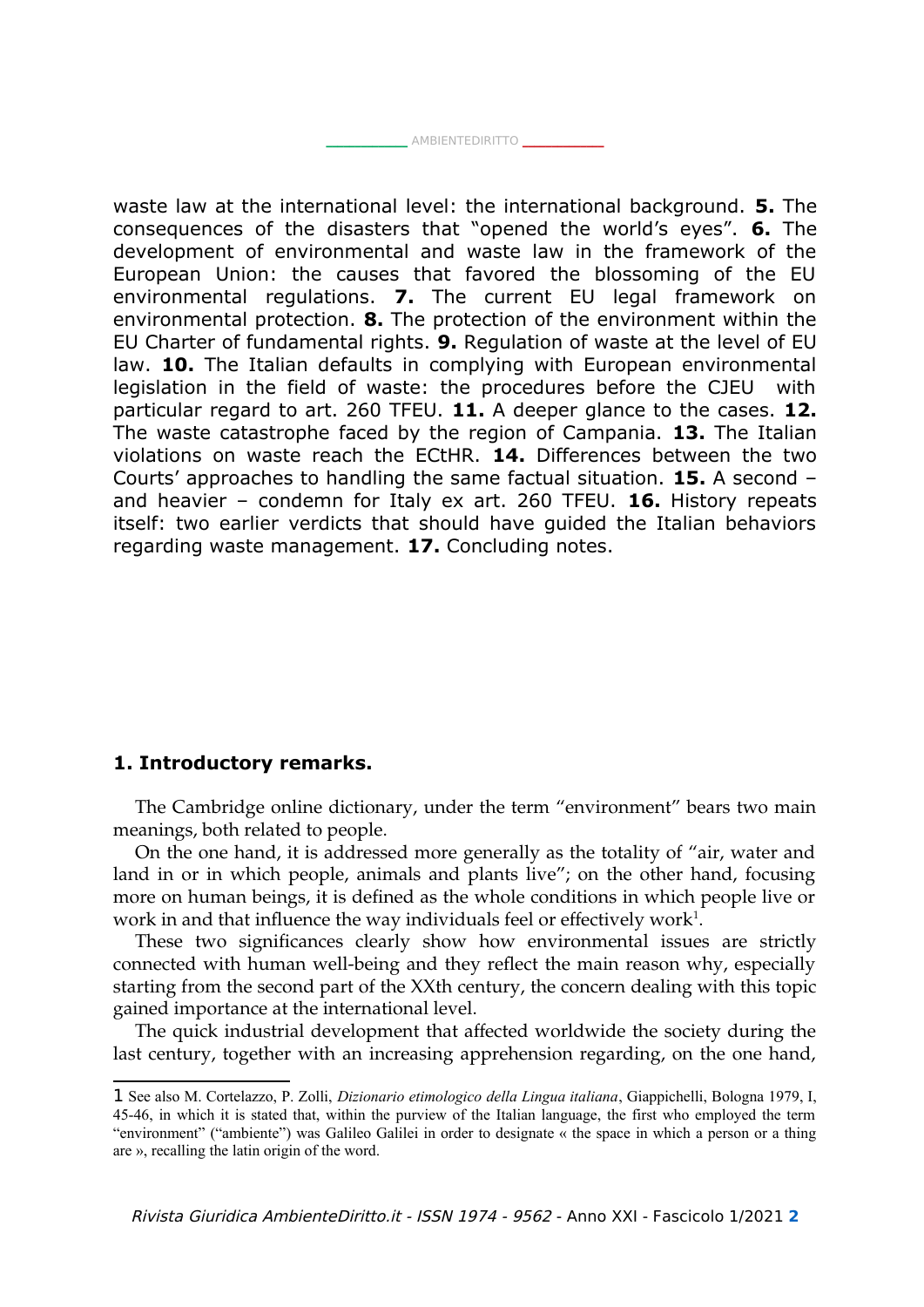the new forms of pollution and, on the other hand, the diminishing amounts of natural resources, encouraged the international community to focus more on the protection of the environment.

The aim of this work is then to firstly show how there is not unambiguity, in the international scholars' community, neither on the concept itself of the environment nor on the correct methods to use in order to study this phenomena.

Afterwards, even if the aims of this work do not allow to dwell too long on these aspects, the thesis will proceed through the analysis of the evolution that interested the branch of law which involves the protection of the flora and fauna, especially in the area of waste recovery and disposal.

A particular regard will then be placed on the regulations that have been released on the European Union level, underlying the renovate necessity of ensuring also in this field a common and systematic discipline.

Having set the coordinates of the juridical context in which the present study moves, the last part of the script will focus on the episodes in which a Member State of the European Community (namely Italy) has failed, in the field of waste management, to comply with such discipline, trying at the same time to outline the reasons that have led both the European Court of Justice and the European Court of Human Rights (with regard to their own competences) to find the latter State responsible for several violations respectively of the Community environmental law and of the European Convention on Human Rights.

## **2. Linking law and the environment: from a descriptive to a functional approach.**

Before starting the described analysis, it seems necessary to linger both on the exact meaning, on a legal acceptation, of the concept "environment" and on the process, on an international scale, that fostered the flowering of this discipline.

Namely, it is difficult to formulate a unique juridical definition of "environmental law" since the notion itself could appear to someone excessively broad and abstract to be conveyed in few words.

On this aspect different scholars have in the past offered their contributions, delivering to the academic society at least three different approaches in order to face such complicated task<sup>[2](#page-2-0)</sup>.

According to the first conception, environmental law is the combination of all the laws and regulations that pertain to the protection of the environment within the legal body of a specific territory.

Such view, not by chance known as "descriptive" approach<sup>[3](#page-2-1)</sup>, only consists of the listing of the laws related to the topic. Perhaps this definition ends not to be as

<span id="page-2-0"></span><sup>2</sup> E. Fisher, B. Lange, E. Scotford, *Environmental Law. Text, Cases and Materials*, Oxford University Press, Oxford 2013, 6.

<span id="page-2-1"></span><sup>3</sup> *Ibid.*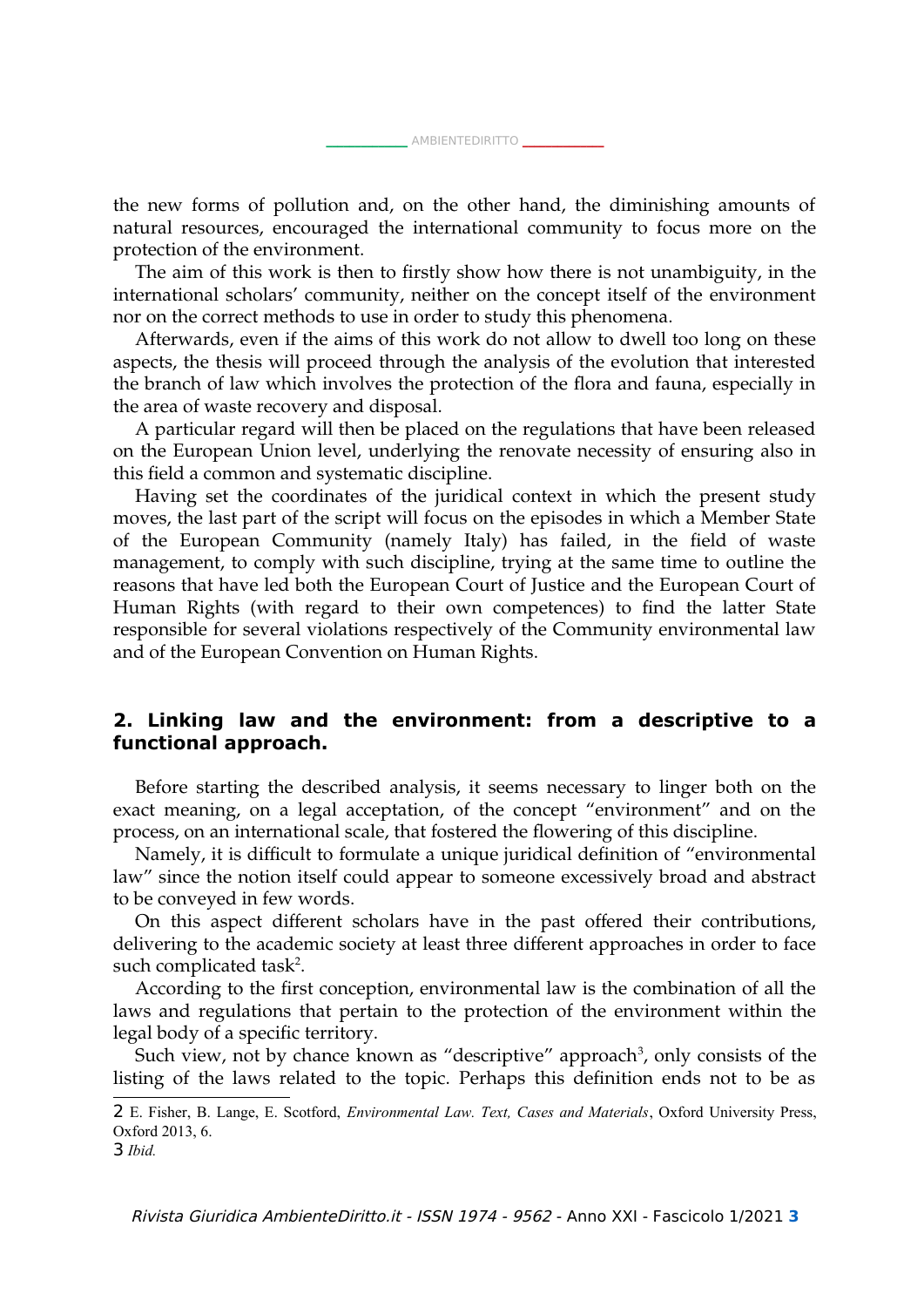precise as it aims to be, considering the amount of existing regulations that deal with different features of the environment.

In this way, environmental law appears more as a bumbling box of norms rather than a systematic set of rules.

Counterposed to the descriptive approach is the "purposive" path, which aspiration is to describe environmental law according to its function $^4\!$  $^4\!$  $^4\!$ .

Even if the main objective of the policies released in this field concerns the protection of the environment, various are the ways to do so, just like the areas in which such safety is needed.

Thus, differently from the previous one, the purposive approach offers an incomplete reconstruction, too microscopic if compared to the countless subfunctions that this discipline tries to fulfill.

The last theory left for discussion is the "jurisprudential" one. As the name itself reveals, according to this view environmental law has to be considered as a body of legal principles, placing emphasis on the need for exegetes' interpretation in order to give a legal integrity to the subject.

## **3. Juridical concept of the environment – unity or diversity of factors in the rulings of the Italian courts and in comparative law.**

The issues emerged in finding a correct definition stem from the difficulties that arose in the past even for determining how the "environment" itself needed to be intended.

According to a broader interpretation that in Italy has probably found its major supporter<sup>[5](#page-3-1)</sup>, the juridical concept of environment could not be reduced to unity, at least because of both the variety of interests that it pursues and the numerous subjects that it intercepts.

However, nowadays this belief has been abandoned in favor of a unitary concept of environment, interpreted as a synthesis of different factors which grant and foster human and animal life, in the light of a sustainable development that takes into account also the preservation of the environment for the future generations.

 This last stance has been followed also within European member States, especially by the national Courts that have been called upon to dispel any remaining doubts with regard to the extent of the mentioned notion.

Namely, already from the second part of the last century the Italian Constitutional Court had the chance to clarify the meaning and the capacity of the above-mentioned concept<sup>6</sup>.

<span id="page-3-0"></span><sup>4</sup> A. D. Tarlock, "The future of Environmental Rule of Law Litigation*"*, *Pace Environmental Law Review*, 19/2002, 575-577.

<span id="page-3-1"></span><sup>5</sup> M. S. Giannini, "Ambiente: saggio sui suoi aspetti giuridici", *Rivista trimestrale di diritto pubblico*, 1973, 15 e ss.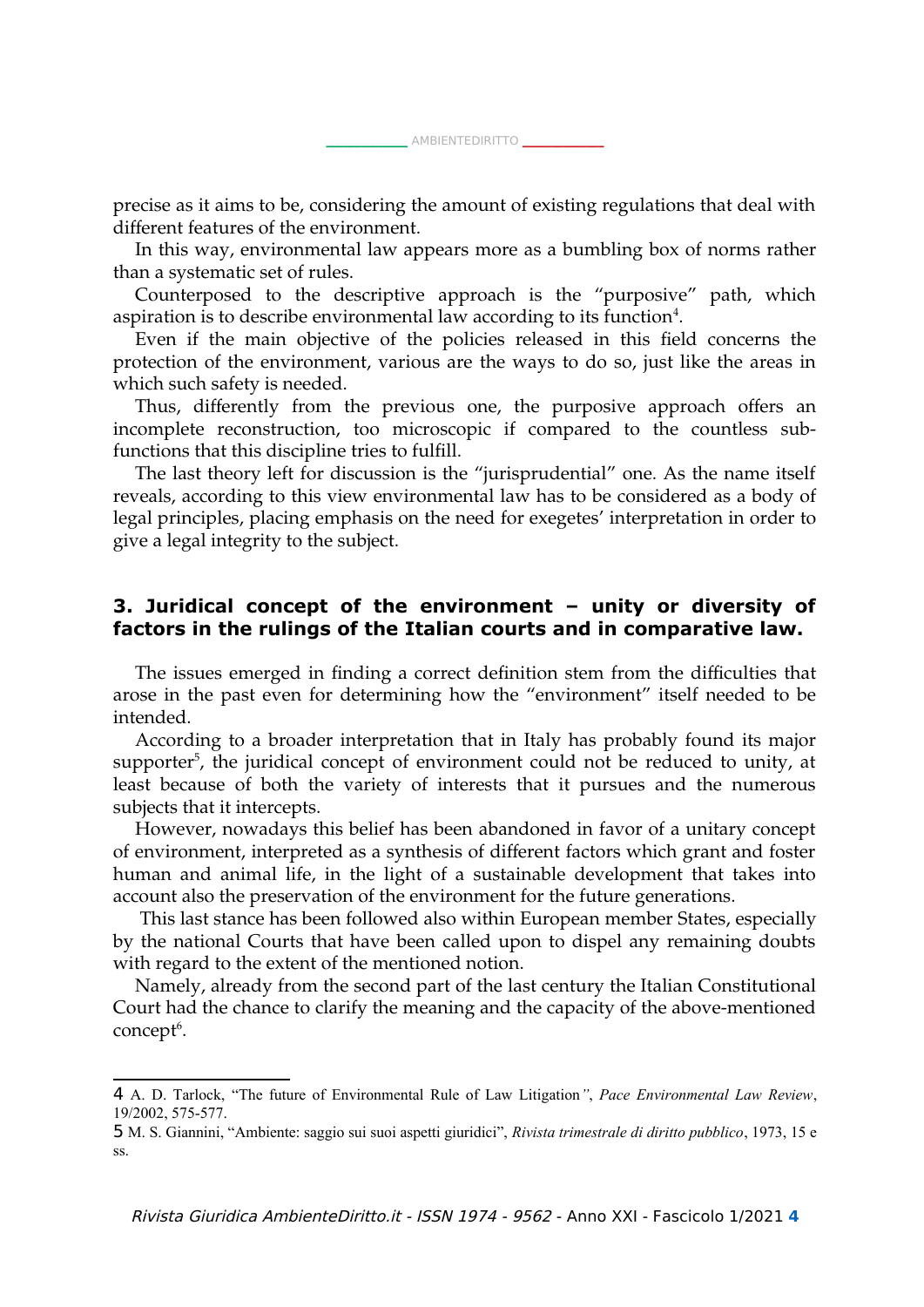In particular it asserted that, notwithstanding the fact that it represents the composition of various factors (each of which can be enjoyed in different forms and is susceptible of a separate protection), the environment is an intangible and unitary legal asset[7](#page-4-0) , which stands as a "*public interest of primary[8](#page-4-1) and absolute[9](#page-4-2) constitutional value*".

\_[AMBIENTEDIRITTO](http://www.AMBIENTEDIRITTO.it/) \_

Taking the cue from this tendency, also the Italian Supreme Court of Cassation had the possibility to reaffirm the necessary view for an overall unity of the elements that compose the environment<sup>[10](#page-4-3)</sup> and which include both natural resources as well as the operations put in place by man that are worthy of protection.

As it is easy to grasp, the contribution of the jurisprudence in this field has played a decisive role, especially considering that the Italian Constitution does not provide for specific protection of the environment, which is a subject that is only indirectly affected by other prescriptions of the same Chart, related now to the conservation of the landscape (art. 9 of the Italian Constitution), now to the safeguard of human health (art. 32 Italian Constitution), now to the economical initiative (art. 41 Italian Constitution) and now, finally, to the competence of the State for dealing with the subject (art. 117 Italian Constitution).

Italy therefore, together with France and Czech Republic, pertain to the same group of European States that do not establish an explicit reference to the conservation of the environment in their formal constitutional texts, but ensure a protection via other laws $^{\rm 11}$  $^{\rm 11}$  $^{\rm 11}$  or through case law $^{\rm 12}.$  $^{\rm 12}.$  $^{\rm 12}.$ 

<sup>6</sup> For a brief examination of the process that led to the jurisprudential development in Italy of the "right to a safe environment", see: P. Caretti, G. T. Barbieri, *I diritti fondamentali. Libertà e Diritti sociali*, Giappichelli, Torino 2017, 549 e ss.

<span id="page-4-0"></span><sup>7</sup> Corte Costituzionale, 17 December 1987, n. 641, in *https://www.cortecostituzionale.it/actionPronuncia.do*

<span id="page-4-1"></span><sup>8</sup> C. Cost., 27 June 1986, n. 151, in *<https://www.cortecostituzionale.it/actionPronuncia.do>*, which addresses as "fundamental" the norms that deal with environmental protection.

<span id="page-4-2"></span><sup>9</sup> C. Cost., 22nd may 1987, n. 210, in *<https://www.cortecostituzionale.it/actionPronuncia.do>*, which specifies the necessity of a unified conception of the environment, comprehensive of natural and cultural resources. In particular, it includes the "*conservation, the efficient management and the improvement of natural resources (air, water, soil, and territory in general), as well as the existence and the preservation of the genetic heritage, terrestrial and marine, of all the animal and vegetal species that live within it and, ultimately, of human beings in all their externalizations"*.

<span id="page-4-3"></span><sup>10</sup> Cass. pen., Sez.III, 3rd July 2018, n.29901, in *CED Cass*., n. 273211. For older verdicts that raise environment to a fundamental interest of the society, see also: Cass pen., 25th September 1996, in *Foro it.*, 1996, I, 3062; Cass. Pen., 1st September 1995, n. 2911, in *Corr. Giur.*, 1995, 1146.

<span id="page-4-4"></span><sup>11</sup> See French Code on the Environment (as amended in 2012); see also (even if the State does not belong to the European Union) Arts 7 and 35 of the Charter of Fundamental Rights and Freedoms of the Czech Republic (as amended in 1999).

<span id="page-4-5"></span><sup>12</sup> One of the first ruling that dealt with the set up of the right to a healthy environment - even if intended as a specification of the wider right to health - was: Cass. civ., Sez I, 6 October 1979, n. 5172, in *Giust. civ., 1980, I, 1970*. This verdict represents a milestone in the emergence of such right, which is considered to be instrumental to an effective health protection.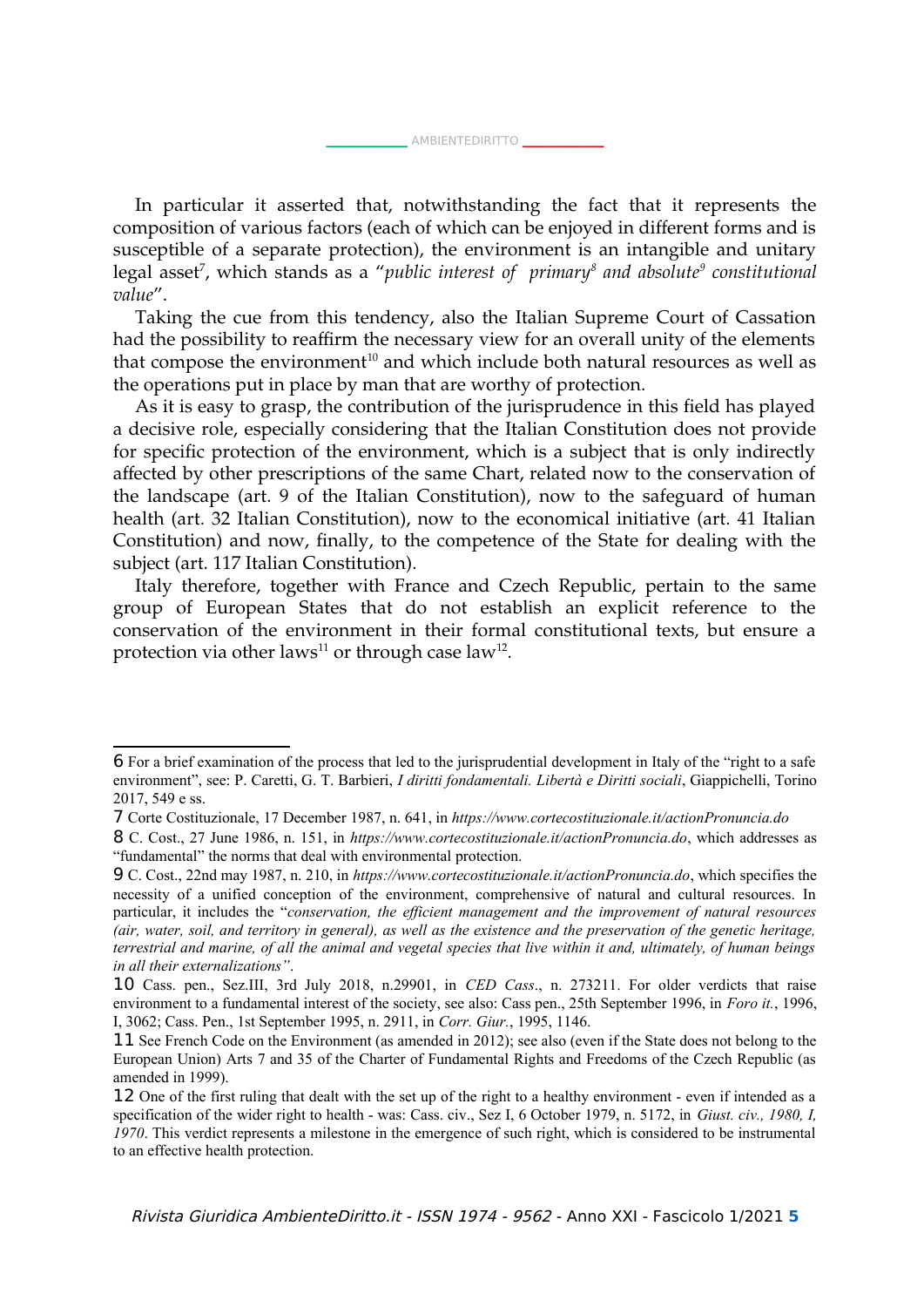However, there is as well no shortage of European States' Constitutions which expressly recognize environmental protection, "*not only as a duty of governmental authorities, but also as a right (and duty) of the individual".[13](#page-5-0)*

To this set belong, for example, the Spanish Constitution<sup>[14](#page-5-1)</sup> and the fundamental Charts of certain Central<sup>[15](#page-5-2)</sup> and eastern European States<sup>[16](#page-5-3)</sup>. In particular some of the latter ones are not limited to impose a right/duty to the individuals/State, but also acknowledge some principles of European matrix in the area of environmental protection, such as the "polluter pays" principle (Estonia, Hungary and, more indirectly, Slovenia) or the "sustainable development" principle (Poland).

Finally, a third group of European States, albeit short of a right-based formulation, recognizes the environmental safeguard as a constitutional value, that needs to be preserved by the State.

Examples on this aspect can be found in the German Constitution<sup>[17](#page-5-4)</sup>, as well as in the Dutch one $^{18}$  $^{18}$  $^{18}$ .

<span id="page-5-2"></span>15 Such as the Belgian Constitution, which expressly states in art. 23 the "*right to enjoy the protection of a healthy environment*"; also the Finnish constitution, as well as the Portuguese one provide for a reference to the protection of the environment: the former, in art. 20, that affirms the necessity for public authorities to "*guarantee for everyone the right to a healthy environment*"; the latter, in art. 66, recommends the need for every individual to "*possess the right to a healthy and ecologically balanced human living environment and the duty to defend it*".

<span id="page-5-3"></span>16 Art. 44 of the Slovakian Constitution proclaims that "*everyone has the right to an auspicious environment*" but, at the same time, an obligation to "*protect and enhance the environment and the cultural heritage*".

See also art. 115 of the Latvian Constitution ("*The State shall protect the right of everyone to live in a benevolent environment by providing information about environmental conditions and by promoting the preservation and improvement of the environment*"); art. 24 of the Greek Constitution ("*The protection of the natural and cultural environment constitutes a duty of the State and a right of every person […]*"); art. 53 of the Estonian Constitution( "*Everyone has a duty to preserve the human and natural environment and to compensate for damage caused to the environment by him or her*"); art. 21 of the Hungarian Constitution ( "*Hungary shall recognize and enforce the right of every person to a healthy environment. A person who causes any damage to the environment shall be obliged to restore it or to bear all costs of restoration as defined by law"*); art. 72 of the Slovenian Constitution ( "*Each person shall have the right in accordance with statute to a healthy environment in which to live. The State shall be responsible for such an environment. To this end, the conditions and the manner in which economic and other activities shall take place shall be regulated by statute. The conditions under which any person damaging the environment shall be obliged to make compensation shall be determined by statute*"); art. 5 of the Polish Constitution (" *The Republic of Poland shall safeguard the independence and integrity of its territory and ensure the freedoms and rights of persons and citizens, the security of the citizens, safeguard the national heritage and shall ensure the protection of the natural environment pursuant to the principles of sustainable development*").

<span id="page-5-4"></span>17 Art. 20a of the Basic Law for the Federal Republic of Germany states that "*Mindful also of its responsibility towards future generations, the state shall protect the natural foundations of life and animals by legislation* […]".

<span id="page-5-5"></span>18 Art. 21 proclaims that "*It shall be the concern of the authorities to keep the country habitable and to protect and improve the environment*".

[Rivista Giuridica AmbienteDiritto.it - ISSN 1974 - 9562](http://www.ambientediritto.it/) [- Anno X](http://www.ambientediritto.it/)XI - Fascicolo 1[/2021](http://www.ambientediritto.it/) **6**

<span id="page-5-0"></span><sup>13</sup> S. Peers *et. al.*, *The EU Charter of Fundamental Rights*, Hart, Oxford and Portland 2014, 989.

<span id="page-5-1"></span><sup>14</sup> Art. 45 of the mentioned document places both a *right* for any individual to enjoy an environment which is suitable for his development and a *duty* on each member of the community to preserve it. The second paragraph is instead addressed to the public authorities, which are in charge of monitoring the "*rational use of all natural resources with a view to protecting and improving the quality of life and preserving and restoring the environment*".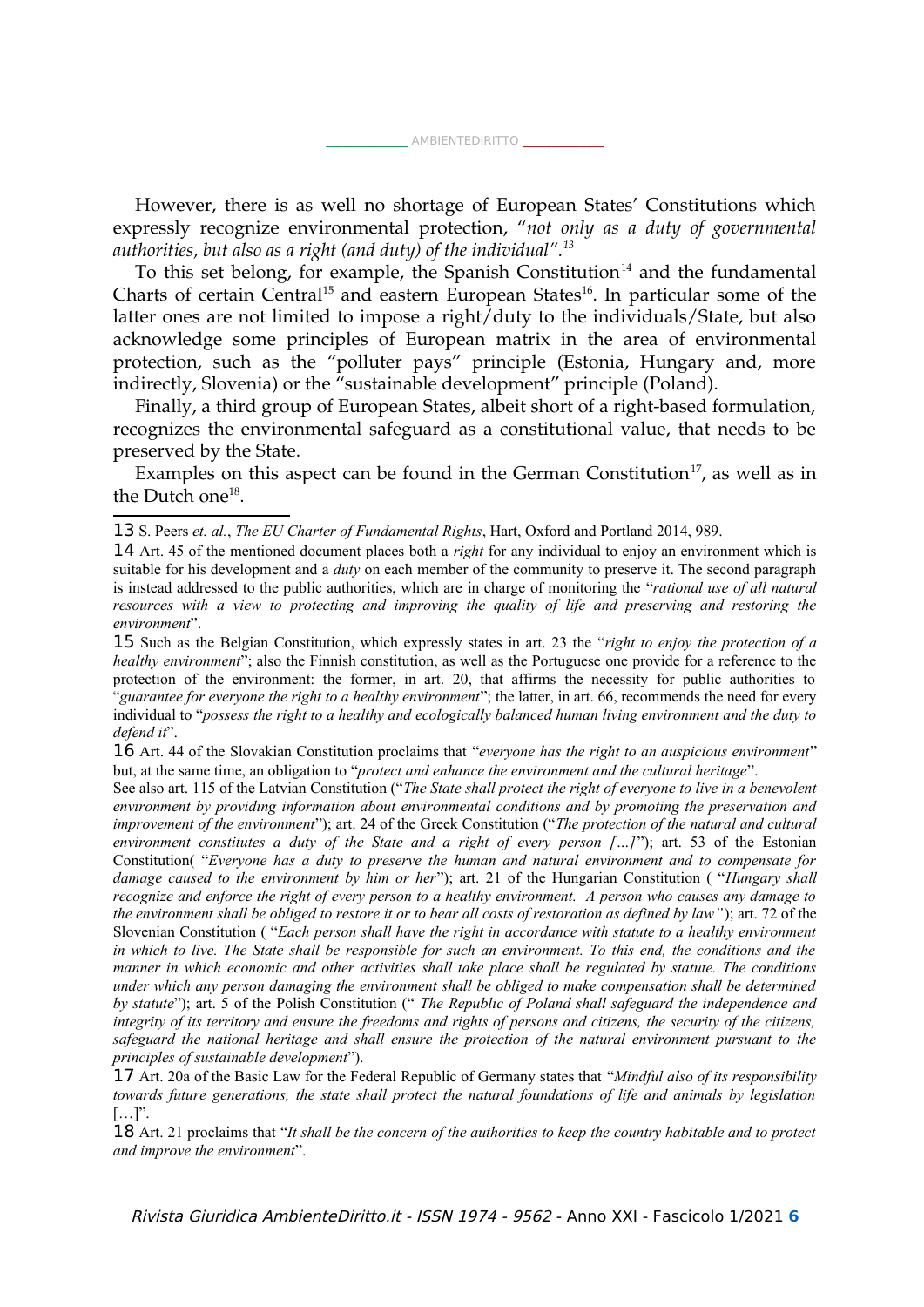## **4. The establishment of environmental and waste law at the international level: the international background.**

The advancement and the introduction in the States legislation of norms that care about the environment, far from being a fast course, has represented the result of a long international process that has its roots at the beginning of the XIX century.

In 1864, for the first time, the detrimental consequences on nature of human incautious behaviors were witnessed by George Perkins Marsh in his book "Man and Nature", which showed how man's actions were endangering the original balance of the world's ecosystems, irreparably compromising future generations<sup>[19](#page-6-0)</sup>.

However, rather than protecting the environment as a value itself, at that time the policies that were made on this regard were seen in a utilitarian perspective of economic benefits for human beings. In other words, they lacked of a real environmental vocation, aiming at pursuing a shorter-term advantage related to material needs that could, from time to time, make their appearance.

Suffice it to mention the 1902 Convention for the Protection of Birds Useful to Agriculture (the first pact on a global scale that had the aspiration to protect a particular species of wildlife)<sup>[20](#page-6-1)</sup> which, already from the name, contained the idea of protecting the environment not for the purpose of safeguard itself, but for the sake of commercial convenience.

In the same direction was established the Whaling Convention in 1931, that limited the exploitation of whales. The Convention indeed aimed at providing for "*the proper conservation of whale stocks and thus make possible the orderly development of the whaling industry*" [21](#page-6-2) .

Furthermore, also the 1933 London Convention Relative to the Preservation of Fauna and Flora in their Natural State pursued the same utilitarian objective, even if in a less obvious way. In fact, it provided, on the one hand, for the creation of national parks and, on the other hand, for a severe protection of some species of wild animals. Behind those apparently positive measures other interests were hiding, such as the will to preserve big game hunting or the intention to domesticate animals which were susceptible of economic utilization $^{22}$  $^{22}$  $^{22}$ .

<span id="page-6-0"></span><sup>19</sup> G. P. Marsh, *Man and Nature, or, Physical Geography as Modified by Human Action*, C. Scribner and Co., New York 1867.

<span id="page-6-1"></span><sup>20</sup> *International Convention for the Protection of Birds Useful to Agriculture*, Paris, 19th March 1902, *<http://www2.ecolex.org/server2neu.php/libcat/docs/TRE/Full/En/TRE-000067.txt> .*

<span id="page-6-2"></span><sup>21</sup> This sentence belongs to the Preamble of the 1946 International Convention for the Regulation of Whaling, that replaced the Whaling Convention of 1931. For further readings, see: *International Convention for the Regulation of Whaling*, 2nd December 1946, Washington, available at *[http://library.arcticportal.org/1863/1/1946%20IC%20for%20the%20Regulation%20of%20Whaling-pdf.pdf.](http://library.arcticportal.org/1863/1/1946%25252520IC%25252520for%25252520the%25252520Regulation%25252520of%25252520Whaling-pdf.pdf)*

<span id="page-6-3"></span><sup>22</sup> *Convention Relative to the Preservation of Fauna and Flora in their Natural State*, 8 November 1933, London, available at: *<http://www2.ecolex.org/server2neu.php/libcat/docs/TRE/Full/En/TRE-000069.txt>.* In particular, see art. 4 and 7.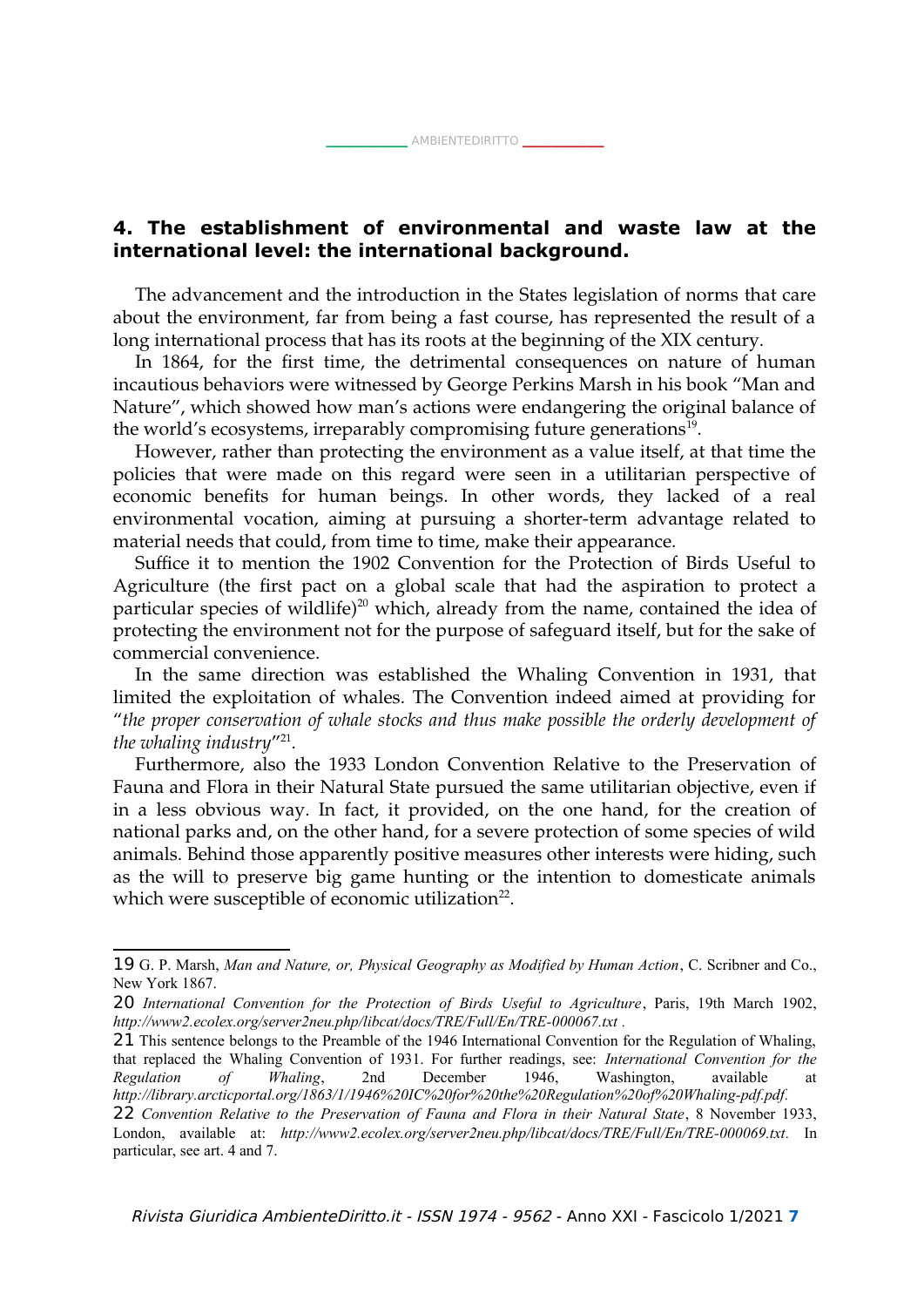\_\_\_\_\_\_\_\_\_\_\_\_\_\_ [AMBIENTEDIRITTO](http://www.AMBIENTEDIRITTO.it/) \_\_\_\_\_\_\_\_\_\_\_\_\_\_

Notwithstanding the context described, it was in the frame of this period that one of the guiding principles of today's international environmental law was generated: the so-called *good neighbourliness* principle[23](#page-7-0). It was conceived as a result of an arbitral procedure between Canada and the United States that lasted for more than 12 years (from 1928 to 1941) and is known as the *Trail Smelter* case<sup>[24](#page-7-1)</sup>.

The dispute dealt with transboundary air pollution, coming from the Trail Smelter situated close to the US border on the Canadian side, that ended in damaging the State of Washington in the USA.

The award of the tribunal represented a milestone in the development of the relations among States in environmental matters, since it proclaimed that "*no State has the right to use or permit the use of its territory in such a manner as to cause injury by fumes in the territory of another…when the case is of serious consequence and the injury is established by clear and convincing evidence"[25](#page-7-2)* .

Thus, the importance of the case lays in the consideration that, for the first time, a clear limitation on a State' sovereignty was set with respect to activities with transboundary environmental effects.<sup>[26](#page-7-3)</sup>

However, the real turning point occurred in the 1960s, again fostered by the publication of a book in which the author complained about the great damages the use of pesticides caused to the environment $^{27}$  $^{27}$  $^{27}$ .

Even if it is undeniable the role played by this publication in raising people's consciousness regarding those issues, it would have not been enough on its own for creating a wide consensus about the need for a concrete action.

### **5. The consequences of the disasters that "opened the world's eyes".**

In this sense, two other events, both catastrophes, encouraged the scientific world and the civil society to take awareness of the dangers threatening the environment.

The first one, dated 18th March 1967, occurred over the spilling of 118,000 tons of crude oil by a supertanker (the *Torrey Canion*) which stranded off the coasts of England. The impact of the accident was terrifying: it is estimated that about  $25,000$  birds died as a consequence.<sup>28</sup>

<span id="page-7-0"></span><sup>23</sup> K. Hossain, "The international environmental law - making process", in *Routledge Handbook of International Environmental Law* (ed. by S. Alam *et al.*), Routledge, Oxon 2013, 73.

<span id="page-7-1"></span><sup>24</sup> Trail smelter case (United States, Canada),16 April 1938 and 11 March 1941, *Reports of International Arbitral Awards,* V. III, 1905-1982, available at *https://legal.un.org/riaa/cases/vol\_III/1905-1982.pdf.*

<span id="page-7-2"></span><sup>25</sup> L. F. Damrosch *et al.*, *International Law, Cases and Materials,* Thomson/West, St. Paul 2009, 1493.

<span id="page-7-3"></span><sup>26</sup> Some years later, in 1949, the International Court of Justice embraced this principle and adopted it for the solution of another dispute. In that occasion the Court, remodulating the *dictum* of the Arbitral Tribunale, asserted that no State should utilize its territory in a way which is contrary to the rights of other States. See: Corfù Channel Case (UK vs Albania), 3 April 1949, Merits, 1949, I.C.J. Rep. 4.

<span id="page-7-4"></span><sup>27</sup> R. L. Carson, *Silent Spring*, Houghton Mifflin, Boston 1962.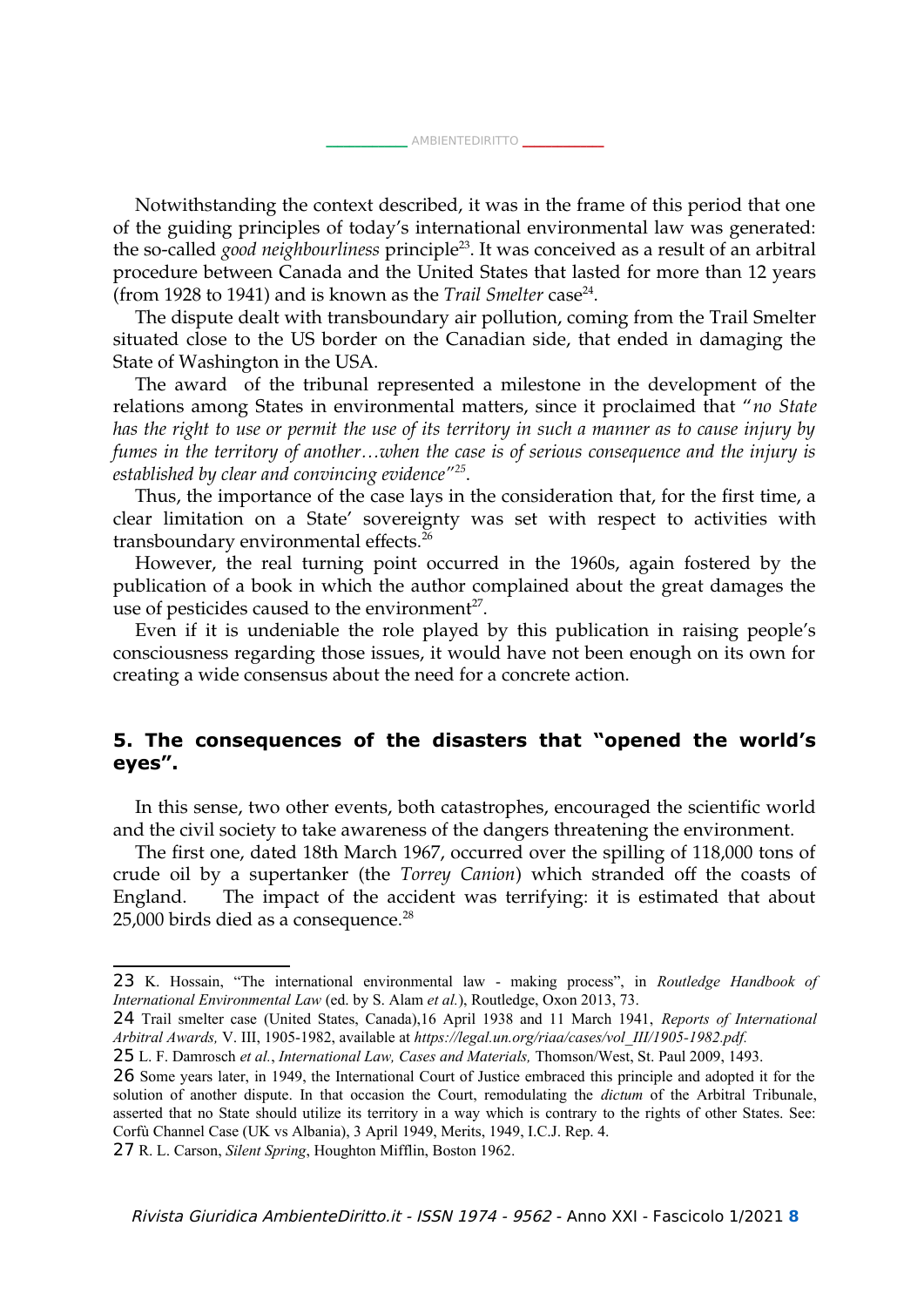Two years later, outside the shores of Santa Barbara (California) a drilling platform exploded during a routine maintenance intervention, releasing in the water more than  $80,000$  barrels of petroleum<sup>[29](#page-8-0)</sup>. The effect of this disaster, together with the still present memory of the Torrey Canyon accident, was sufficient to awaken the consciences on regard of the need for a global feeling on environmental protection. It was indeed diffusing among nations the shared thought that events causing environmental damages could have serious healthy and economic consequences all over the world, and thus a synergic action ought to be performed on this matter.

The efforts put in place in this direction by several States as a consequence of those disasters were not vain, and they conveyed in the summit, held in Stockholm in 1972, known as *UNCHE* (United Nations Conference on Human Environment).

This conference was the first massive media event that dealt with environmental issues on a global scale, with the participation of 113 heads of States and governments, more than 700 observers coming from non-governmental organizations and about 1500 journalists $^{30}$  $^{30}$  $^{30}$ .

It witnessed the need not to conceive the environment only as a right to enjoy, but also as a responsibility for its preservation weighing down on mankind.

Yet, the result of the congress did not consist in the promulgation of binding treaties which imposed certain obligation or restrictions to States' activities, but it ended in the issuance of non-binding instruments, two in particular: a *Declaration of Principles for the Preservation and Enhancement of the Human Environment[31](#page-8-2)* and an *Action Plan[32](#page-8-3) .*

Even if the positive echo related to the improvements reached at the Stockholm summit had important repercussions on the legal growth, in several fields, of the

*client=safari&rls=en&q=ambiente+diritto+.it&ie=UTF-8&oe=UTF-8.*

<sup>28</sup> A. M. Halvorssenn, *The origin and development of international environmental law*, in *Routledge Handbook of International Environmental Law* (ed. by S. Alam *et al.*), Routledge, Oxon 2013, 31. 29 *Ibid.*

<span id="page-8-1"></span><span id="page-8-0"></span><sup>30</sup> See: *[https://www.are.admin.ch/are/it/home/sviluppo-sostenibile/cooperazione-internazionale/agenda2030/](https://www.are.admin.ch/are/it/home/sviluppo-sostenibile/cooperazione-internazionale/agenda2030/onu-_-le-pietre-miliari-dello-sviluppo-sostenibile/1972--conferenza-delle-nazioni-unite-sullambiente-umano--stoccol.html) [onu-\\_-le-pietre-miliari-dello-sviluppo-sostenibile/1972--conferenza-delle-nazioni-unite-sullambiente-umano-](https://www.are.admin.ch/are/it/home/sviluppo-sostenibile/cooperazione-internazionale/agenda2030/onu-_-le-pietre-miliari-dello-sviluppo-sostenibile/1972--conferenza-delle-nazioni-unite-sullambiente-umano--stoccol.html) [stoccol.html](https://www.are.admin.ch/are/it/home/sviluppo-sostenibile/cooperazione-internazionale/agenda2030/onu-_-le-pietre-miliari-dello-sviluppo-sostenibile/1972--conferenza-delle-nazioni-unite-sullambiente-umano--stoccol.html).*

<span id="page-8-2"></span><sup>31</sup> A. M. Halvorssenn, *The origin and development of international environmental law, cit*.

To the Declaration in particular it is recognized the merit of having introduced the "*most ambitious and forwardlooking set of environmental principles by the international community at that time*". The document is composed of 26 Principles regarding both rights and duties of humans in relation to the environment, regarding for instance *pollution control* (Principles 2 through 7), *stability of prices* (Principle 10), *implementation of environmental policies in all States* (Principles 11 through 13) and *States' cooperation* (Principle 22).

See also: Federico Antich, "Origine ed evoluzione del diritto internazionale ambientale. Verso una governance globale dell'ambiente.", *<https://www.google.com/search>*

<span id="page-8-3"></span><sup>32</sup>A. C. Kiss, D. Shelton, *International Environmental Law,* Transnational Publishers, New York 2004, 47.

*The* Action Plan consisted in a world Programme for the environmental evaluation (*Earthwatch*), to be implemented through a global system of monitoring (*Global Environmental Monitoring System*, GEMS) and an exchange of information system (*International Referral System*, INFOTERRA), in order both to define the guiding principles for the promotion of a balanced utilization of the natural resources and to develop measures regarding supportive measures, such as education and professional formation.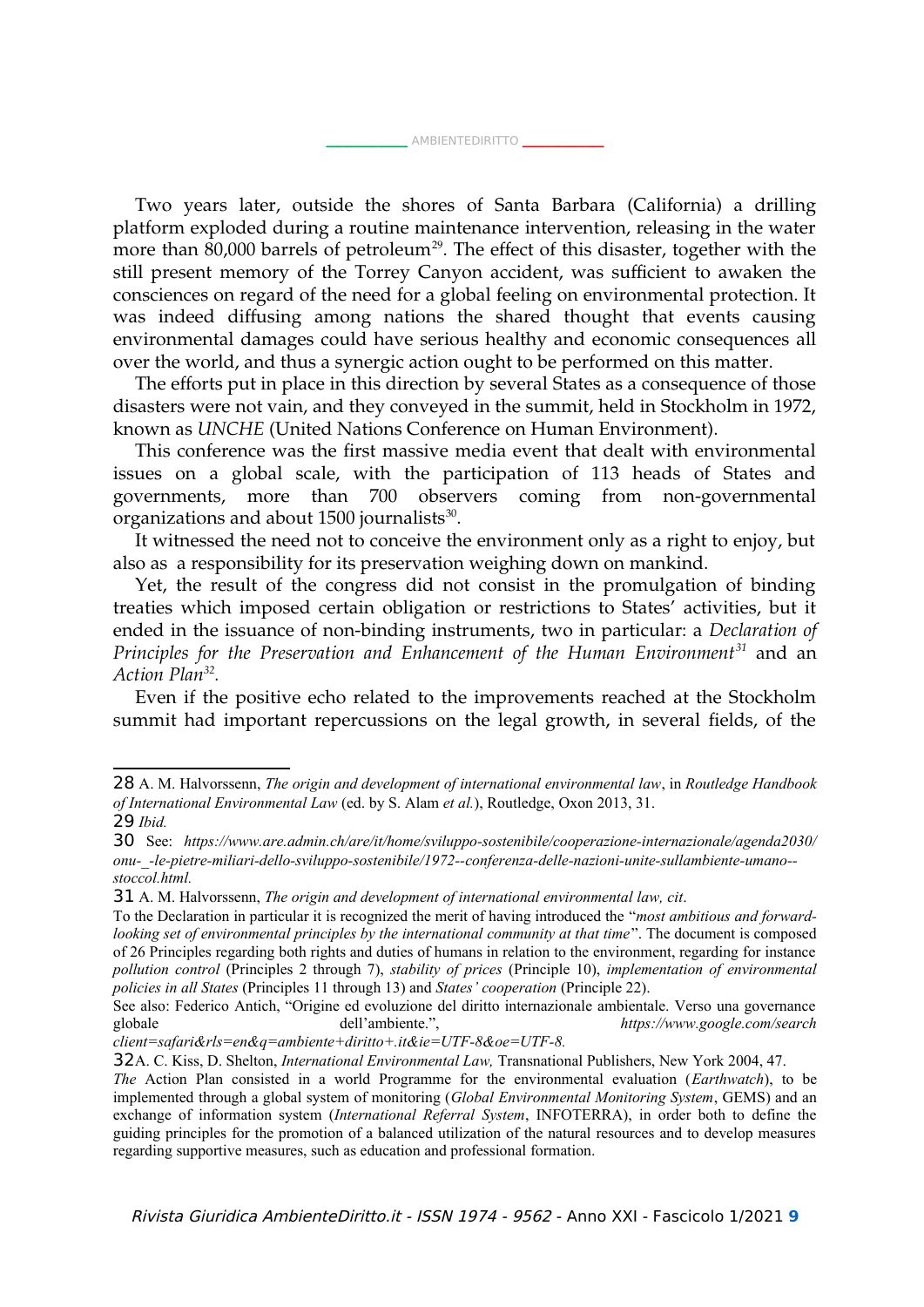international environmental law<sup>[33](#page-9-0)</sup>, the lack of a binding nature of the measures adopted in that context left the States with a too broad discretion on the policies to pursue in that regard.

It ended then to be more an occasion for declarations of (positive) intents rather than for taking concrete steps towards the enhancement of common measures.

Already aware of these facts, far from considering *UNCHE* the culmination of the process for the affirmation of environmental guarantees, the United Nations General Assembly, in 1983, voted for the creation of the World Commission on Environment and Development.

Such agency, later go down in history as the Brundtland Commission<sup>[34](#page-9-1)</sup>, was a body independent from (but at the same time linked to) the United Nations system, which was in charge, on the one hand of examining critical environment and development issues and, on the other hand, of formulating feasible measures for dealing with them $^{35}$  $^{35}$  $^{35}$ .

The conclusions reached in the Brundtland Report $36$  recognized the importance of the combination between the economic development of nations and the protection of the environment, introducing for the first time the concept of *sustainable development*, to be intended as a "*development that meets the needs of the present without compromising the ability of future generations to meet their own needs*" [37](#page-9-4) *.* 

In this sense, it appears also interesting to mention that, in those years, the focus reserved to a particular branch of the environmental thematic (namely the waste issue) was gaining importance, especially in light of certain bad practices that were worldwide diffusing.

In particular, States commenced to consider important to put brakes to transboundary movements of hazardous waste from developed countries to less developed ones.

For these reasons, in 1989 it was adopted the so called "Basel Convention on the Control of Transboundary Movements of Hazardous Wastes and their Disposal", which actually came into force in 1992. Such agreement still represents, on the global

<span id="page-9-0"></span><sup>33</sup> In the years that followed the Stockholm Conference many international agreements on the safeguard of sectorial aspects of the environmental discipline were reached. Just to mention some of them, the *United Nations Convention on the Law of the Sea* (signed in Montego Bay the 10th December 1982) was the result of the negotiations started first at the mentioned summit and later subject of another meeting, on the law of the sea, held in New York in 1973.

Noteworthy is also the creation of the *World Charter of Nature* (28 October 1982), which came to existence after the emergence, at the *UNCHE*, of a strict relation between human rights and protection of the environment. In particular the importance of this document is remarked also by the incorporation of its principles in other conventions, such as the *South-East Asian Agreement on the Conservation of Nature and its Resources* ( signed in Kuala Lumpur the 9th July 1985).

<span id="page-9-1"></span><sup>34</sup> The denomination is due to the name of the President of the commission, the Norwegian Gro Harlem Brundtland.

<span id="page-9-2"></span><sup>35</sup> A. C. Kiss, D. Shelton, *International Environmental Law cit.,* 51.

<span id="page-9-3"></span><sup>36</sup> World Commission on Environment and Development, *Our common future*, Oxford University Press, Oxford 1987.

<span id="page-9-4"></span><sup>37</sup> *Ibid.*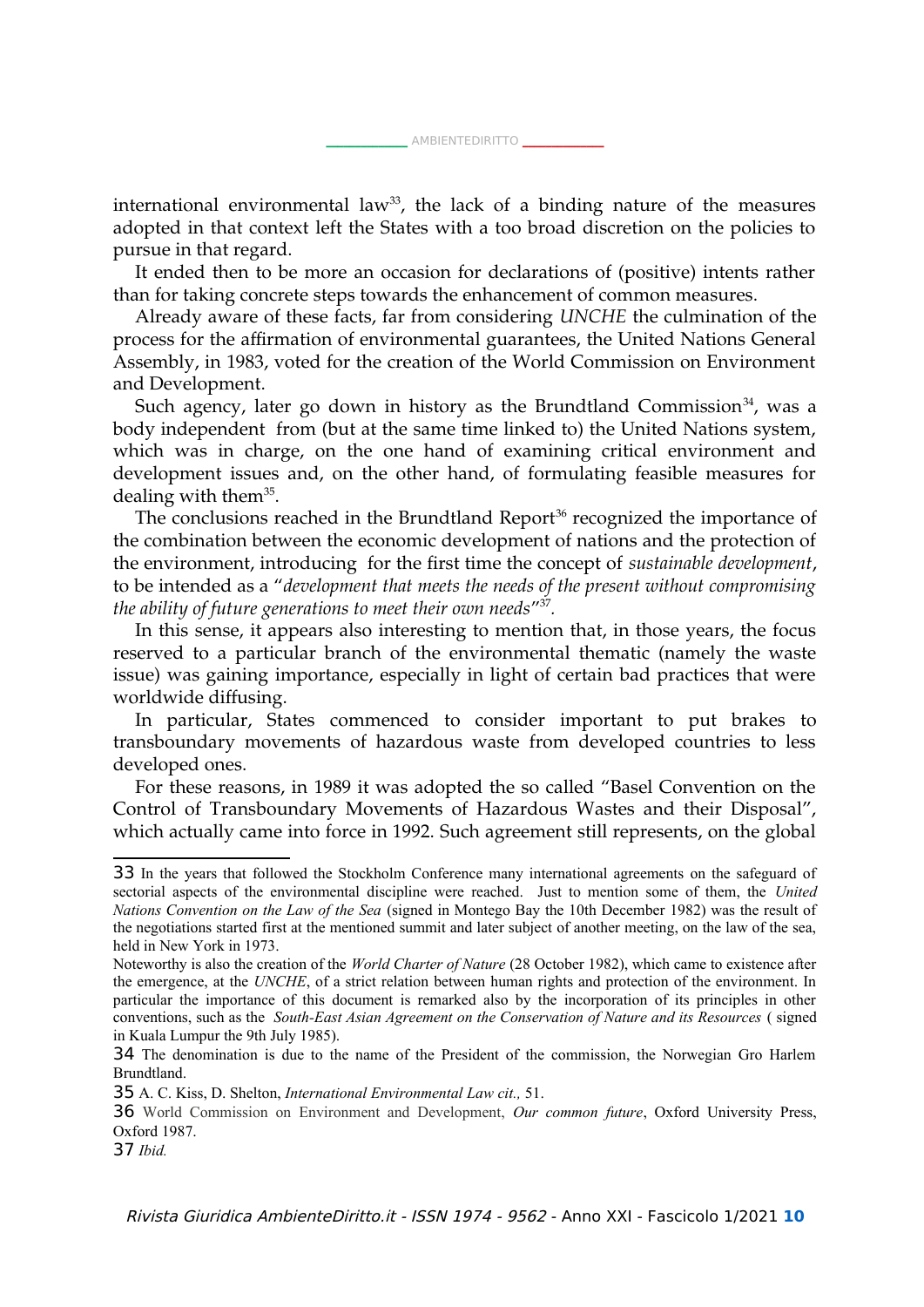level, the most comprehensive one. It aims at protecting human life and the environment against the adverse effects resulting from uncontrolled movements of waste among nations.

However, for its global scope, it is an agreement of general matrix that cannot address specific contexts. For this reasons, already in the provision of its article 11, it contemplates the possibility, for the States part of the Convention, to stipulate bilateral or multilateral agreements among them, with the only limit represented by the need not to infringe the obligations arising out of the Convention itself.

If, on the one hand, the introduction of art. 11 appears really actual and demonstrates the will of the contracting parties not to ignore specific and contingent situations, at the same time it appears to leave too much discretion upon the States willing to use the instruments provided in it, with the risk not to circumscribe enough the powers of single nations.

In any case, art. 11 favored the flowering of many smaller agreements among states. It is possible, for example, to recall the Lomé IV Convention, which constituted a general and international agreement between 71 countries of the world (mainly of Africa, Caribbean and Pacific areas) and the European Community. Its aim was not only to control hazardous waste movements in those regions, but also to completely forbid these shifts in relation to certain residues $^{38}$  $^{38}$  $^{38}$ .

Also the Bamako Convention was an effect of art. 11. This piece of law, drafted after the impulse of the Organization of Africa Unity (OAU), was the consequence of African States 'discontent with the excessively broad provisions of the Basel Convention. This aspect is also evident in relation to art. 4 of the Bamako convention, which bans waste importations to Africa coming from States which are not member of the Convention. The value of this agreement is also to have enlarged the notion of "hazardous waste", encompassing in it also other substances, such as, for example, radioactive residues $^{39}$  $^{39}$  $^{39}$ .

The same *ratio* led also to the stipulation of a third Convention (Waigani Convention), whose main parties were nations of the South Pacific area.

Those States, joint together in the South Pacific Forum, agreed on the one hand to regulate waste movement between members of the already mentioned forum and, on the other hand, to forbid any hazardous or radioactive waste imports coming from foreign nations $^{40}$  $^{40}$  $^{40}$ .

These progresses, together with the already mentioned Brundtland Report, pushed the United Nation to opt for the summons of another conference, that would have been held in 1992 in Rio de Janeiro, in order to discuss the innovative elements that arose from this document.

<span id="page-10-1"></span>39 For a further analysis on the Bamako Convention, see: [https://www.unenvironment.org/explore-topics/environmental-rights-and-governance/](https://www.unenvironment.org/explore-topics/environmental-rights-and-governance/what-we-do/meeting-international-environmental) [what-we-do/meeting-international-environmental](https://www.unenvironment.org/explore-topics/environmental-rights-and-governance/what-we-do/meeting-international-environmental).

<span id="page-10-0"></span><sup>38</sup> For further insights on the Lomé IV Convention, see: http://aei.pitt.edu/7561/1/31735055261238-1.pdf.

<span id="page-10-2"></span><sup>40</sup> For further readings on the Waigani Convention, see: https://www.sprep.org/convention-secretariat/waigani-convention.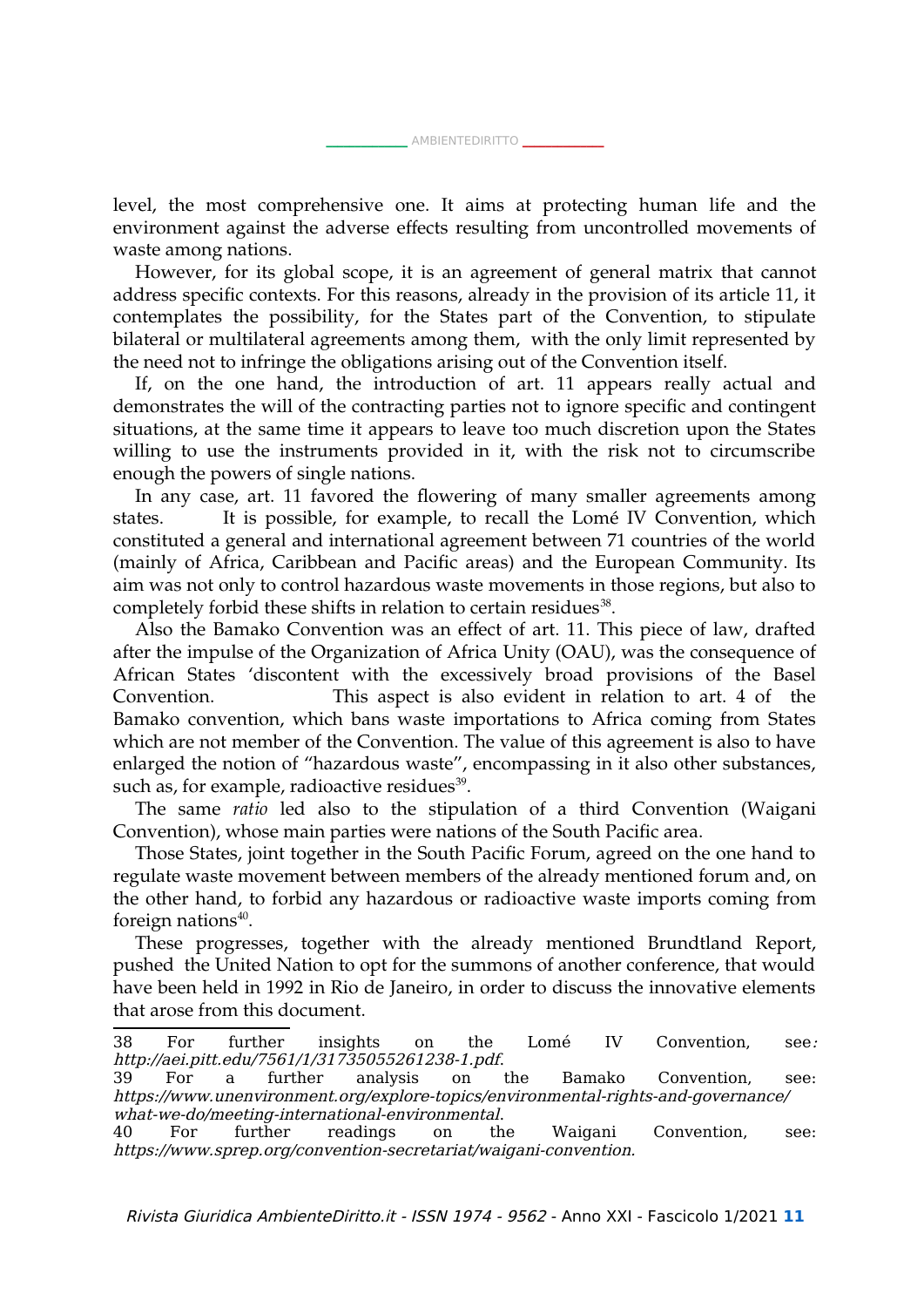

To show the stress on the thematic faced by the Report, the name that was given to the summit was "United Nations Conference on Environment and Development"  $(UNCED)^{41}.$  $(UNCED)^{41}.$  $(UNCED)^{41}.$ 

If compared to the *UNCHE*, Rio conference was a more resounding event, whether because of the amount of actors involved $42$  or for the number of instruments adopted<sup>[43](#page-11-2)</sup> (the *ratio* of which was taken as example, in the years that followed, for the emission of several binding and non-binding instruments such as for the promotion of other international initiatives) $44$ .

However, UNCED experienced the same issues of the Stockholm Summit related to the lack of mandatory measures which could actually bind the participant States.

<span id="page-11-0"></span><sup>41</sup> United Nations Conference on Environment and Development (UNCED), Rio de Janeiro (Brazil), 3-4 June 1992.

<span id="page-11-1"></span><sup>42</sup> At the conference were present around 10,000 participants (including 116 head of state and government), representing more than 170 States. Furthermore, also the participation of about 1500 non- governmental organizations is remarkable, as well as the presence of nearly 9,000 journalists.

<span id="page-11-2"></span><sup>43</sup> As a result of the summit, five documents were released: two conventions (*UN Framework Convention on Climate Change* and the *Convention on Biological Diversity*); one declaration (*Non-legally binding authoritative statement of principles for a global consensus on the management, conservation and sustainable development of forests*); two texts (*Declaration on Environment and Development* and *Agenda 21*). These last two documents bear a general scope.

The former one contains 27 principles (recalling in certain ways the Stockholm Declaration on the Human Environment), the common thread being the concept of sustainable development. The latter one instead consists of an action plan composed by forty chapters dealing with 115 specific topics, that can be divided in four main parts: socio-economic; conservation of resources; role of the non-governmental organizations; measure of implementation.

<span id="page-11-3"></span><sup>44</sup> C. Breidenich *et al.*, "The Kyoto Protocol to the United Nations Framework Convention on Climate Change", *American Journal of International Law*, 92/1998, 315-331; F. Yamin, "The Kyoto Protocol: origins, assessment and future challenges", *Review of European Community & International Environmental Law*, 7/1998, 113-127; K. Campbell, "From Rio to Kyoto: the use of voluntary agreements to implement the Climate Change Convention", *Review of European Community and International Environmental Law*, 7/1998, 159-170; S. Oberthur, H. Ott, *The Kyoto Protocol, International climate policy for the 21st century*, Springer, Berlin-London, 1999; M. C. Pontecorvo, "Interdependence between global environmental regimes: the Kyoto Protocol on climate change and forest protection", *Zeitscrift fur Auslandisches Offentliches Recht und Volkerrecht* (Zaorv), 59/1999, 709-748.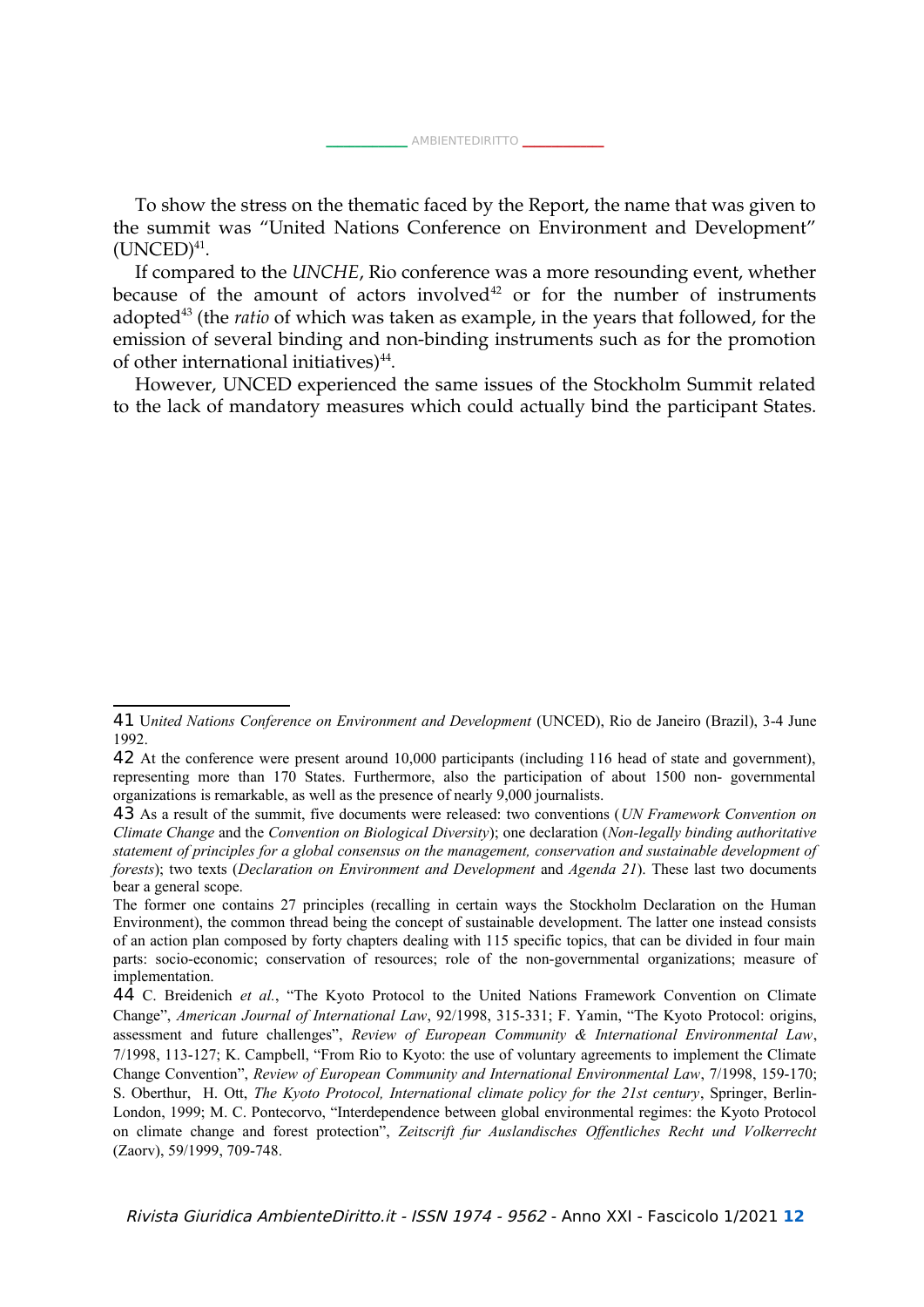Furthermore, many other expectations were not met<sup> $45$ </sup>, legitimizing part of the scholars of different portion of the world to consider it a complete failure $^{46}$  $^{46}$  $^{46}$ .

Also in relation to its concrete results for the health of the planet the Rio summit left something to be desired: it was noticed that, after 1992, the environmental condition worldwide had got worse, not taking into account the needs of the future generations.[47](#page-12-2)

These concerns emerged ten years later, during another occasion for the development of an international dialogue regarding the issues related to the environment: the World Summit on Sustainable Development (*WSSD*), held in Johannesburg in August 2002 $^{48}$  $^{48}$  $^{48}$ .

This conference had the precise aim of verifying the progresses (if any) in the implementation by the States of the commitments made in Rio: unfortunately, the results appeared to be the minimum that could be expected, confirming the fear of the most $49$ .

WSSD was then apparently just a further opportunity for the states to reiterate their promises $50$ , as it is shown in the two documents approved in the conclusion of the Conference<sup>51</sup>.

<span id="page-12-0"></span><sup>45</sup> For example, the negotiations regarding the Earth Charter (a universal declaration concerning the protection of the environment and the sustainable development, which would expose in a clear way the rights and the duties of human beings towards the environment) did not bear fruit and its adoption was postponed to June 2000, at the Peace Palace in the Hague ( *<https://www.cartadellaterra.it/index.php?c=storia>,* 14 March 2020).

The same considerations can be carried out in respect of the *Convention on Biological Diversity*, which was basically nullified from the beginning because of USA's non - adherence ( *[http://www.isprambiente.gov.it/it/temi/biodiversita/convenzioni-e-accordi-multilaterali/convenzione-sulla-](http://www.isprambiente.gov.it/it/temi/biodiversita/convenzioni-e-accordi-multilaterali/convenzione-sulla-biodiversita-convention-on-biological-diversity)*

*[biodiversita-convention-on-biological-diversity](http://www.isprambiente.gov.it/it/temi/biodiversita/convenzioni-e-accordi-multilaterali/convenzione-sulla-biodiversita-convention-on-biological-diversity)*, 14 March 2020), as well as for the *Convention on the Climate Change*, again hindered by the US denial to reduce its polluting emissions in the lack of a precise calendar and amount specifying the extent of the reduction ( *[http://www.isprambiente.gov.it/it/temi/cambiamenti-climatici/convenzione-quadro-sui-cambiamenti-climatici-e-](http://www.isprambiente.gov.it/it/temi/cambiamenti-climatici/convenzione-quadro-sui-cambiamenti-climatici-e-protocollo-di-kyoto)*

*[protocollo-di-kyoto](http://www.isprambiente.gov.it/it/temi/cambiamenti-climatici/convenzione-quadro-sui-cambiamenti-climatici-e-protocollo-di-kyoto)*, 14 March 2020). 46 T. Treves, "Il diritto dell'ambiente a Rio e dopo Rio", *Rivista Giuridica dell'Ambiente*, 1993, 577; see also

<span id="page-12-1"></span>M. Pallemaerts, "La conférence de Rio: grandeur ou décadance du droit international de l'environnement?", *Revue Belge de Droit International,* 28/1995, 175.

<span id="page-12-2"></span><sup>47</sup> F. Antich, "Origine ed evoluzione", cit. In particular the author recalls some consideration carried out by Kofi Annan, at that time Secretary-General of the United Nations, during his speech "Verso Un Futuro Sostenibile" at the Annual Conference on the Environment, held in New York the 14th May 2002. In that occasion, Annan pointed out how advances in the environmental policies had been slower than expected, also because of the way to perceive environmental issues, always a step backward in comparison with the topics of economic and financial matrix.

<span id="page-12-3"></span><sup>48</sup> For further readings, G. Gardner, *La sfida di Johannesburg. Creare un mondo più sicuro*, in *State of the World 02*, (a cura di C. Flavin, H. French, G. Gardner), Edizioni Ambiente, Milano 2002, 31-58.

<span id="page-12-4"></span><sup>49</sup> For example, the ecological balance concerning the concentration, in the atmosphere, of carbon dioxide raised vertiginously, witnessing a general indifference towards the necessity of modifying the production and consumption models. See Federico Antich, "Origine ed evoluzione", cit.

<span id="page-12-5"></span><sup>50</sup> Johannesburg summit was the event that experienced the highest rate of participation: more than 190 states representatives from all over the world. The total amount of people who took part to the conference exceeded the 22,000 presences, including non-governmental organizations, scientific institutions, local authorities and journalists.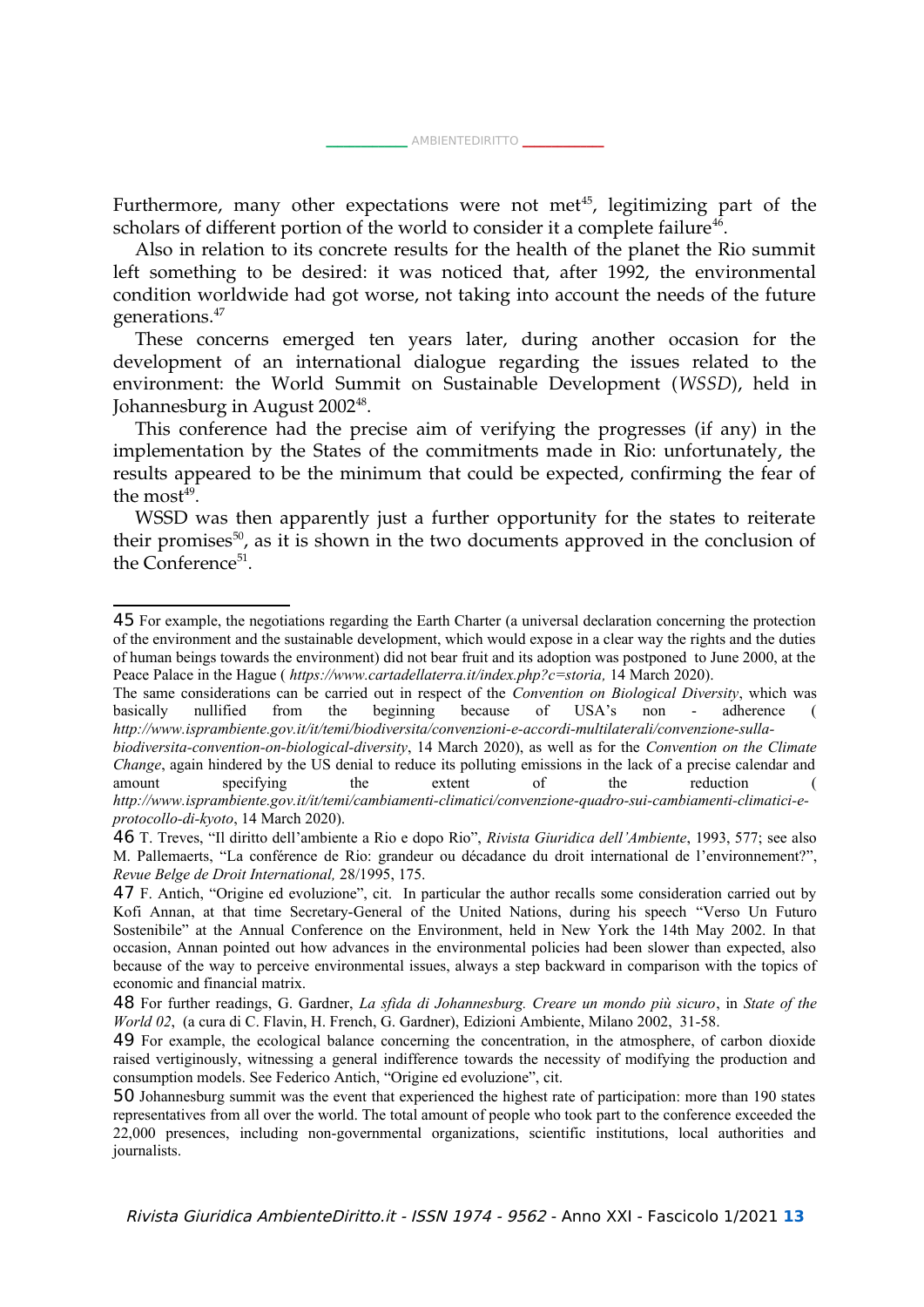Even if those means were still not binding $52$ , the matters faced in this occasion collected anyway a wide consensus among the States, especially regarding the renovate awareness that, in order to solve the issues came into view, a global governance was needed, including in the decision-making process also different branches of the world community.

The last noteworthy step of this international path which will (hopefully) lead to an adequate protection of the environment is quite recent $^{53}$  $^{53}$  $^{53}$ .

The *United Nations Climate Change Conference* held in Paris had as main purpose the reduction of climate change, a commitment that was formally proclaimed in the *Paris Agreement*[54](#page-13-2) *.*

This time, on the basis of the limits of the other conferences' results, the prescription contained in the agreement were binding<sup>[55](#page-13-3)</sup>, imposing their respect to all the member States that accepted it<sup>[56](#page-13-4)</sup>.

The adoption of a document with such a " power" then bodes well regarding the concrete realization of the necessity for a "*revirement"* in world's policies on the environmental issues.

If the frame abovementioned shows, although briefly (for the sake of the present work), the international evolution process of institutions' and, more generally, people's awareness regarding the environmental thematic, noteworthy is also to mention the developments that this *iter* had on the (at that time still) European Community.

## **6. The development of environmental and waste law in the framework of the European Union: the causes that favored the blossoming of the EU environmental regulations.**

<sup>51</sup> The final document was the Resolution A/CONF. 199/20, which is composed by two other texts: the "Johannesburg Declaration on Sustainable Development from our origins to the future" and a "Plan of Implementation of the World Summit on Sustainable Development". The former one is a political declaration in which signing States expressed their will to reach certain social objectives ( such as promoting a correct and wise usage of natural resources) through their policies; the latter one, as the same denomination suggests, is an action plan released on the heels of the previous Agenda 21, but with the noble intent to overcome its gaps. Specifically, differently from Agenda 21, the Plan of Implementation of Johannesburg wished to equip the international community with instruments that could effectively elicit a change in the States policies.

<span id="page-13-0"></span><sup>52</sup> Again because of the opposition of certain industrialized States, such as USA.

<span id="page-13-1"></span><sup>53</sup> *United Nations Climate Change Conference*, Paris, 15 December 2015.

<span id="page-13-2"></span><sup>54</sup> See *[https://ec.europa.eu/clima/policies/international/negotiations/paris\\_it,](https://ec.europa.eu/clima/policies/international/negotiations/paris_it)* 15 March 2020 . The document outlines the main objectives that were negotiated at the summit. In particular, they were: to maintain under the 2° Celsius the raise in temperature of the world (as a long term objective); to limit the increase of temperature to 1,5° Celsius (as a short-term objective). It was specified in the negotiations that these measures would be appropriate in significantly reducing the risks and the impacts of climate changes.

<span id="page-13-3"></span><sup>55</sup> However, no international authority has the formal power to override a State's sovereignty. Thus, the measures adopted can be "indirectly coercive", for example providing the nations that disrespect the promises with a sanction. However, the mandatory degree of the measures is not always the same for the entire text, but it changes according to the language adopted in the single rule.

<span id="page-13-4"></span><sup>56</sup> So far, the Agreement has been signed by 195 States, 158 of which have also ratified it.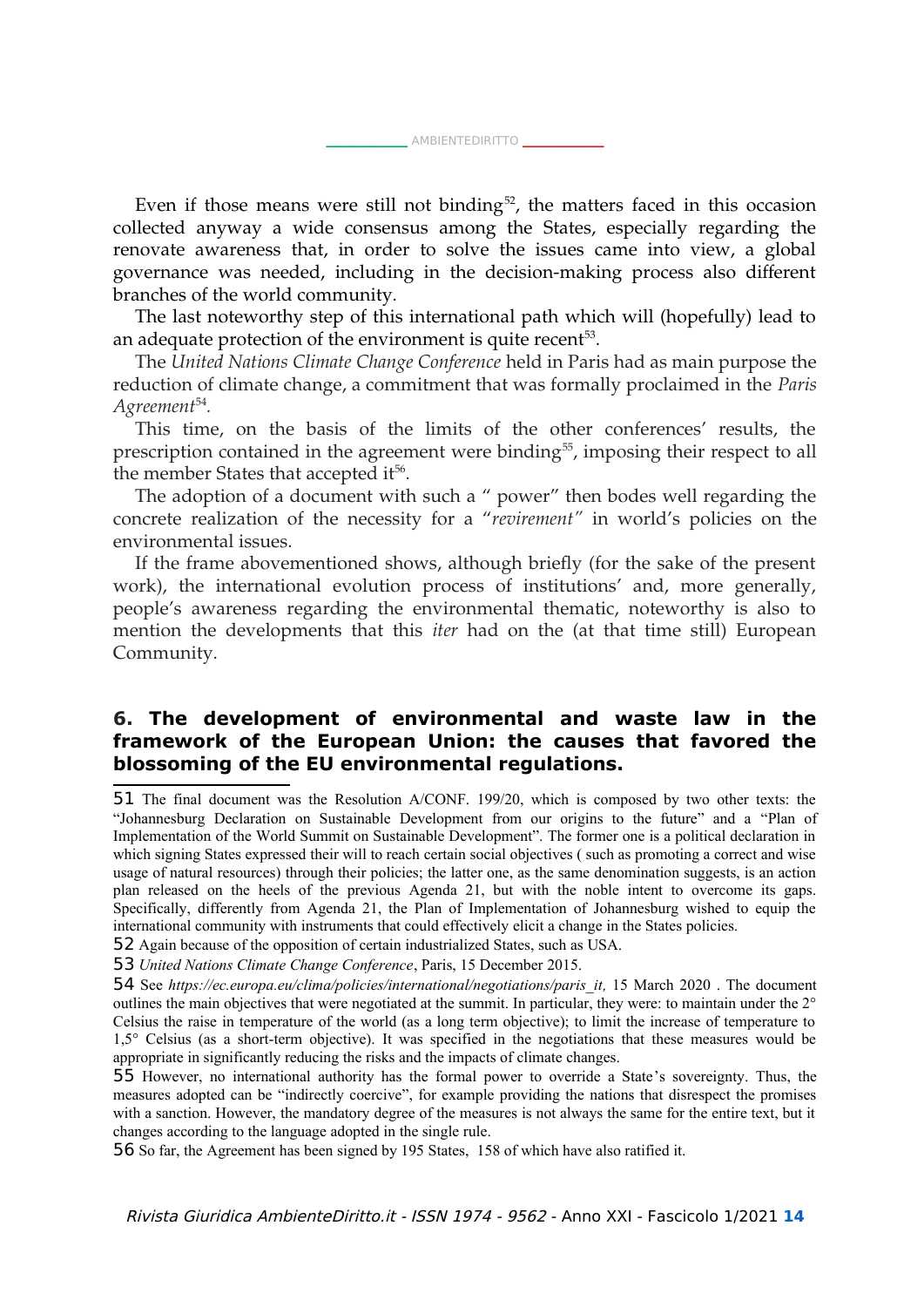The Stockholm Conference, as well as the flowering of international conventions on this matter during the 1970s, positively influenced the progress of political agreements in the European context. However, such concerts were not sufficient in order to enable a Community competence on environmental topics, which could only be established through a legislative act (namely, a treaty).

Such objective was reached only fifteen years later, in 1986, by means of the Single European Act (SEA), a reform that introduced into the TEC a specific Title concerning the environment.

However, as it happened also for the international path<sup>[57](#page-14-0)</sup>, it was the jurisprudence that played a fundamental role in this sense, providing the European Institutions with a legal basis for the recognition of an implied competence in this regard even before the promulgation of the SEA $^{58}$  $^{58}$  $^{58}$ .

<span id="page-14-0"></span><sup>57</sup> The jurisprudence of the European Court of Human Rights (ECtHR) was copious on this topic, in particular in relation to industrial pollution and people's right to health.

For example, in the dispute *Lopez Ostra v. Spagna*, 9 December 1994, *[http://hudoc.echr.coe.int/eng?i=001-](http://hudoc.echr.coe.int/eng?i=001-57905) [57905](http://hudoc.echr.coe.int/eng?i=001-57905)*, 16 March 2020, the Court stated that, in relation to the situation in which pollutant emissions are released from an industrial plant, in order not to violate art. 8 of the European Convention on Human Rights, States have a duty towards the citizens to ensure that the start-up of the activity does not result in abnormal consequences for the private and family life of the inhabitants of the neighboring places.

In another case (*Guerra e altri c. Italia*, 14th February 1998, *[http://hudoc.echr.coe.int/eng?i=001-58135,](http://hudoc.echr.coe.int/eng?i=001-58135)* 16 March 2020), the Court enlarged the capacity of the principle proclaimed in the previous verdict, affirming that a violation of art. 8 ECHR occurs also if the State, in the case of a serious threat for the environment, does not provide citizens with a clear and complete information regarding the potential risks to which they are exposed.

To conclude, a more recent case that involved again Italy and which is noteworthy, is *Giacomelli v. Italia*, 2 November 2006, *[http://hudoc.echr.coe.int/eng?i=001-77785,](http://hudoc.echr.coe.int/eng?i=001-77785)* 16 March 2020, in which the Court found the Italian government responsible for not having performed, before releasing to an industrial plant the authorization, appropriate investigations and studies regarding certain activities that could negatively affect the environment with dangerous repercussions for human health.

<span id="page-14-1"></span><sup>58</sup> Already since 1980 the European Court of Justice ruled, although in an implied way, in the sense of a recognition of the importance of environmental protection for the sake of the Community itself.

In particular, worthy of note is the dispute *Commission v. Italy*, Case 92/79, ECR 1115. In this ruling, the Court analyzed that national environmental law plays a fundamental role in competition affairs, since "differing levels of environmental protection in different states distort competition between economic operators, because an operator in a state with very stringent environmental standards faces higher costs than an operator in a Member State with lower standards" (quoted from Maria Lee, *EU Environmental Law - Challenges, Change and Decision-Making*, Oxford and Portland, 2005, 11.

Another important verdict on the matter is: European Court of Justice, *Procureur de la République v Association de Défense des Bruleurs d'huiles Usages*, 7th February 1985, Case 240/83, *[https://eur-lex.europa.eu/legal](https://eur-lex.europa.eu/legal-content/IT/ALL/?uri=CELEX%2525253A61983CJ0240)[content/IT/ALL/?uri=CELEX%3A61983CJ0240](https://eur-lex.europa.eu/legal-content/IT/ALL/?uri=CELEX%2525253A61983CJ0240)*.

In this case, invested with the interpretation of a directive of the European Council concerning the elimination of used oils, the Court clarified that the principle of free trade has not an absolute value and it is subjected to certain limits, which are the expression of specific Community's purpose of general nature. Namely, in the case at hand, the interest protected by the directive was worth of legal protection, since it aimed at the preservation of the *environment*, described as an essential objective of the Community.

For a more recent decision, see: European Court of Justice, *Commission v Austria*, 11th December 2008, Case 524/07, *[https://eur-lex.europa.eu/legal-content/IT/TXT/?uri=CELEX%3A62007CJ0524](https://eur-lex.europa.eu/legal-content/IT/TXT/?uri=CELEX%2525253A62007CJ0524)*, in which is again shown the tension between the environmental objectives of the Union and the purposes concerning economic growth.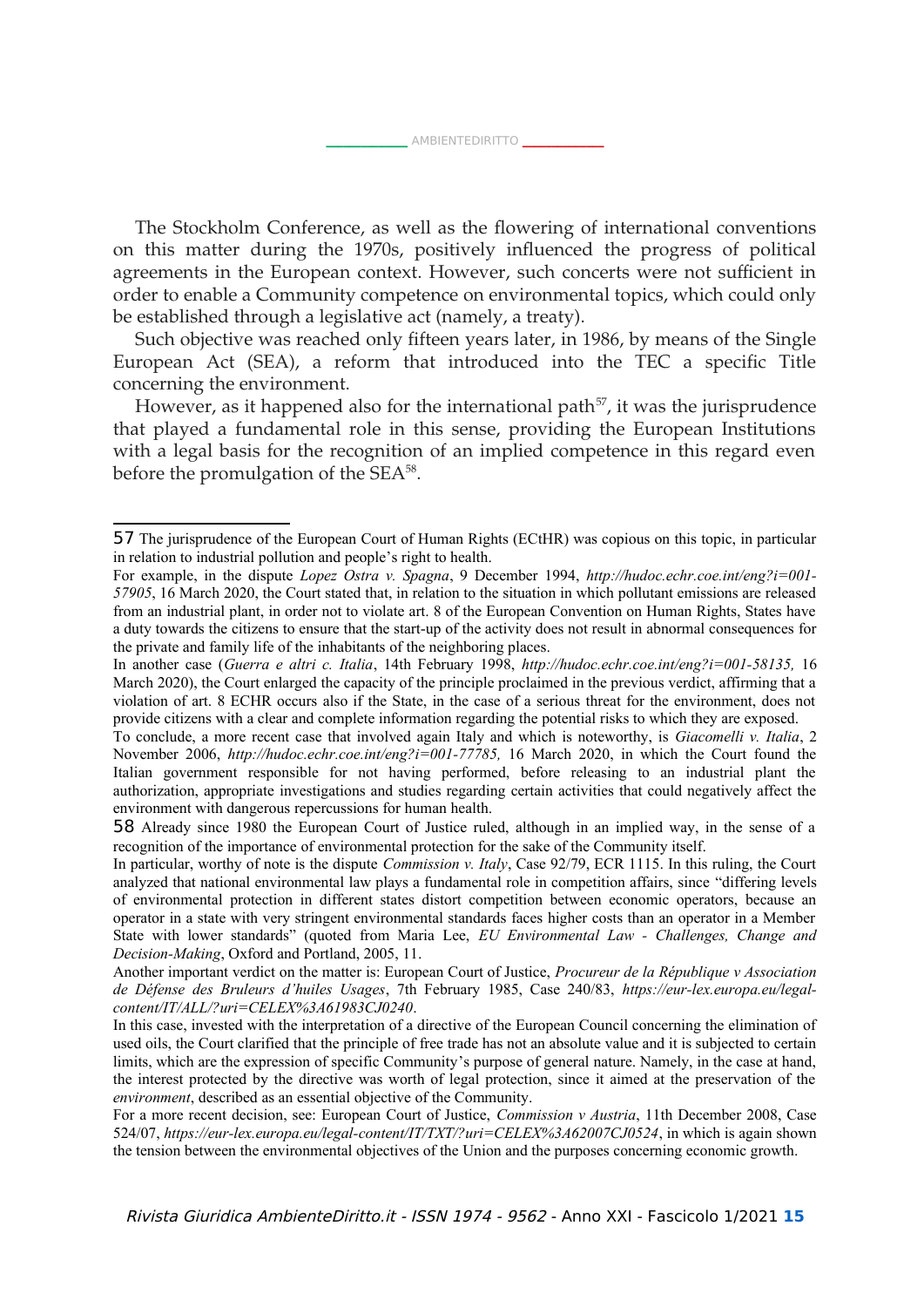In this sense, both the Commission and the Council based their rudimentary environmental legislation on the articles 100 and 235 (now 94 and 235 of the TFEU), linking it now to the functioning of the common market, now to the actions "necessary to attain, within the frame of the common market itself, one of the objectives of the Community"(in the case the Treaties did not explicitly confer powers in that specific area to the Union).

Therefore, another similarity regarding the establishment of the environmental legislation can be drafted between the European Community and the international one: environmental measures, also within the European frame, were perceived as conditioned and ancillary to the economic policies of the European market.

Even though the Single European Act introduced in the EEC Treaty a chapter concerning the environmental protection, it was through the Maastricht Treaty that this topic became a concrete policy the Community was committed to pursue.

This is witnessed on the one hand by the insertion, among the objectives of the Union, of the one promoting a sustainable growth, respectful of the environment; on the other hand by the modification of the previous article 130 R, in which was added also the purpose of endorsing, on the international level, measures reserved to deal with environmental issues on both regional and national level.

#### **7. The current EU legal framework on environmental protection.**

Nowadays, the protection of the environment has reached a high level, being expressly considered both in the Treaty of the European Union (TEU) and in the Treaty on the Functioning of the European Union (TFEU).

The former one, in art. 3, places attention not only on the necessity of the Union to have a common market, but also to the modalities of its development, which in particular have to be determined according with environmental sustainability measures; the latter one offers instead a more detailed legal basis for the environmental policy of the EU.

In particular, the norms that assume importance in this regard are, on the one hand, art. 11 and, on the other hand, articles 191-193, enclosed in the XXth Title of the TFEU (entitled "Environment).

Article 11 introduces in the first part of the TFEU the *Principle of Integration[59](#page-15-0)*, by prescribing that environmental needs *must* be included both in the definition and in the implementation of the policies of the European Union, in a perspective of sustainable development $\rm ^{60}$  $\rm ^{60}$  $\rm ^{60}$ .

<span id="page-15-0"></span><sup>59</sup> The Principle of Integration was already provided for in article 130 R, n. 2 by the SEA. After the Treaty of Amsterdam however, it had been detached from the specific environmental discipline and placed within the first part of the TFEU, raising as a general principle.

<span id="page-15-1"></span><sup>60</sup> It seems interesting to notice that, unlike the other integration clauses contained in the EU Treaties (for example with regard of *gender equality* - Art. 8 TFEU; *non discrimination* - Art. 10 TFEU; *employment and social protection* - Art.9 TFEU; *consumer protection* - Art. 12 TFEU; *animal welfare* - Art. 13 TFEU), is the only one that adoperates the term *must*. Namely, in the field cited in brackets, the expressions used are less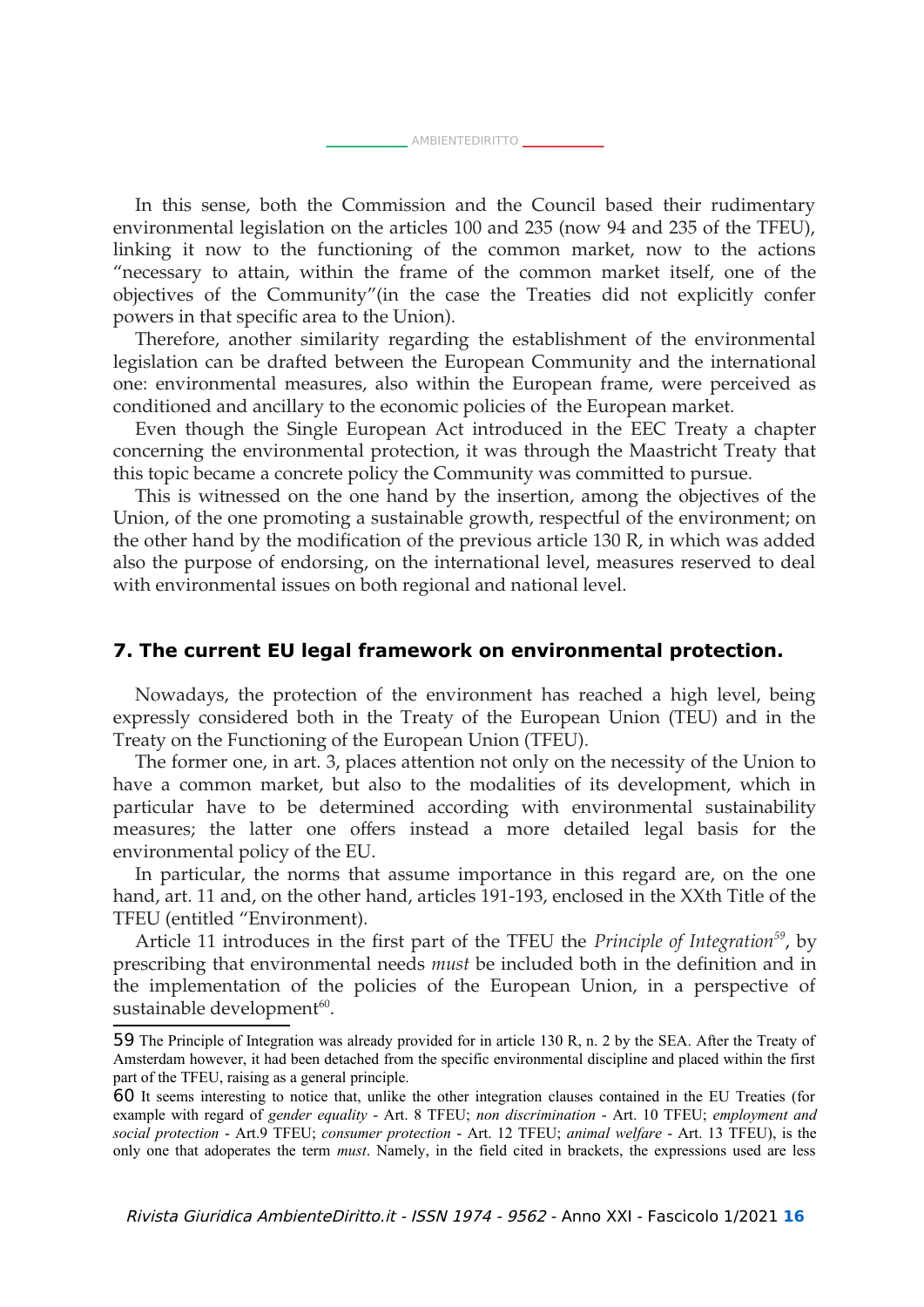\_\_\_\_\_\_\_\_\_\_\_\_\_\_ [AMBIENTEDIRITTO](http://www.AMBIENTEDIRITTO.it/) \_\_\_\_\_\_\_\_\_\_\_\_\_\_

This statutory provision then enshrines the extent of the topic, which is to be seen as a transversal subject capable of influencing the decision-making process of the European Bodies.

The discipline provided in the XXth Title is instead more substantial and it regulates in details the objectives and the procedures related to the topic.

Namely, this Title opens with article 191, a norm of general extent: in the first paragraph, the disposition sets out the objectives of the environmental policy of the Union $61$ , while in the second it enumerates the principles on the ground of which the EU environmental legislation is implemented $62$ , giving also in a way the possibility to

Currently, the eight Program is about to be perfected. It has been discussed in the past October 2019, and it will deal with several aspects (biodiversity, climate changes, economy) for the period that goes from 2021 to 2030. For a further analysis, see: A. Tizzano, *Trattati dell'Unione Europea*, Giuffrè, Milano 2014.

*05cd53e9-9f57-44e9-bac2-2d82e394a2e7/* ), nor have been subject to an adequate preventive evaluation (European Court of Justice*, 26th May 2011, C-538/09, Commission v Belgium, [https://eur-lex.europa.eu/legal](https://eur-lex.europa.eu/legal-content/EN/ALL/?uri=CELEX%2525253A62009CJ0538)[content/EN/ALL/?uri=CELEX%3A62009CJ0538](https://eur-lex.europa.eu/legal-content/EN/ALL/?uri=CELEX%2525253A62009CJ0538)*). The precautionary principle then consists of a strategy of risk management in the cases in which are outlined possible negative effects on the environment or on human health, but the scientific datas available do not allow a complete evaluation of the dangers. The measures adopted have to be proportionated with the level of protection demanded and should be taken after the implementation of analysis of the costs and the benefits of the actions. Finally, the extent of this principle is not limited to the environmental matters, but extends also to other topics, such as to alimentary discipline ( European Parliament and European Council, Reg. EC n.178/2002, *[https://eur-lex.europa.eu/LexUriServ/LexUriServ.do?](https://eur-lex.europa.eu/LexUriServ/LexUriServ.do?uri=CONSLEG:2002R0178:20060428:IT:PDF) [uri=CONSLEG:2002R0178:20060428:IT:PDF](https://eur-lex.europa.eu/LexUriServ/LexUriServ.do?uri=CONSLEG:2002R0178:20060428:IT:PDF))*. In the Italian legal system, other than being an immanent principle of the environmental legislation (art. 3*ter*, D. Lgs. 152/2006), it has also been transposed in certain fields, such as in waste legislation (art. 178 D.Lgs. 152/2006) and in water legislation (art. 144, paragraph 4*bis*).

The *Preventive Action principle* instead draws the attention of the EU legislator towards actions which can avoid in the first place a prejudice for the environment, *in the case there is a proven threat* (and this is the main difference between the latter principle and the precautionary one). In this sense, instruments such as environmental impact assessments play a fundamental role, making the adoption of certain plans or projects contingent upon a check of its burden on the environment. In particular, environmental impact assessments have

limitative (from "*s*hall aim to" to "pay full regard", passing through "shall take into account").

<span id="page-16-0"></span><sup>61</sup> Such objectives aim at the preservation and improvement of the *condition of the environment*; the safety of *human health*; the intelligent usage of *natural resources*; the promotion of measures that are *globally suitable* to deal with environmental issues.

However, in order to implement these objectives, European Institutions adopt "General environmental action Programs" which establish the primary objectives to reach, as well as the political choices and the implementing measures related to them.

While in the first four Programs the approach chosen was technical and more sector-specific, in the latest (fifth, sixth and seventh) it was expressed a more integrated conception, aiming at a sustainable development.

<span id="page-16-1"></span><sup>62</sup> The principles that are listed in this paragraph are of different matrix, especially in respect of the time discipline they set.

In a perspective of preventive action for example, are envisaged the *precautionary principle* and the *preventive action principle*. The first one requires the adoption of appropriate preventive measures in presence of a threat or a risk for the legal interests contemplated in the first paragraph of art. 191 TFEU (protection of the environment; health protection. See: European Court of Justice, 2 December 2004, C-41/02, *Commission v The Netherlands*, *[https://eur-lex.europa.eu/legal-content/EN/TXT/?uri=CELEX%3A62002CJ0041](https://eur-lex.europa.eu/legal-content/EN/TXT/?uri=CELEX%2525253A62002CJ0041)*), which has not been neither ascertained with a scientific evidence (see: European Court of Justice,26th May 2005, C-123/03, *Codacons and Federconsumatori*, *https://www.ecolex.org/details/court-decision/ministero-della-salute-v-coordinamento-delleassociazioni-per-la-difesa-dellambiente-e-dei-diritti-degli-utenti-e-dei-consumatori-codacons-federconsumatoriintervening-parties-lega-delle-cooperative-associazione-italiana-industrie-prodotti-alimentari-aiipa-adusbef-*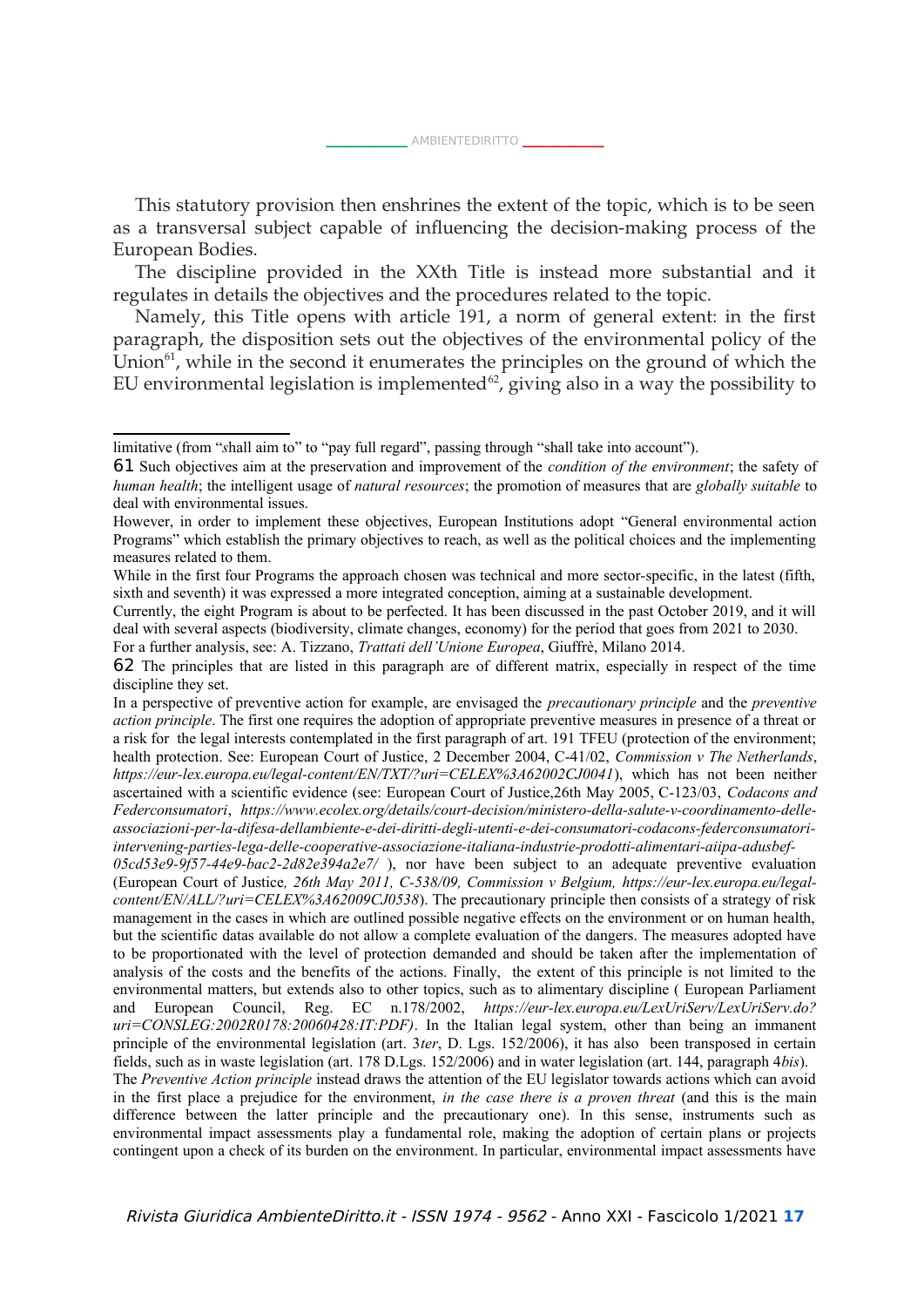Member States to derogate (after a control of the Community) $63$  other EU provisions for the sake of environmental measures of non-economic nature.

The last two paragraphs describe, respectively, the elements the Union has to take into account in the elaboration of this policy and the cooperation processes with third States and international organizations.

Article 192 TFEU instead represents a procedural norm, identifying three different legislative procedures in the field of the environment.<sup>[64](#page-17-1)</sup>

Finally, art. 193 defines the relation between the protection of the environment offered by the European Union and the one of the Member States, conceding the

been subject to a directive of the European Parliament and Council (Dir. EU 2011/92, 13th December 2011, *<https://eur-lex.europa.eu/LexUriServ/LexUriServ.do?uri=OJ:L:2012:026:0001:0021:IT:PDF>*), which has been interpreted by the European Court of Justice as a set of norms which provide for an high level of protection (each project in this field should be the object of an assessment), even if it is in any case recognized to any Member State a wide discretional power with regard to the hypothesis and modalities of the evaluation (see: European Court of Justice, 10th June 2004, *Commission v Italy*, C-87/02, *[https://eur-lex.europa.eu/legal-content/EN/TXT/](https://eur-lex.europa.eu/legal-content/EN/TXT/PDF/?uri=CELEX:62002CJ0087&from=DA) [PDF/?uri=CELEX:62002CJ0087&from=DA](https://eur-lex.europa.eu/legal-content/EN/TXT/PDF/?uri=CELEX:62002CJ0087&from=DA)*).

Finally, it seems worth to mention that the two principles described have also been recalled in conjunction by the Court which, in a dispute concerning waste storage, stated that "*by virtue of those principles, it is for the Community and the Member States to prevent, reduce and, in so far as is possible, eliminate from the outset, the sources of pollution or nuisance by adopting measures of a nature such as to eliminate recognised risks"* (European Court of Justice, 5th October 1999, *Lirussi* and *Bizzarro*, C- 175/98 and C-177/98, *[https://eur](https://eur-lex.europa.eu/legal-content/GA/ALL/?uri=CELEX:61998CJ0175)[lex.europa.eu/legal-content/GA/ALL/?uri=CELEX:61998CJ0175](https://eur-lex.europa.eu/legal-content/GA/ALL/?uri=CELEX:61998CJ0175)*).

The third principle provided by art. 191 TFEU (*Rectification at source of environmental damages)* is "hybrid" under the point of view of the time in which it has to operate, since it could be both interpreted as preventive and subsequent.

It implies the individuation of the most appropriate competence level to which entrust the management of the protection. This principle represents then an expression of the wider principle of subsidiarity, strictly related to the environmental protection. Concerning the aspect of waste management, the ECJ took the chance to clarify that municipalities, as well as regions, are in the first place required to adopt the most adequate measures in order to ensure that waste is disposed off in the area of its production (European Court of Justice, 23rd May 2000, *Entreprenorforeningens Affalds/Miljosektion*, C-209/98, *[https://op.europa.eu/en/publication-detail/-/publication/](https://op.europa.eu/en/publication-detail/-/publication/c7ffd538-ebfb-4b5e-a2bb-cdd9f119e1e5) [c7ffd538-ebfb-4b5e-a2bb-cdd9f119e1e5](https://op.europa.eu/en/publication-detail/-/publication/c7ffd538-ebfb-4b5e-a2bb-cdd9f119e1e5)*). In the same sense, see: European Court of Justice, 4th March 2010, *Commission v Italy*, C-297/08, *<http://curia.europa.eu/juris/documents.jsf?num=C-297/08>*.

<span id="page-17-0"></span><sup>63</sup> In this sense, derogations must be founded on different conditions: they must be legitimized by environmental reasons of non-economic nature; they have to be temporary and they need the express authorization from the European Commission. Namely the control has to accurately and impartially cover all the relevant elements of the case (see: European Court of Justice, 6th November 2008, *Netherlands v. Commission*, C- 405/07, *[https://eur-lex.europa.eu/legal-content/EN/TXT/?uri=CELEX%3A62007CJ0405](https://eur-lex.europa.eu/legal-content/EN/TXT/?uri=CELEX%2525253A62007CJ0405)*). Furthermore, this faculty of the Member States has to be exercised in conformity with the goals set in the first part of paragraph 2, meaning an high level of protection for the environment (see: European Court of Justice, 22nd June 200, *Fornasar*, C-318/98, *<http://curia.europa.eu/juris/liste.jsf?language=en&num=C-318/98>*).

<span id="page-17-1"></span><sup>64</sup> The first one is the *ordinary legislative procedure*, which constitutes the general rule for both the realization of the objectives set in article 191 and for the adoption and implementation of the environmental action programs.

The second one, provided in the second paragraph, represents an exception to the ordinary procedure and requires, in certain topics of national interest, the *unanimity* through a special legislative procedure, outlined by the same article.

Finally, the so-called "*instrument procedure*" allows the Council, through a unanimous decision, to decide for the application of the ordinary procedure also to the topics included in the second paragraph of art. 191 TFEU.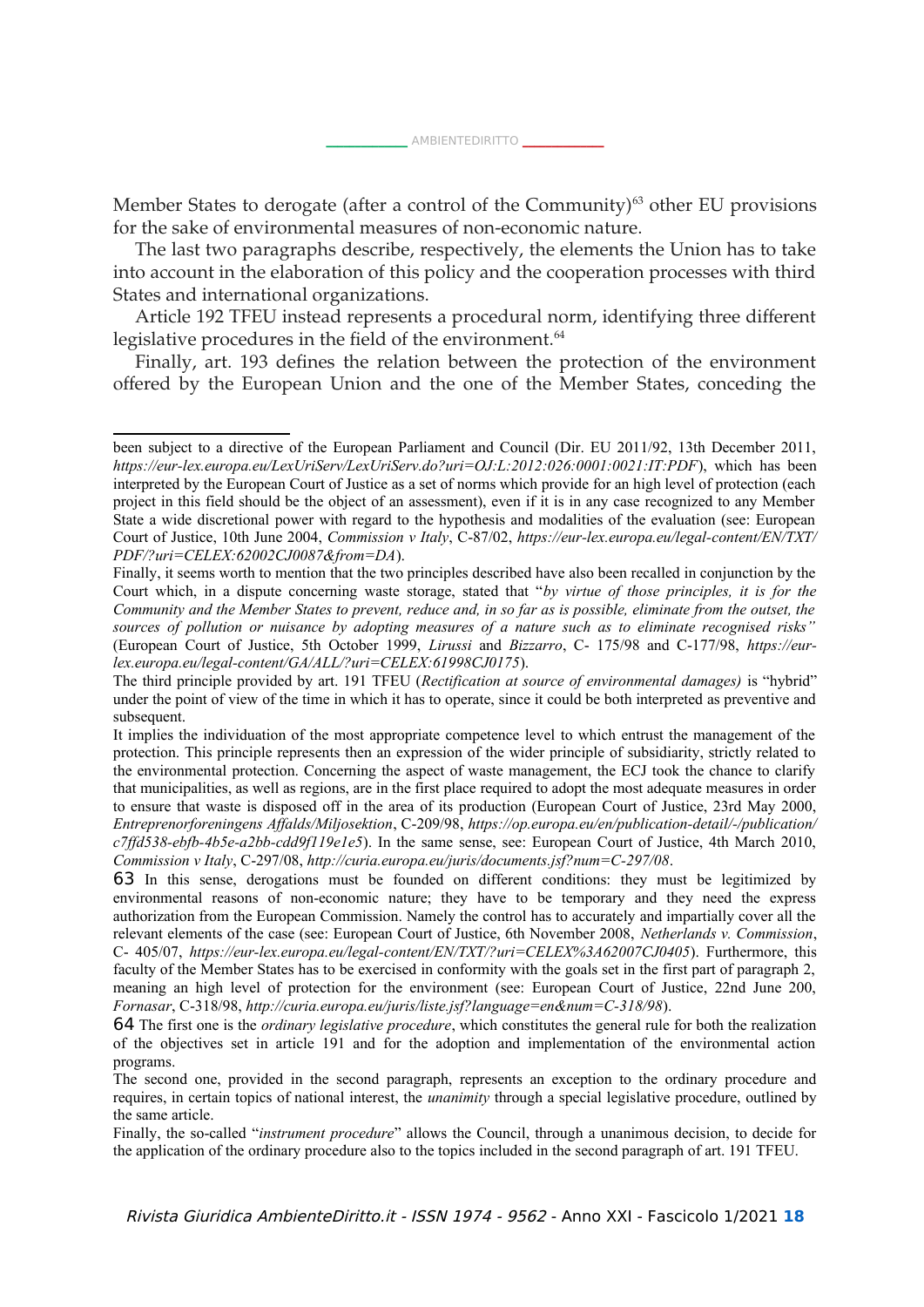possibility to the latter ones to grant a higher safeguard or, at least, an equal security to the one of the Union<sup>[65](#page-18-0)</sup>.

## **8. The protection of the environment within the EU Charter of fundamental rights.**

For the sake of the present work it appears also important to address the provisions of the Charter of Fundamental Rights of the European Union that deal with the environment, considering that, since the Lisbon Treaty<sup>[66](#page-18-1)</sup>, this document has become directly applicable and is part of the binding primary sources of law of the Union.

In particular, article 37 of the Charter is entitled "Environmental protection" and sets the duties of public authorities in relation to environmental integration, referring to the need both of guaranteeing a high level of environmental protection and improving the quality of the environment. However, understanding what has to be intended for "high level" of safeguard has not been an easy task. Nowadays this statement has been interpreted as a "*moving target"[67](#page-18-2)*, which bears the belief of the need for regular enhancement of environmental protection standards within the frame of the EU.

Therefore, "any measure leading to environmental degradation runs counter to the spirit of Article 37 of the Charter"[68](#page-18-3); at the same time the CJEU, excluding that "higher level" can fit in with the lowest one accorded by one Member State $\mathfrak{h}$ , does not pretend that the degree of protection has to be in any case the highest technically available.[70](#page-18-5)

#### **9. Regulation of waste at the level of EU law.**

<span id="page-18-2"></span>67 L. Kramer, *EU environmental law*, Sweet & Maxwell, London 2011, 12.

<span id="page-18-0"></span><sup>65</sup> In this hypothesis, Member States can activate the derogation unilaterally, without the necessity of a preventive control from the Commission.

For example, the European Court of Justice considered as an enforcement measure of the EU legislation ,the prohibition to build wind turbines in the area of Puglia region, in Italy (see: European Court of Justice, 21st July 2011, *Azienda Agro-Zootecnica Franchini e Eolica di Altamura*, C-2/10, *[http://curia.europa.eu/juris/liste.jsf?](http://curia.europa.eu/juris/liste.jsf?language=en&num=C-2/10) [language=en&num=C-2/10](http://curia.europa.eu/juris/liste.jsf?language=en&num=C-2/10)*). In the same sense, but regarding the protection of Italian national sites of European importance, see also: European Court of Justice, 13th January 2005, *Società Italiana Dragaggi*, C-117/03, *<http://curia.europa.eu/juris/liste.jsf?language=en&num=C-117/03>*).

<span id="page-18-1"></span><sup>66</sup> The Charter was firstly conceived during the European Council held in 1999 in Koln; it was then solemnly proclaimed by the European Bodies in 2000 in Nice. However, it was with the adoption of the Lisbon Treaty the 1st December 2009 that it actually entered into force, becoming binding for the Member States.

<span id="page-18-3"></span><sup>68</sup>"Article 37", *The EU Charter of Fundamental Rights. A Commentary* (ed. by S. Peers *et al.*), Hart, Oxford and Portland 2014, 993.

<span id="page-18-4"></span><sup>69</sup>L. Kramer, *EU environmental law*, above, 11-12.

<span id="page-18-5"></span><sup>70</sup> European Court of Justice, 14th July 1998, *Safety High-Tech v S & T Srl*, C-284/95, *[https://eur](https://eur-lex.europa.eu/legal-content/GA/TXT/?uri=CELEX:61995CJ0284)[lex.europa.eu/legal-content/GA/TXT/?uri=CELEX:61995CJ0284](https://eur-lex.europa.eu/legal-content/GA/TXT/?uri=CELEX:61995CJ0284)*.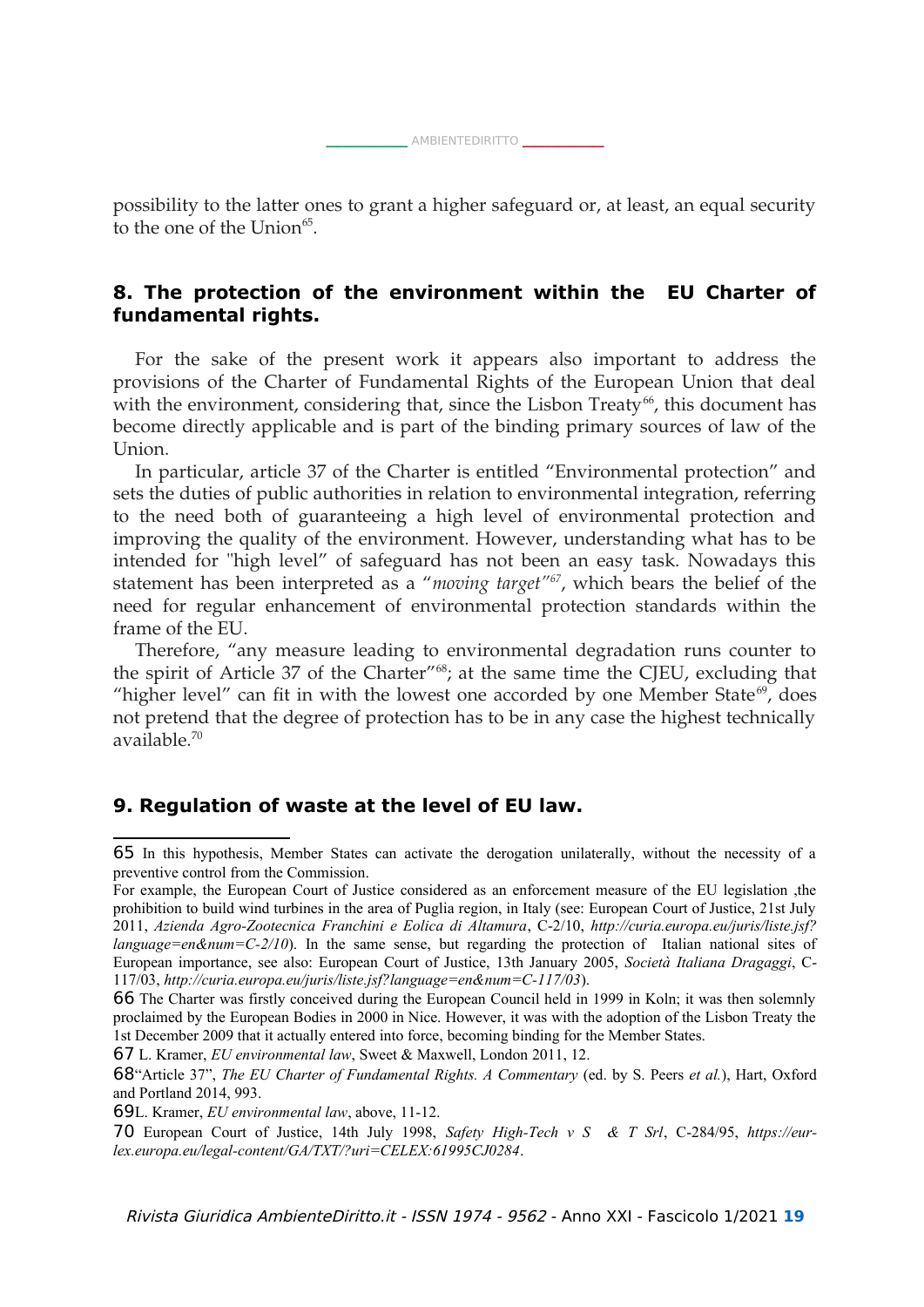A sector of environmental law in which the production of norms on the European level has been conspicuous, significantly increasing through the years, regards the field of waste.

Waste management represents one of the main aspects concerning the protection of the environment, as it is expressly stated in art.1 of the directive  $2008/98/EC^{71}$  $2008/98/EC^{71}$  $2008/98/EC^{71}$ . It is based on the principles of precaution, prevention, sustainability, proportionality and cooperation among all the parties involved<sup> $72$ </sup>. Furthermore, it is performed according to a *priority scale*, which highlights the best system that has to be followed in order not to cause neither a prejudice to the environment nor a danger to people's health. In this sense, art. 4 of the abovementioned disposition properly sets a waste hierarchy for legislation concerning its prevention and management $^{73}$  $^{73}$  $^{73}$ .

However, the need for specific regulations on this field emerged long before the adoption of the Dir. 2008/98/EC, which, under certain aspects, represents only a copy of previous acts.

The first piece of European legislation that dealt with the topic has indeed been released right after the Stockholm Conference, in the years in which the attention reserved to the environmental issues was raising.

The 15th of July 1975 the European Council adopted the Dir. 75/442/EEC related to *waste*, that is for the first time defined as "*any substance or object [..] which the holder discards or intends or is required to discard"[74](#page-19-3) .* 

<span id="page-19-0"></span><sup>71</sup> The disposition states that "*This Directive lays down measures to protect the environment and human health by preventing or reducing the adverse impacts of the generation and management of waste and by reducing overall impacts of resource use and improving the efficiency of such use",* available at *https://eur-lex.europa.eu/legal-content/IT/TXT/?uri=celex%3A32008L0098*.

<span id="page-19-1"></span><sup>72</sup> The cited principles resemble the ones provided in art. 191 TFEU. See footnote 62, *supra*.

<span id="page-19-2"></span><sup>73</sup> In particular, the process should aim at first at *preventing* from generating waste; after, if this was not possible, waste produced should be *prepared for re-use*; if a further utilization is not possible, then the best option would be *recycling* what is left over, or provide for *other recovery* (such as energy recovery); finally, if none of the precedent possibilities are feasible, the phase of *disposal* should apply.

<span id="page-19-3"></span><sup>74</sup> On this regard, an early verdict of the ECJ observed how this definition had not been respected by Italian legislation (art. 14, L. 178/2002), which excluded automatically from the sphere of art. 1 of the directive industrial residues that were to be re-used, even by third parties. The Commission believed that the effect of this provision was to "*narrow unlawfully the meaning of waste and thus to restrict the scope of the Italian legislation on waste management*". The Court, taking the steps from the Annex 1 related to the Directive (which contains a non-exhaustive list of certain *substances and objects which may be classified as waste'*), asserted that the notion of "waste" cannot be interpreted in a restrictive way (par. 33) and it does not exclude, *ex se*, substances that are capable of economic re-use (par. 36). The pronounce is also noteworthy for the Court's reference to *by-products*, which are to be differentiated from waste in light of the possibility for the former ones to be exploited or marketed. Namely, according to the the ECJ, the latter operation would speak in favor of the non-inclusion of those materials within the scope of art. 1 of the directive 75/442/CEE. However, the Court proceeded stating that "*if such re-use requires long-term storage operations which constitute a burden to the holder*" and a potential damage to the environment, then "*the substance in question must, as a general rule, be regarded as waste"* (par. 39). Thus, the value of this decision lies on the implied principle that a "concrete assessment" has to be conducted, case by case, in order to establish whether the substances are waste or by-products. See: European Court of Justice, C-263/05, 18th December 2007, available at: *[http://curia.europa.eu/juris/showPdf.jsf?](http://curia.europa.eu/juris/showPdf.jsf?text=&docid=71922&pageIndex=0&doclang=EN&mode=lst&dir=&occ=first&part=1&cid=6382848) [text=&docid=71922&pageIndex=0&doclang=EN&mode=lst&dir=&occ=first&part=1&cid=6382848](http://curia.europa.eu/juris/showPdf.jsf?text=&docid=71922&pageIndex=0&doclang=EN&mode=lst&dir=&occ=first&part=1&cid=6382848)*.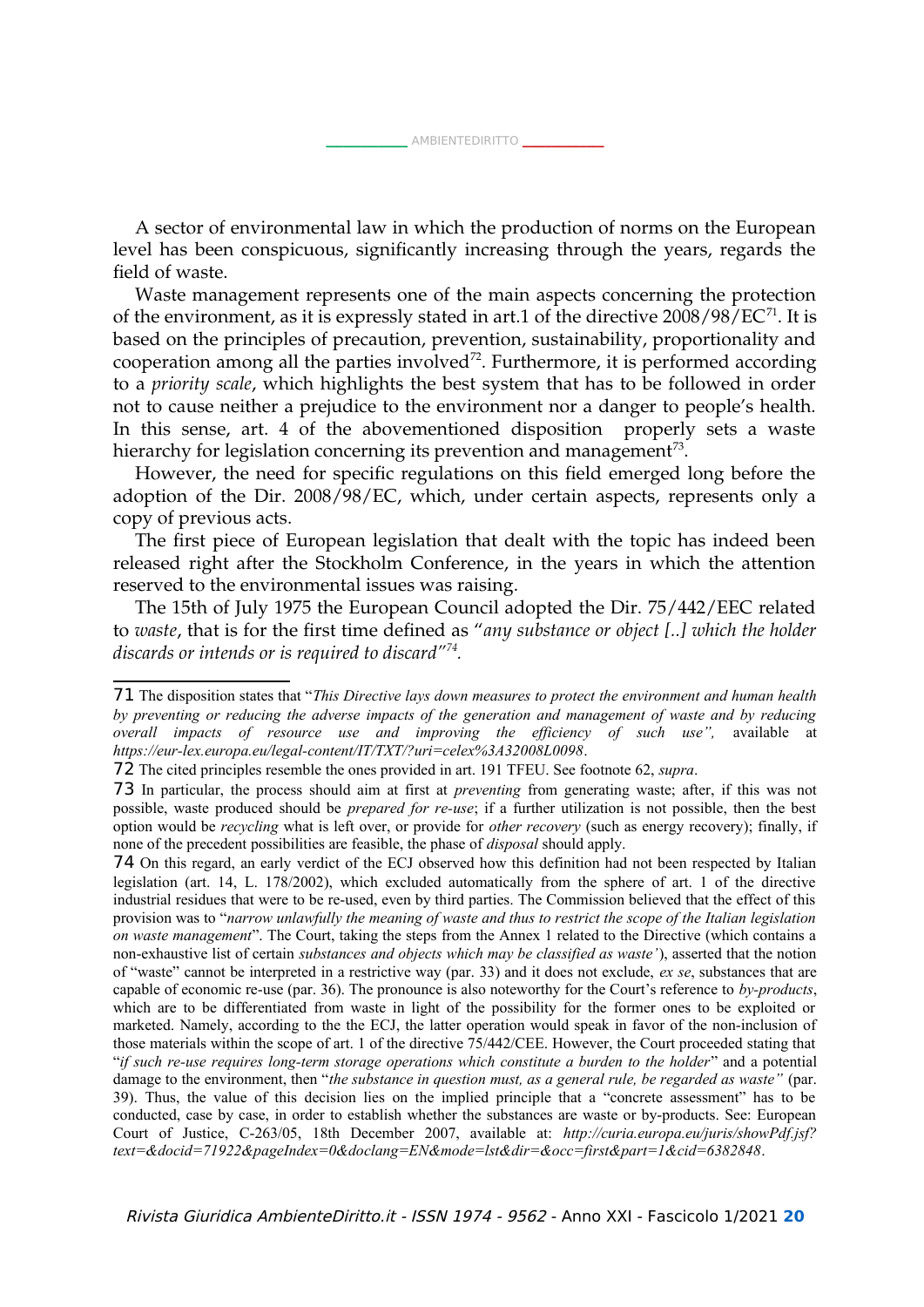This directive has then been modified several times<sup>[75](#page-20-0)</sup>, until its complete abrogation, operated by Dir. 2006/12/EC (which was later replaced by Dir. 2008/98/  $EC$ <sup>[76](#page-20-1)</sup>.

Recently, the European Parliament and the Council returned to regulate the waste framework through the adoption of a new Directive which lastly modified Dir. 2008/98/EC[77](#page-20-2) .

The objective of this last piece of legislation is to improve even more the management of waste in the European Union, in order to direct it towards a sustainable administration of the materials, "with a view to protecting, preserving and improving the quality of the environment, protecting human health, ensuring

Besides, this proceeding was part of a triple condemn for Italy, occurred on the same day through two other verdicts bounded by the same *ratio*: C-194/05 and C-195/05. Rather than industrial residues, to be automatically prevented from being classified as waste were, for the first verdict, the "*excavated earth and rocks intended for actual re-use for filling, backfilling, embanking or as aggregates*"; for the second, on the one hand the "f*ood scraps from the agro-food industry intended for the production of animal feed*" and, on the other hand, "*leftovers from the kitchen preparation of all types of solid food, cooked and uncooked, which have not entered the distribution system and are intended for shelters for pet animals*". As it has been highlighted by scholars, the major point of friction between the European definition of waste and the Italian one belonged to the impossibility for a Member State to introduce, through national legislation, any kind of legal modalities of prove that automatically restricts the scope of application of the waste's notion as it was intended on the European level. Namely, in this way there could not only be a prejudice to the environment, but also to the wider and ontological principal of supremacy of European Law.

For the full text of the cited judgments, see: European Court of Justice, C-194/05, 18th December 2007, available at *[http://curia.europa.eu/juris/showPdf.jsf?](http://curia.europa.eu/juris/showPdf.jsf?text=&docid=71918&pageIndex=0&doclang=EN&mode=lst&dir=&occ=first&part=1&cid=6395525)*

*[text=&docid=71918&pageIndex=0&doclang=EN&mode=lst&dir=&occ=first&part=1&cid=6395525](http://curia.europa.eu/juris/showPdf.jsf?text=&docid=71918&pageIndex=0&doclang=EN&mode=lst&dir=&occ=first&part=1&cid=6395525)*; European Court of Justice, C-195/05, 18th December 2007, available at *[http://curia.europa.eu/juris/showPdf.jsf?](http://curia.europa.eu/juris/showPdf.jsf?text=&docid=71919&pageIndex=0&doclang=EN&mode=lst&dir=&occ=first&part=1&cid=6395877) [text=&docid=71919&pageIndex=0&doclang=EN&mode=lst&dir=&occ=first&part=1&cid=6395877](http://curia.europa.eu/juris/showPdf.jsf?text=&docid=71919&pageIndex=0&doclang=EN&mode=lst&dir=&occ=first&part=1&cid=6395877)*.

For a comment of the three judgments, see: A. Natalini, "Nozione di rifiuto, riutilizzazione e sostanze escluse: dai giudici comunitari tripla condanna per l'Italia", in *Diritto e giustizia*, 14/2007, 1.

Not least, it appears also worth of mentioning that those criticisms should have not been unexpected for the Italian Republic, especially in light of another Court's decision that involved the Country three years earlier (the so called "Niselli" case). In that occasion, invested with a preliminary ruling regarding the notion of waste, the Court already took the chance to stigmatize the Italian bad practice of unreasonably excluding, in an automatic way, certain materials from the scope of the abovementioned term. For the full text of the verdict, see: European Court of Justice, C-457/02, 11th November 2004, available at *[http://curia.europa.eu/juris/liste.jsf?](http://curia.europa.eu/juris/liste.jsf?language=it&num=C-457/02) [language=it&num=C-457/02](http://curia.europa.eu/juris/liste.jsf?language=it&num=C-457/02)*.

See also: Leonardo Baroni, "Le principali sentenze di condanna dell'Italia per la mala gesto dell'emergenza rifiuti in Campania e la perdurante violazione della normativa europea", *Riv. it. dir. pubbl. com.*, 2/2015, 633.

<span id="page-20-0"></span><sup>75</sup> The most significant modifications have been introduced by Dir. 91/156/EEC and by Dir. 91/689/EEC. The goal of the former one is to take into account, after almost twenty years, of the experience gained by Member States in the implementation of Dir. 75/442/EC; the latter one instead introduces into the same directive additional and more stringent provisions concerning hazardous waste.

<span id="page-20-1"></span><sup>76</sup> Directive 2008/98/EC of the European Parliament and of the Council on waste and repealing certain Directives, 19<sup>th</sup> November 2008, Official Journal of the European Union, L 312/3, 2008, available at: https://eur-lex.europa.eu/legal-content/EN/TXT/HTML/? uri=CELEX:32008L0098&from=EN.

<span id="page-20-2"></span><sup>77</sup> Directive of the European Parliament and of the Council on Waste, 30th May 2018, *Official Journal of the European Union*, L 150/109, 2018, available at: https://eur-lex.europa.eu/legal-content/EN/TXT/HTML/? uri=CELEX:32018L0851&from=EN.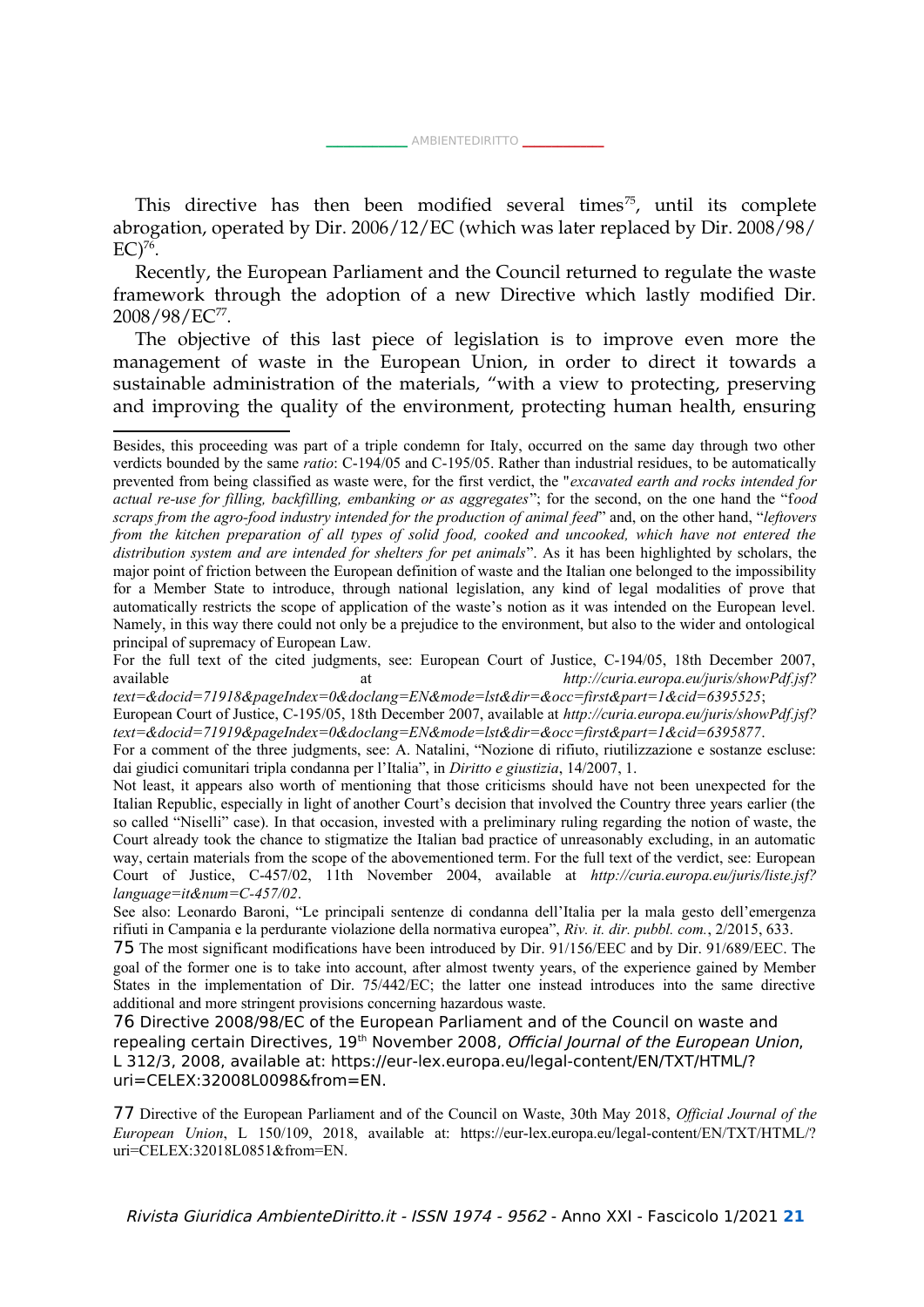prudent, efficient and rational utilization of natural resources, promoting the principles of circular economy, enhancing the use of renewable energy, increasing energy efficiency, reducing the dependence of the Union on imported resources, providing new economic opportunities and contributing to long-term competitiveness". In particular, in order to render really circular the economy, European bodies believe that "it is necessary to take additional measures on sustainable production and consumption, by focusing on the whole life cycle of products in a way that preserves resources and closes the loop. The more efficient use of resources would also bring substantial net savings fo Union businesses, public authorities and consumers, while reducing total annual greenhouse gas emissions".

\_[AMBIENTEDIRITTO](http://www.AMBIENTEDIRITTO.it/) \_\_

The directive, published on the 14th June 2018 in the Official Journal of the European Union, has to be transposed by Member States before the 5th July 2020.

As it appears easy to grasp from this brief analysis, waste regulations, through a metaphor, could be thought as a combination of concentric circles which spread from the smaller one, containing the core of the framework, towards the larger ones, that specify and further develop the principles of the previous spheres.

In this system then, it is undeniable the value of Dir. 75/442/CE, which has established an organic set of Community rules on waste disposal that, in spite of the cited modifications, has been handed down until today, inspiring all the subsequent modifications and progresses.

The frame outlined so far is going to be useful for well understanding the second part of this work, which deals with a particular Member State of the European Union, Italy, with the specific aim to investigate the episodes in which (and the reasons why) the latter State has been found responsible for violating the European legislation in the field of environmental protection and waste.

## **10. The Italian defaults in complying with European environmental legislation in the field of waste: the procedures before the CJEU with particular regard to art. 260 TFEU.**

As it has already been brought forward in the previous chapter, the purpose of this second section of the research is to analyze some particular cases in which the Italian Republic has been found responsible, mainly before the Court of Justice of the European Union(CJEU[78](#page-21-0)) but also in front of the European Court of Human Rights (ECtHR), for the violation of certain dispositions concerning EU environmental legislation.

However, this branch of law intercepts different areas, which are really diverse from each other in relation to the aspects they aim at protecting. Since this is not the venue for dealing with all the matters that could be relevant in this sense, for the sake of a thorough examination the present study will be circumscribed to one specific

<span id="page-21-0"></span><sup>78</sup> However, in the text is present also another abbreviation (ECJ), which refers to older verdicts, released before the Lisbon Treaty (which changed the name of the Court).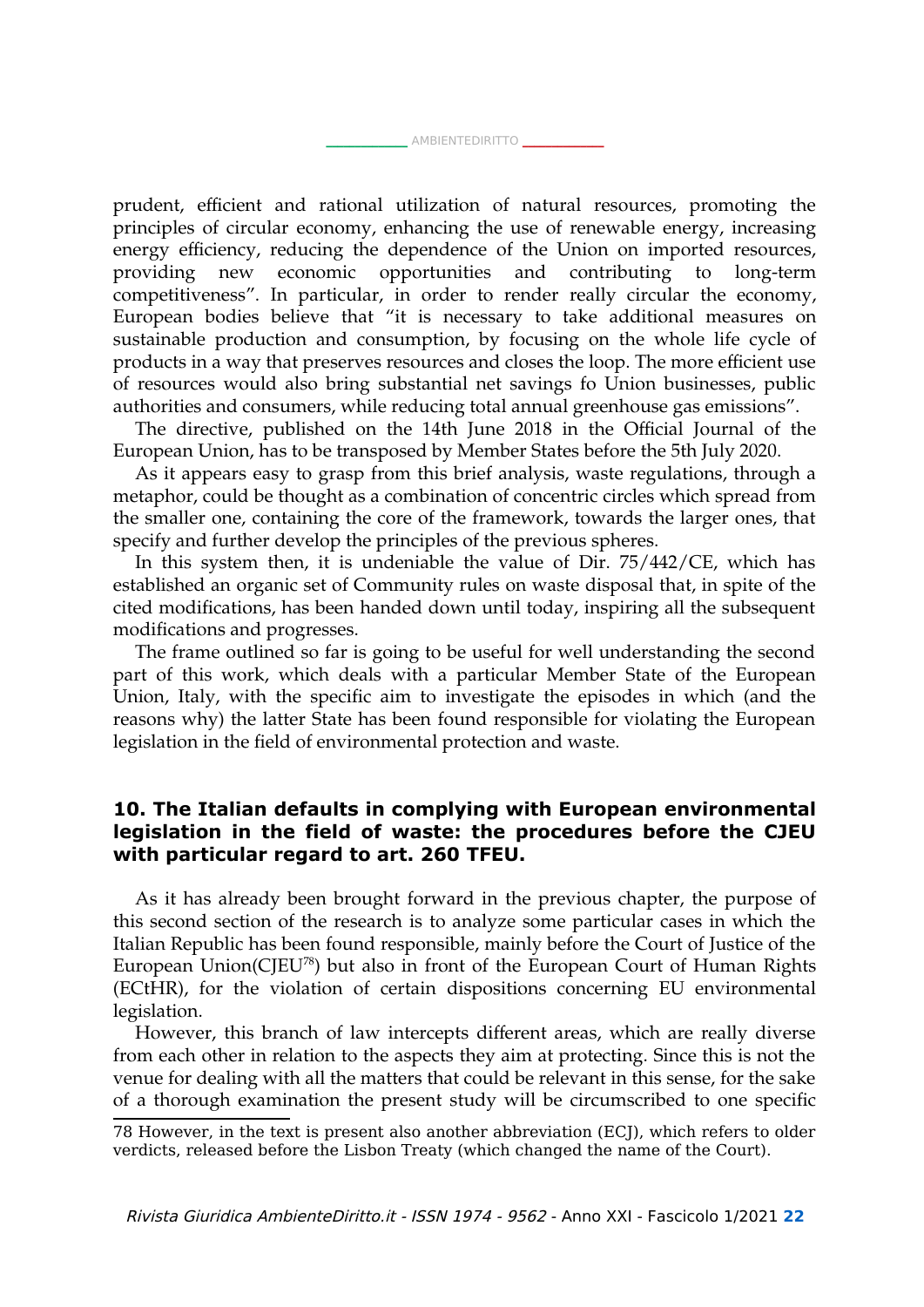field, which have been particularly significant not only on a juridical perspective, but also on a social acceptation.

\_\_\_\_\_\_\_\_\_\_\_\_\_\_ [AMBIENTEDIRITTO](http://www.AMBIENTEDIRITTO.it/) \_\_\_\_\_\_\_\_\_\_\_\_\_\_

Namely, what this work seeks to explore is the European discipline of waste recovery and disposal, figuring out which are the main obligations upon Member States in this field.

However, before starting the analysis just mentioned, it appears necessary to quickly linger on the types of proceedings before the European Court of Justice, in order to facilitate even more the comprehension of the verdicts that will be addressed.

The possibility to recourse to the European Court of Justice is recognized with regard to the direct competences expressly granted by the Treaty of the European Union to the parties involved (art. 19, par. 3, lett. a, TEU) $^{79}$  $^{79}$  $^{79}$ .

The single procedures are then regulated in the Treaty on the Functioning of the European Union (TFEU) and they can be distinguished in four different types $^{80}$  $^{80}$  $^{80}$ .

Among them, the one that gains importance in relation to the verdicts that will be later examined is the so called "*infringement procedure*", governed by artt. 258 and 259 TFEU. The former one regulates the hypothesis, which is also the most common, of the opening of the procedures by the Commission $^{81}$  $^{81}$  $^{81}$ ; the latter instead contemplates the case in which it is a Member State that acts, soliciting the Commission to take actions towards another Member State. The verdicts released by the CJEU at the end of the disputes established through this procedure are not binding, but are only of mere determination and consist of a declaration in which it is certificated either the occurred violation or the inconsistency of the Commission's allegations.

In the past, if the Member State kept on violating the dispositions even after the condemn, the Commission could only start another trial of the same nature, which, as the first one, would not have a serious deterrent effect. In order to overcome this deadlock and increase the implementations of the Court's decisions, it was introduced a specific discipline in the second paragraph of art. 260 TFEU. The peculiar aspect of this "second" proceeding is that the final verdict can impose a lump sum or a penalty payment to the State that has not taken the necessary measures in order to comply with the first decision.

<span id="page-22-0"></span><sup>79</sup> "*The Court of Justice of the European Union shall, in accordance with the Treaties: a) rule on actions brought by a Member State, an institution or a natural or legal person; b) give preliminary rulings, at the request of courts or tribunals of the Member State, on the interpretation of Union law or the validity of acts adopted by the institution; c) rule in other cases provided for in the Treaties"*.

<span id="page-22-1"></span><sup>80</sup> Artt. 258 and 259 TFEU contemplate the "*infringement procedure*", which objective is the violation, by a Member State, of an obligation arising out from the treaties; artt. 263 TFEUsets the discipline of the *"application for annulment"*, which aim is to challenge the legitimacy of binding acts that have been adopted by European Institutions; art. 265 TFEUregulates the "*action for failure to act"*, through which stakeholders attempt to show the unlawfulness of the institutions' omissions; finally, art. 268 TFEU deals with "*application for compensation*", which have as objective the extra-contractual responsibility of the European Institutions.

<span id="page-22-2"></span><sup>81</sup> In particular, the Commission acts in this sense whether it believes that a Member State has failed to comply with obligations emerging from the Treaties or from the acts adopted in light of the Treaties.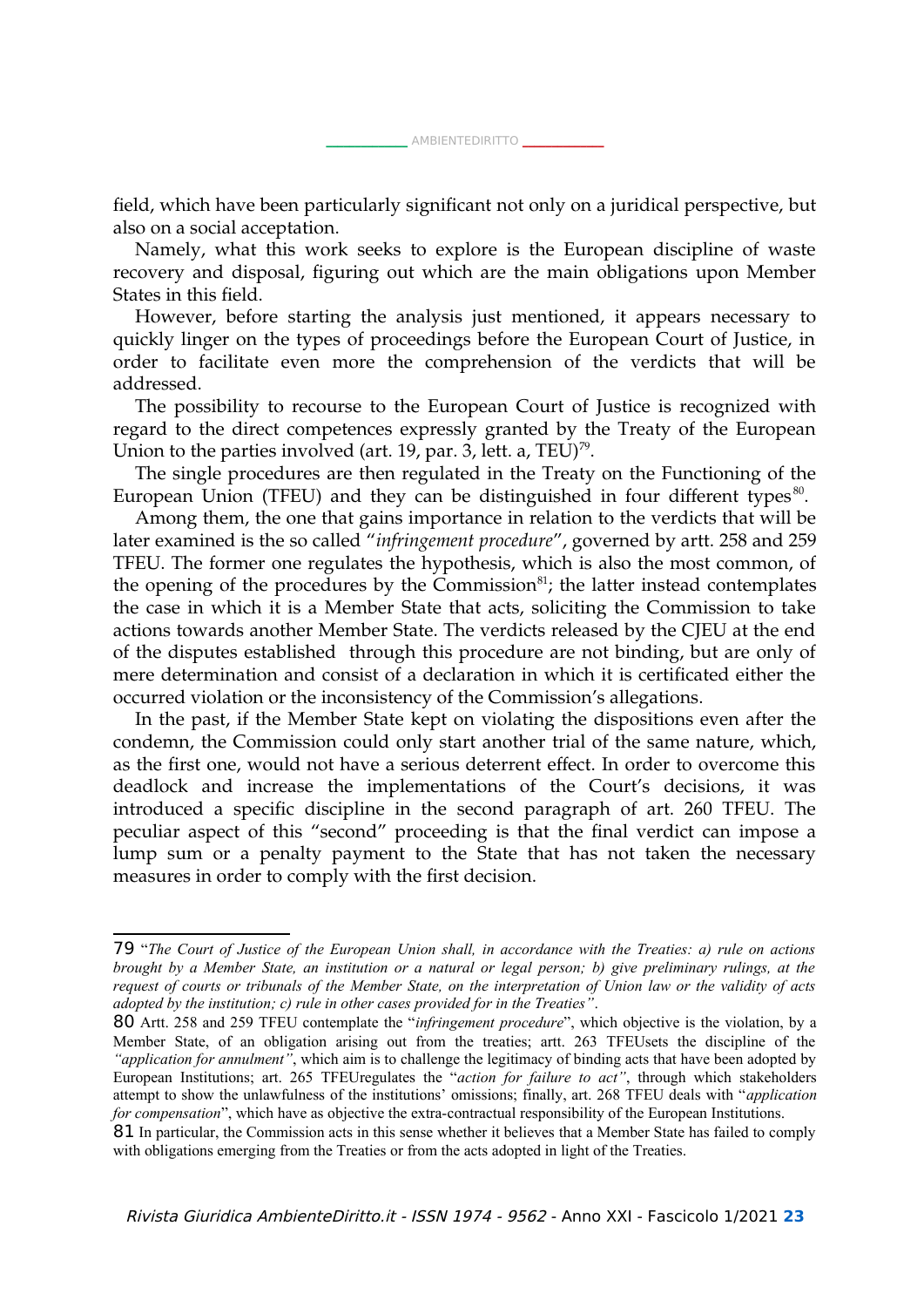The application of these two correlated judgments is evident in a set of pronouncements (further addressed) that condemned the Italian Republic in the field of waste recovery and disposal.

Namely, as it has been already addressed, Dir. 75/445/EC introduced principles in this area of a new matrix for certain States, which struggled both in implementing them correctly and in respecting the deadlines in order to do so.

Among those States, the one that faced the biggest difficulties in this sense has certainly been Italy, which, after thirty years from the issuance of the cited directive, had the sad primacy in this field for the number of infringement procedures started against it by the Commission<sup>[82](#page-23-0)</sup>.

#### **11. A deeper glance to the cases.**

One of the oldest violations of Dir. 75/442/CEE perpetrated by Italy has indeed been ascertained in 2002<sup>[83](#page-23-1)</sup>: the ECJ found out the non-fulfillment of art. 7 of the directive, as well as the transgression of art. 6 of Dir. 91/689/CEE. These dispositions introduced an obligation on Member States to develop a management plan for the disposal of respectively "ordinary" waste and "hazardous" waste related to certain areas of the peninsula. Nevertheless, "*at the date of expiry of the period laid down in the reasoned opinion, the Italian Government had sent to the Commission neither the information relating to plans for the management and disposal of waste and hazardous waste in respect of the regions of Sicily and Basilicata, nor the information relating to plans for the management of packaging and packaging waste in respect of all the Italian regions"[84](#page-23-2)* .

However, the violations of Dir. 75/442/CEE did not concern exclusively art. 7, but they regarded several other principles laid down in this piece of legislation.

As proof of this, among the numerous judgments of the  $ECJ^{85}$  $ECJ^{85}$  $ECJ^{85}$  related to Italian Republic, of noticeable importance is a verdict of 2004 in the field of authorizations for disposing waste<sup>[86](#page-23-4)</sup>.

<span id="page-23-0"></span><sup>82</sup> M. Onida, "Procedure d'infrazione concernenti il diritto comunitario ambientale: recenti sviluppi e considerazioni sulla situazione italiana", in *Riv. giur. ambiente*, 6/2005, 1137. The author underlines how, at the date of 2005, Italy was subject respectively to: 40 infringement procedures for not having communicated in time to the Commission the measures adopted in order to transpose EU directives; 18 infringement procedures for having endorsed transposition measures which did not correctly comply with the content of the EU directives; 44 infringement procedures for wrong application of the directives in the national legislation. See also "Sixth Annual Survey on the Implementation and Enforcement of Community Environmental Law", available at *[https://ec.europa.eu/environment/legal/law/pdf/6th\\_en.pdf](https://ec.europa.eu/environment/legal/law/pdf/6th_en.pdf).* 

<span id="page-23-1"></span><sup>83</sup> European Court of Justice, C-466/99, 24January 2002, available at: *<https://eur-lex.europa.eu/legal-content/IT/ALL/?uri=CELEX:61999CJ0466>*.

<span id="page-23-2"></span><sup>84</sup> Ibid., par. 19.

<span id="page-23-3"></span><sup>85</sup> *Supra*, footnote 74.

<span id="page-23-4"></span><sup>86</sup> European Court of Justice, C-103/02, 7th October 2004, *[http://curia.europa.eu/juris/liste.jsf?](http://curia.europa.eu/juris/liste.jsf?oqp=&for=&mat=or&jge=&td=%253BALL&jur=C%252CT%252CF&num=c-103%25252F02&page=1&dates=&pcs=Oor&lg=&pro=&nat=or&cit=none%25252CC%25252CCJ%25252CR%25252C2008E%25252C%25252C%25252C%25252C%25252C%25252C%25252C%25252C%25252C%25252Ctrue%25252Cfalse%25252Cfalse&language=it&avg=&cid=3624895) oqp=&for=&mat=or&jge=&td=%3BALL&jur=C%2CT%2CF&num=c-*

*<sup>103%252</sup>F02&page=1&dates=&pcs=Oor&lg=&pro=&nat=or&cit=none%252CC%252CCJ%252CR [%252C2008E%252C%252C%252C%252C%252C%252C%252C%252C%252C%252Ctrue%252Cfalse](http://curia.europa.eu/juris/liste.jsf?oqp=&for=&mat=or&jge=&td=%253BALL&jur=C%252CT%252CF&num=c-103%25252F02&page=1&dates=&pcs=Oor&lg=&pro=&nat=or&cit=none%25252CC%25252CCJ%25252CR%25252C2008E%25252C%25252C%25252C%25252C%25252C%25252C%25252C%25252C%25252C%25252Ctrue%25252Cfalse%25252Cfalse&language=it&avg=&cid=3624895)*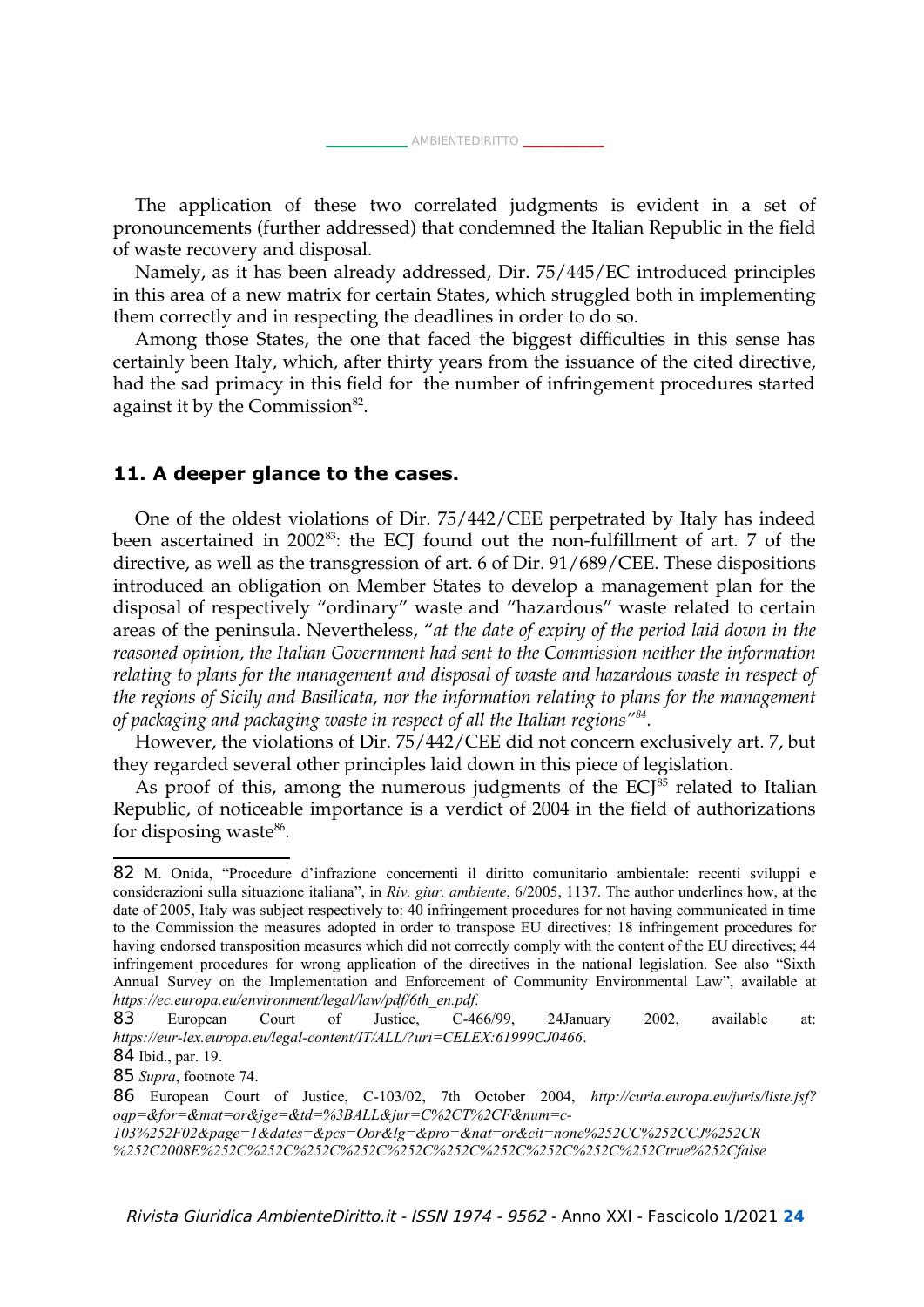Namely, art. 9 commanded that establishments which carried out the activities set out in the Annex II A of the directive must had attained before an authorization from competent authorities<sup>[87](#page-24-0)</sup>.

Art. 11 instead introduced a derogation to what has been said according to the previous disposition: there was no necessity of authorizations for those installations that either took care themselves of the waste disposal or operated in the sense of recovering it. Furthermore, the second paragraph specified that the dispensation could be released only if , on the one hand, the competent authorities had already set the rules and the conditions useful in this sense and, on the other hand, the procedures and the disposal measures were compliant with art. 4 of the Directive $^{88}$  $^{88}$  $^{88}$ .

In the case at hand the European Court of Justice was invested with three different censures, raised by the Commission in relation to the decree 5th February 1998 of the Italian Ministry of Environment $^{89}$  $^{89}$  $^{89}$ .

First of all, according to the interpretation of the EU Body, the Italian legislation did not respect art. 11 of Dir. 75/442, since it did not provide, for the purpose of the derogation covered by the Directive, a fixed maximum quantity of waste that could be recovered. It instead encompassed *a relative quantity which depends on the annual treatment capacity of each installation concerned[90](#page-24-3)* .

The Court, recognizing on one side the lack of an explicit expression in the Directive regarding a maximum quantity, nonetheless agreed with the concerns of the Commission, considering that the simplified procedure introduced by art. 11 must be "as easy as possible to apply and monitor". A variable regime, that floats depending on the size of each installation, would surely prevent from reaching such objective. It follows that the Italian Republic was not allowed to switch the maximum quantities connected to a specific type of waste with a variable regime that changes according to the capacity of each station.

Such interpretation, in the view of the writer, is of great importance not only for this branch of EU legislation, but for the entire relation that involves the European Union and Member States. Through this reconstruction indeed the ECJ reminds that, even if directives bind States in relation to the achievements that have to be accomplished, leaving a more or less wide discretion to them regarding the tools to

*[<sup>%252</sup>Cfalse&language=it&avg=&cid=3624895.](http://curia.europa.eu/juris/liste.jsf?oqp=&for=&mat=or&jge=&td=%253BALL&jur=C%252CT%252CF&num=c-103%25252F02&page=1&dates=&pcs=Oor&lg=&pro=&nat=or&cit=none%25252CC%25252CCJ%25252CR%25252C2008E%25252C%25252C%25252C%25252C%25252C%25252C%25252C%25252C%25252C%25252Ctrue%25252Cfalse%25252Cfalse&language=it&avg=&cid=3624895)*

<span id="page-24-0"></span><sup>87</sup> In particular, the authorization must indicate: the type and quantity of waste that has to be treated; the general technical requirements, as well as the precaution that must be taken; the information that have to be always available for the authority.

<span id="page-24-1"></span><sup>88</sup> Art. 4 represents one of the most important provisions of the directive, since it clarifies its real aim: protecting human health and avoiding environmental prejudices. The content of these two aspects is then specified in the second paragraph by asserting that risks related to water, soil, fauna and flora, as well as noise or smell inconveniences must be dodged. Finally, the disposition ends - and this feature will gain importance in the next verdicts - by imposing to Member States to take the necessary measures in order to forbid uncontrolled disposal of waste.

<span id="page-24-3"></span><span id="page-24-2"></span><sup>89</sup> Decreto Ministeriale 5 Febbraio 1998, *Official Gazette of the Italian Republic*, (GU Serie Generale n.88 del 16-04-1998 - Suppl. Ordinario n. 72), available at *<https://www.gazzettaufficiale.it/eli/id/1998/04/16/098A3052/sg>* 90 European Court of Justice, C-103/02, cit., par. 20.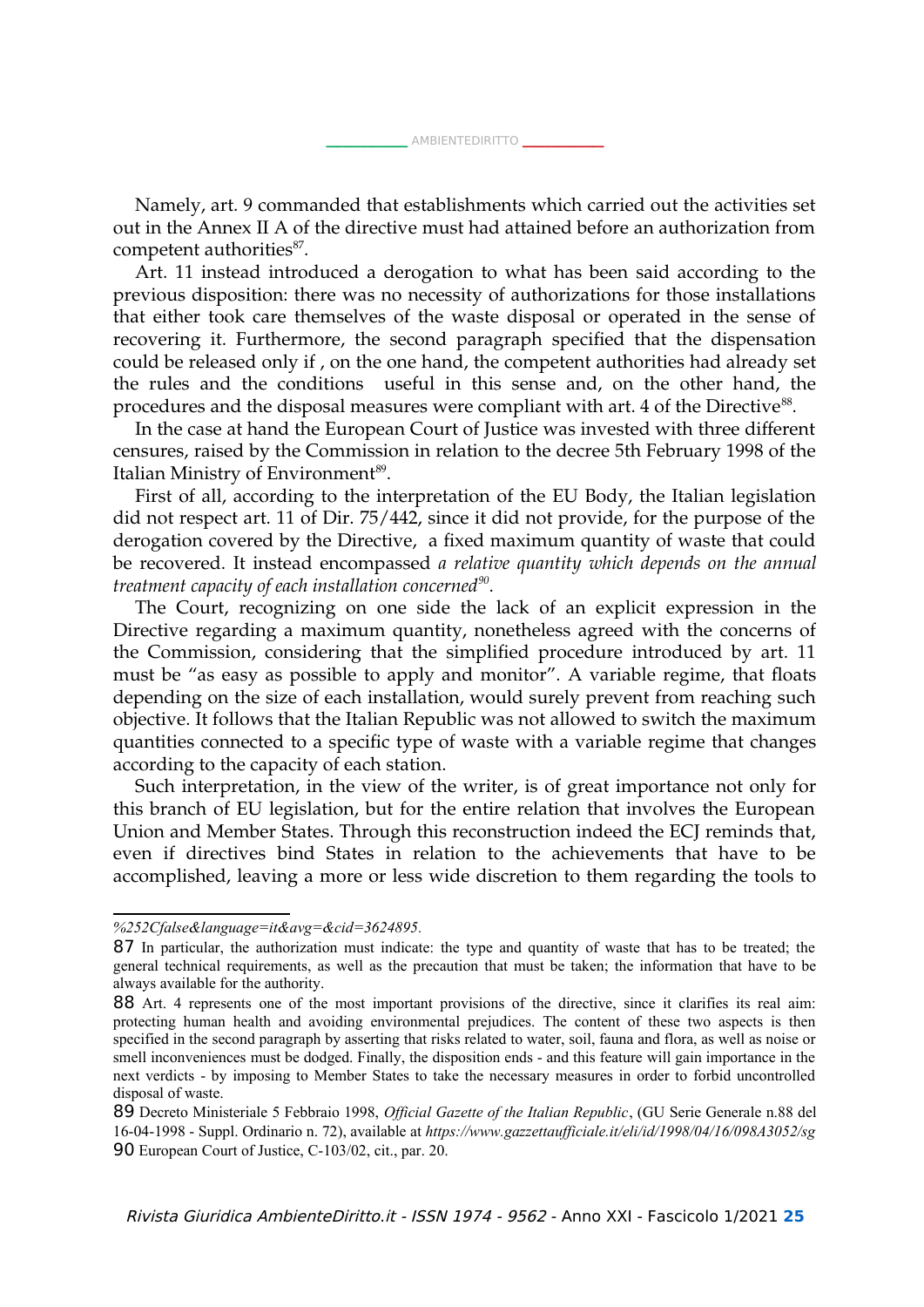use, this cannot mean nor a complete overturn of its principles neither an excessively broad assimilation of its content that could cause, eventually, a concrete ineffectiveness of its scope.

The second violation alleged by the Commission dealt with the lack of accuracy in listing the types of waste that could be covered by the already mentioned derogation.

In particular, on the one hand certain waste were described in a too vague way; on the other hand, some hazardous residues risked to be included in the category of ordinary waste because of an incorrect (or completely missing) incorporation of the codes provided in the European Waste Catalogue ('EWC codes'). Even if the Commission complained in a general way against this disposition, it actually mentioned only three cases in which this unlawful conduct was evident<sup>[91](#page-25-0)</sup>. In light of this circumstance, the Court considered appropriate to exclusively analyze those hypothesis, and actually recognized an occurred violation in two out of the three criticisms of the Commission, on the grounds that art. 11 of dir. 75/442/CEE had been breached by a failure of the State in defining precisely the types of waste questioned<sup>[92](#page-25-1)</sup>.

The last plea concerned the incorrect inclusion of certain waste's disposal activities within recovery activities, violating through this behavior both art. 9 and 11 of the directive.

However this criticism was not upheld by the Court, which asserted that the mere fact that certain waste contains "very high levels of hydrocarbons or diesel oil or oil which is slightly toxic" does not imply the necessity of a disposal of those substances; on the contrary, those materials can still be recovered if they can "*serve a useful purpose in replacing other materials which would have had to be used for that purpose, thereby conserving natural resources*" [93](#page-25-2) .

#### **12. The waste catastrophe faced by the region of Campania.**

So far, the main violations that have been highlighted concerned, on the one hand, an omissive behavior of the Italian authorities<sup> $94$ </sup> and, on the other hand, an incorrect application and transposition, on the national level, of the dictates stemming from the directive $95$ .

<span id="page-25-0"></span><sup>91</sup> In particular, the Commission firstly stated that, in relation to art. 5, par. 9 of the Annex 1 of the censored act, the EWC codes were not mentioned at all for "pieces of dielectric, semi-dielectric and metallic covered optical fibre cable"; secondly, art. 7, par. 8 of the same Annex listed several EWC codes which would not allow a clear identification of the materials therein mentioned among either ordinary waste or hazardous ones; finally, art. 3, par. 10, related to "spent silver oxide batteries" provided for a wrong code "given the mercury content of such batteries".

<span id="page-25-1"></span><sup>92</sup> The censure related to art. 3, par. 10 was rejected in light of the lack evidence regarding the dangerous content of the batteries (see *supra*, footnote 84).

<span id="page-25-2"></span><sup>93</sup>European Court of Justice, C-103/02, cit., par. 62.

<span id="page-25-3"></span><sup>94</sup> European Court of Justice, C-466/99, cit.

<span id="page-25-4"></span><sup>95</sup> European Court of Justice, C-103/02, cit.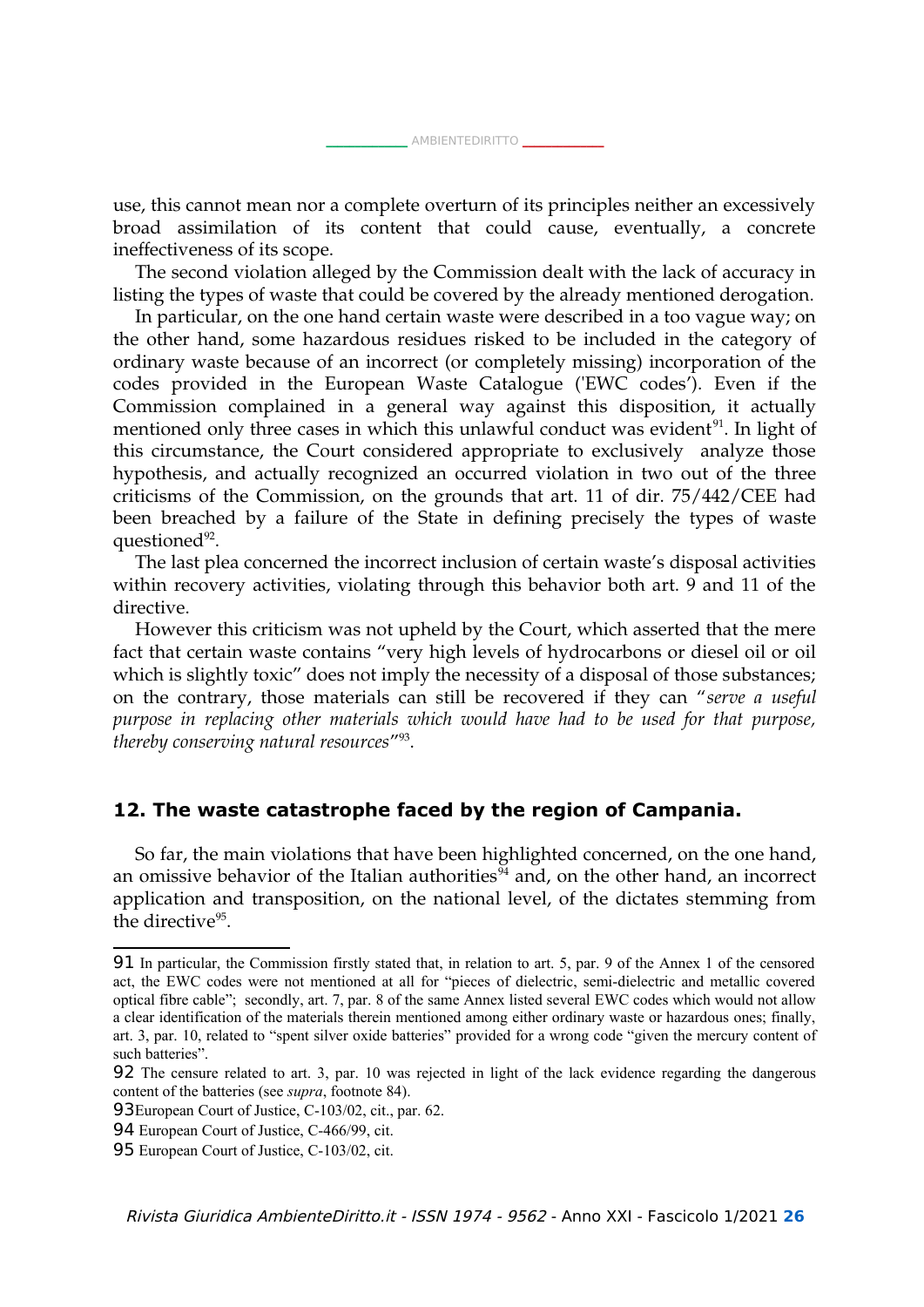However, the Italian Republic' default did not simply integrate nor an inactivity - by this meaning a total or partial absence of European Directives' transposition<sup>[96](#page-26-0)</sup> nor an active conduct consisting in introducing national legislation which contravenes European dispositions<sup>[97](#page-26-1)</sup>.

More broadly indeed, certain behaviors of the Italian Republic in the field of environmental law could be implicitly considered as violations of fundamental rights and principles that found the entire European system, such as human dignity and human rights<sup>[98](#page-26-2)</sup>.

An unfortunate example of what has been just said can be drawn by the waste catastrophe that the region of Campania, in the South part of Italy, faced in the last thirty years and which, under certain aspects, is not completely over yet.

It was the 11th of February 1994 when the Italian President of the Council of Ministers, through a decree, declared a state of emergency in the sector of waste disposal of Campania<sup>[99](#page-26-3)</sup>. This situation grew out of different conditions, which can mainly be summarized in two broad factors: the lack of efficient infrastructures<sup>[100](#page-26-4)</sup> and the presence, in the territory, of the so called "Ecomafie"<sup>[101](#page-26-5)</sup>.

A preliminary specification has to be made: it appears incorrect to state that the situation that is about to be narrated had the exact features of an emergency. The

*[%252C2008E%252C%252C%252C%252C%252C%252C%252C%252C%252C%252Ctrue%252Cfalse](http://curia.europa.eu/juris/liste.jsf?oqp=&for=&mat=or&jge=&td=%253BALL&jur=C%252CT%252CF&num=C-279%25252F94&page=1&dates=&pcs=Oor&lg=&pro=&nat=or&cit=none%25252CC%25252CCJ%25252CR%25252C2008E%25252C%25252C%25252C%25252C%25252C%25252C%25252C%25252C%25252C%25252Ctrue%25252Cfalse%25252Cfalse&language=it&avg=&cid=6775749) [%252Cfalse&language=it&avg=&cid=6775749](http://curia.europa.eu/juris/liste.jsf?oqp=&for=&mat=or&jge=&td=%253BALL&jur=C%252CT%252CF&num=C-279%25252F94&page=1&dates=&pcs=Oor&lg=&pro=&nat=or&cit=none%25252CC%25252CCJ%25252CR%25252C2008E%25252C%25252C%25252C%25252C%25252C%25252C%25252C%25252C%25252C%25252Ctrue%25252Cfalse%25252Cfalse&language=it&avg=&cid=6775749)* (related to the failure of notify a law to the Commission notification that was mandatory according to Dir. 83/189/CEE); European Court of Justice, C-195/97, 25th February 1999, Commission v. Italy, *[http://curia.europa.eu/juris/liste.jsf?oqp=&for=&mat=or&jge=&td=](http://curia.europa.eu/juris/liste.jsf?oqp=&for=&mat=or&jge=&td=%253BALL&jur=C%252CT%252CF&num=C-195%25252F97&page=1&dates=&pcs=Oor&lg=&pro=&nat=or&cit=none%25252CC%25252CCJ%25252CR%25252C2008E%25252C%25252C%25252C%25252C%25252C%25252C%25252C%25252C%25252C%25252Ctrue%25252Cfalse%25252Cfalse&language=it&avg=&cid=6775749) %3BALL&jur=C%2CT%2CF&num=C-*

*[195%252F97&page=1&dates=&pcs=Oor&lg=&pro=&nat=or&cit=none%252CC%252CCJ%252CR](http://curia.europa.eu/juris/liste.jsf?oqp=&for=&mat=or&jge=&td=%253BALL&jur=C%252CT%252CF&num=C-195%25252F97&page=1&dates=&pcs=Oor&lg=&pro=&nat=or&cit=none%25252CC%25252CCJ%25252CR%25252C2008E%25252C%25252C%25252C%25252C%25252C%25252C%25252C%25252C%25252C%25252Ctrue%25252Cfalse%25252Cfalse&language=it&avg=&cid=6775749) %252C2008E%252C%252C%252C%252C%252C%252C%252C%252C%252C%252Ctrue%252Cfalse [%252Cfalse&language=it&avg=&cid=6775749](http://curia.europa.eu/juris/liste.jsf?oqp=&for=&mat=or&jge=&td=%253BALL&jur=C%252CT%252CF&num=C-195%25252F97&page=1&dates=&pcs=Oor&lg=&pro=&nat=or&cit=none%25252CC%25252CCJ%25252CR%25252C2008E%25252C%25252C%25252C%25252C%25252C%25252C%25252C%25252C%25252C%25252Ctrue%25252Cfalse%25252Cfalse&language=it&avg=&cid=6775749)* (concerning the failure to adopt and communicate, within the timing set by dir. 91/676/CEE, the legislative and administrative dispositions).

<span id="page-26-1"></span>97 In this sense, the violation can consist even in the correct transposition of a directive, but with further conditions or limits which are not allowed or covered by the European disposition that has been incorporated.

On this regard, see A. Gratani, "L'ambiente: il settore prescelto dall'ordinamento italiano per violare la normativa comunitaria", in *Riv. giur. Ambiente,* 2/2007, 289.

<span id="page-26-2"></span>98Treaty on European Union, art. 2, *Official Journal of the European Communities,* No. C 224/2, 1992.

<span id="page-26-3"></span>99 D.P.C.M. 11th February 1994, *Gazzetta Ufficiale*, 12th February 1994, https://www.gazzettaufficiale.it/atto/serie\_generale/caricaDettaglioAtto/originario?

atto.dataPubblicazioneGazzetta=1994-02-12&atto.codiceRedazionale=094A0988&elenco30giorni=false.

<span id="page-26-4"></span>100 It has been highlighted by national jurisprudence how, in this sense, main difficulties arose from both delays in planning and preparing suitable dumps (objective achieved only ten years later, in 2003) and inappropriate choices in processing waste.

See: Paola Brambilla, "La CEDU e l'emergenza rifiuti: la condanna del diritto interno in tema di danno ambientale", *Riv. giur. ambiente*, 3/2012, 408B.

<span id="page-26-5"></span>101 This term indicates criminal organizations which, thought their illegal activities, cause a prejudice to the environment.

<span id="page-26-0"></span><sup>96</sup> A Member State default can also be integrated by the time passing without transposing the Directive or by an incorrect or incomplete transposition (for example, whether the State has not notified to the Commission the national measures adopted in this sense).

*Ex multis,* see: European Court of Justice, C-279/94, 16th September 1997, Commission v. Italy, *[http://curia.europa.eu/juris/liste.jsf?oqp=&for=&mat=or&jge=&td=%3BALL&jur=C%2CT%2CF&num=C-](http://curia.europa.eu/juris/liste.jsf?oqp=&for=&mat=or&jge=&td=%253BALL&jur=C%252CT%252CF&num=C-279%25252F94&page=1&dates=&pcs=Oor&lg=&pro=&nat=or&cit=none%25252CC%25252CCJ%25252CR%25252C2008E%25252C%25252C%25252C%25252C%25252C%25252C%25252C%25252C%25252C%25252Ctrue%25252Cfalse%25252Cfalse&language=it&avg=&cid=6775749)279%252F94&page=1&dates=&pcs=Oor&lg=&pro=&nat=or&cit=none%252CC%252CCJ%252CR*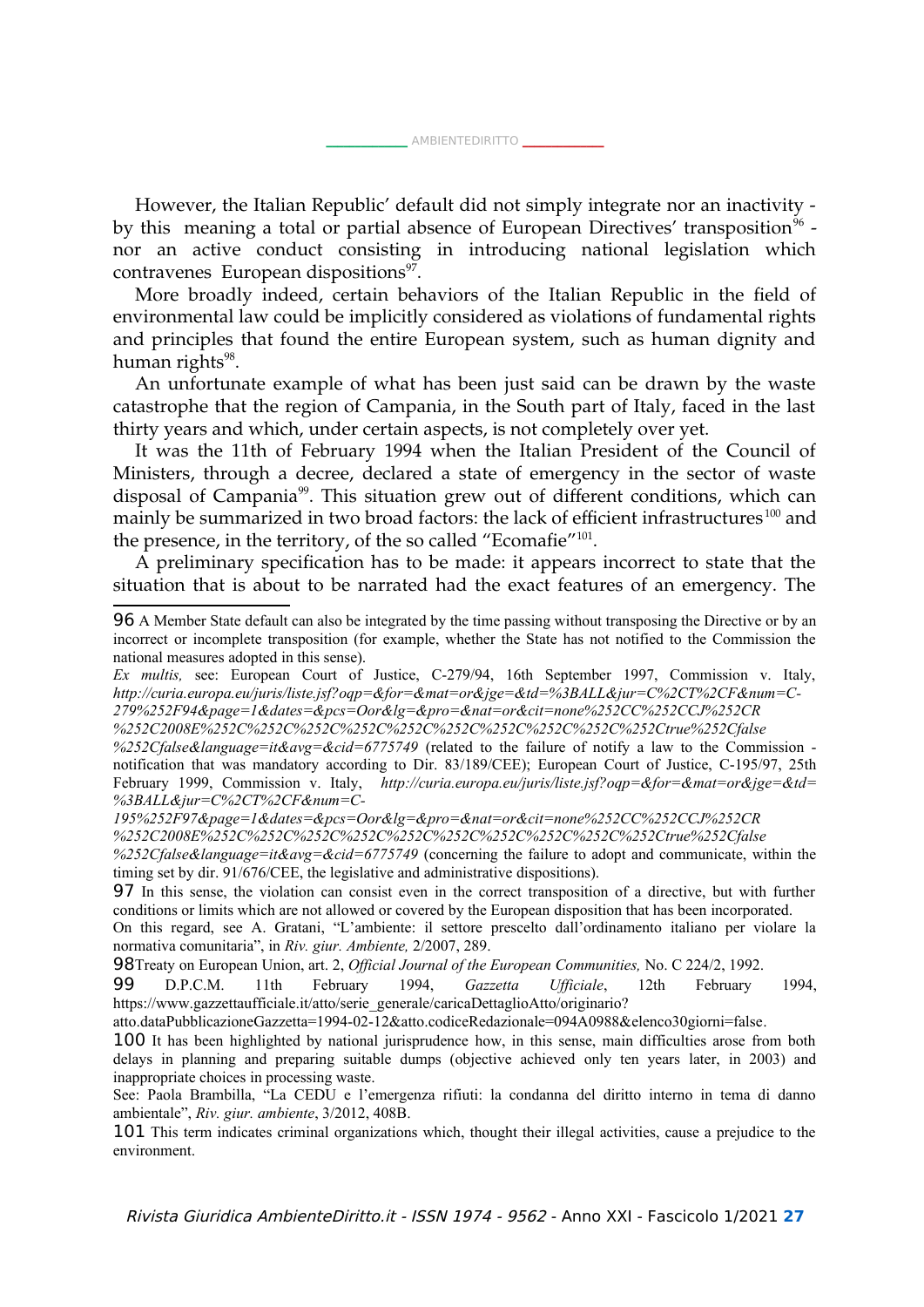latter one indeed, for its ontological definition, is a transitional situation, which justifies the adoption of special legislation precisely in the light of its desirable brief length. On the contrary, it is not possible to consider of emergency a context that protracted itself for several decades $^{\scriptscriptstyle{102}}$  $^{\scriptscriptstyle{102}}$  $^{\scriptscriptstyle{102}}$ .

Namely, the emergency state had been extended, year by year, until the 31st December 2009, day in which the Legislative Decree n. 195/2009 entered into force, announcing the end of the dangerous impasse. However, although this apparently positive news, the situation was still highly critical.

Already in September 2010, the government had to issue another decree in order to set measures which would grant a "seamlessly" waste disposal, accelerate the process of creation of incinerators as well as increase recycling methods $^{103}$  $^{103}$  $^{103}$ .

Unfortunately, the inorganic and incoherent succession of dispositions adopted by the Government did not bring the expected results. In addition, such default was even made more serious in light of a condemn Italian Republic had already received by the European Court of Justice, with regard to this terrible situation affecting the region Campania. The content of this ruling, as it is easy to grasp, had not been implemented at that time: the axe of a new proceedings started by the Commission was pending on the Italian Republic.

Fears became reality in December 2013, when the "guardian of the Treaties"<sup>[104](#page-27-2)</sup> promoted an infringement action against Italy in accordance with the second paragraph of art. 260 TFEU, for not having complied with the precedent judgment.

In order to fully understand the reasons placed as foundations of this ruling, it seems useful to deal with the older verdict that declared Italy's default on these aspects and which represents its necessary prerequisite.

<span id="page-27-0"></span><sup>102</sup> Namely, the institute of receivership has been used several time after the beginning of the crisis. Already in 1996 the Government in office had to dispose a second receivership, which was, through the subsequent years, strengthened by the conferral to it of powerful tools, derogatory towards ordinary legislation, in order to face in a more effective way the crisis.

In 2006, Legislative Decree n. 263 tried to bring back waste management to an ordinary level, providing for the termination of the chief's office by the end of the next year. However, this goal was not reached, since already during the year 2007 the difficulties regarding, on the one hand, the individuation of the sites for disposing waste and, on the other hand, the lack of any plan by the Region in this sense, led to the nomination of another Commissioner, invested of even wider functions. Also in this occasion however, this remedy was not sufficient. In 2008 then, the ex-Chief of State Police was appointed as new Commissioner, and he was flanked by the Chief of Civil Protection, who was entitled of derogating, for the entire emergency period, to environmental, landscaped and urban norms in order to resolve, as fast as possible, the dangerous situation.

<span id="page-27-1"></span><sup>103</sup> D.L 26th November 2010, n.196, *Disposizioni relative al subentro delle amministrazioni territoriali della regione Campania nelle attività di gestione del ciclo integrato dei rifiuti*, available at *<https://www.gazzettaufficiale.it/eli/id/2010/11/26/010G0222/sg>*.

This piece of legislation was the followed by several others, such as D.L. 225/2010 (concerning the prorogation of the terms agreed before); D.L. 94/2011 (in which it was admitted the critical state arising from the non-selfsufficiency of waste system in Campania and it was arranged waste disposal out of the region); D.L. 2/2012 (which strengthened Commissioners' functions and set further measures in order to realize new installations).

<span id="page-27-2"></span><sup>104</sup> An expression used to define the European Commission. In this sense, see: Armin von Bogdandy *et al.*, "Solange ribaltata - proteggere l'essenza dei diritti fondamentali nei confronti degli Stati membri dell'UE", *Riv. trim. dir. pubbl.*, 4/2012, 934.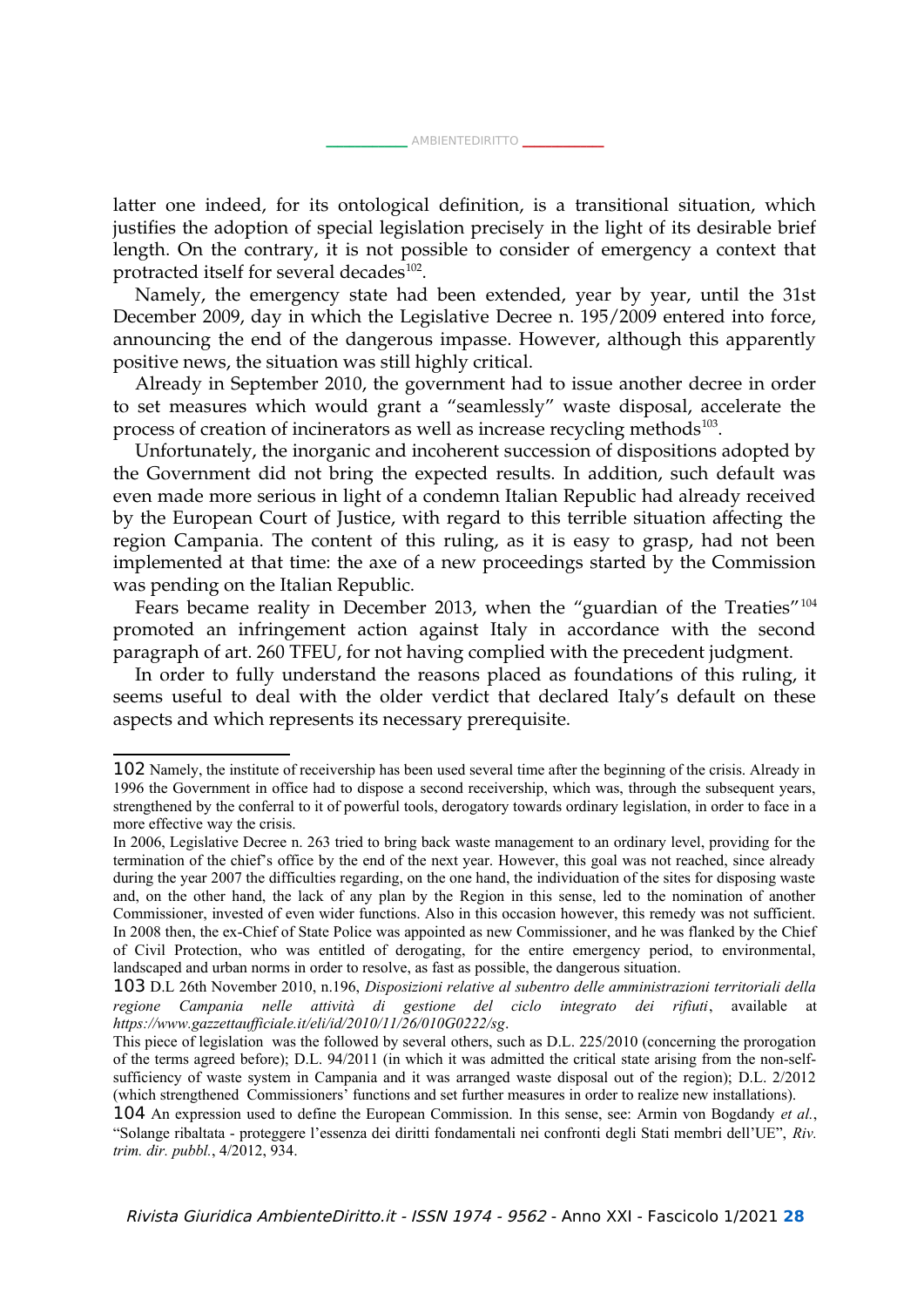\_\_\_\_\_\_\_\_\_\_\_\_\_\_ [AMBIENTEDIRITTO](http://www.AMBIENTEDIRITTO.it/) \_\_\_\_\_\_\_\_\_\_\_\_\_\_

The case at hand was issued the 4th of March 2010<sup>[105](#page-28-0)</sup> and its object was an action for failure of Italy to fulfill its obligations related to art. 4 and 5 of the European Council and Parliament Dir.  $2006/12/EC^{106}$  $2006/12/EC^{106}$  $2006/12/EC^{106}$ . This directive, through a "system of supervision and control of waste within the EC" and by determining principles and rules regarding both residues and the processes for their treatment, aimed at protecting "human health and environment against the harmful effects caused by the collection, transport, treatment, storage and tipping of waste $^{\prime\prime\,107}.$  $^{\prime\prime\,107}.$  $^{\prime\prime\,107}.$ 

In this perspective art. 7 of the Directive, in order to respect the obligations that are set out in the previous dispositions, commanded to the competent authorities to elaborate waste management plans, which shall indicate the general features of the activities<sup>[108](#page-28-3)</sup>.

The commission, in the case at hand, argued that the violation ascribed to Italy respectively consisted, on the one hand, in the failure to create an *integrated and adequate network of disposal* installations, thus violating as well the principles of *selfsufficiency* and *proximity* set out in art. 5; on the other hand, in the generation of a dangerous situation within the region of Campania that could jeopardize both human health and environmental protection.

In relation to the first allegation, the Commission noticed how, in order to fulfill the obligation set out in art. 5, it was needed that the State equipped itself with several technical structures, placed in the interested region, which allowed to dispose waste that could not be recovered both without harm for human health and in respect of the environment. In the absence of a similar system in Campania, not only recycling procedures were not doable, but also dumps were not properly

<span id="page-28-0"></span><sup>105</sup> European Court of Justice, 4th March 2010, C-297/08, *[http://curia.europa.eu/juris/liste.jsf?](http://curia.europa.eu/juris/liste.jsf?language=it&num=C-297/08) [language=it&num=C-297/08](http://curia.europa.eu/juris/liste.jsf?language=it&num=C-297/08)*.

<span id="page-28-1"></span><sup>106</sup> Art. 4, as well as art. 5, fully recall artt. 4 and 5 of Dir. 75/442/EC, since their texts are the same. In particular, art. 4 of the latter directive has been addressed *supra*. The content of art. 5 instead provides for two important principles in the field of waste: "cooperation" and "self-sufficiency". It states that "*Member States shall take appropriate measures, in cooperation with other Member States where this is necessary or advisable, to establish an integrated and adequate network of disposal installations, taking account of the best available technology not involving excessive costs. The network must enable the Community as a whole to become selfsufficient in waste disposal and the Member States to move towards that aim individually […]*". Furthermore, the second paragraph of the disposition requires that the mentioned network of disposal installations has to "*ensure a high level of protection for the environment and public health*".

For the full text of the directive, see: Directive of the European Parliament and of the Council on Waste, 5th April 2006, *Official Journal of the European Union*, L 114/9, 2006. Available at: https://eur-lex.europa.eu/legalcontent/EN/TXT/PDF/?uri=CELEX:32006L0012&from=it.

<span id="page-28-2"></span><sup>107</sup> E. Scotford, " The New Waste Directive - Trying to Do it All…An Early Assessment", *Env. Law. Rev.*, 11/2009, 75. The author, in his contribution, highlights how certain articles of the directive are not as clear as they were intended to be by European Bodies.

<span id="page-28-3"></span><sup>108</sup> In particular, the type, quantity and origins of waste, as well as special dispositions for specific residues. Authorities are also required to mention in the plan the areas in which waste-disposal will occur.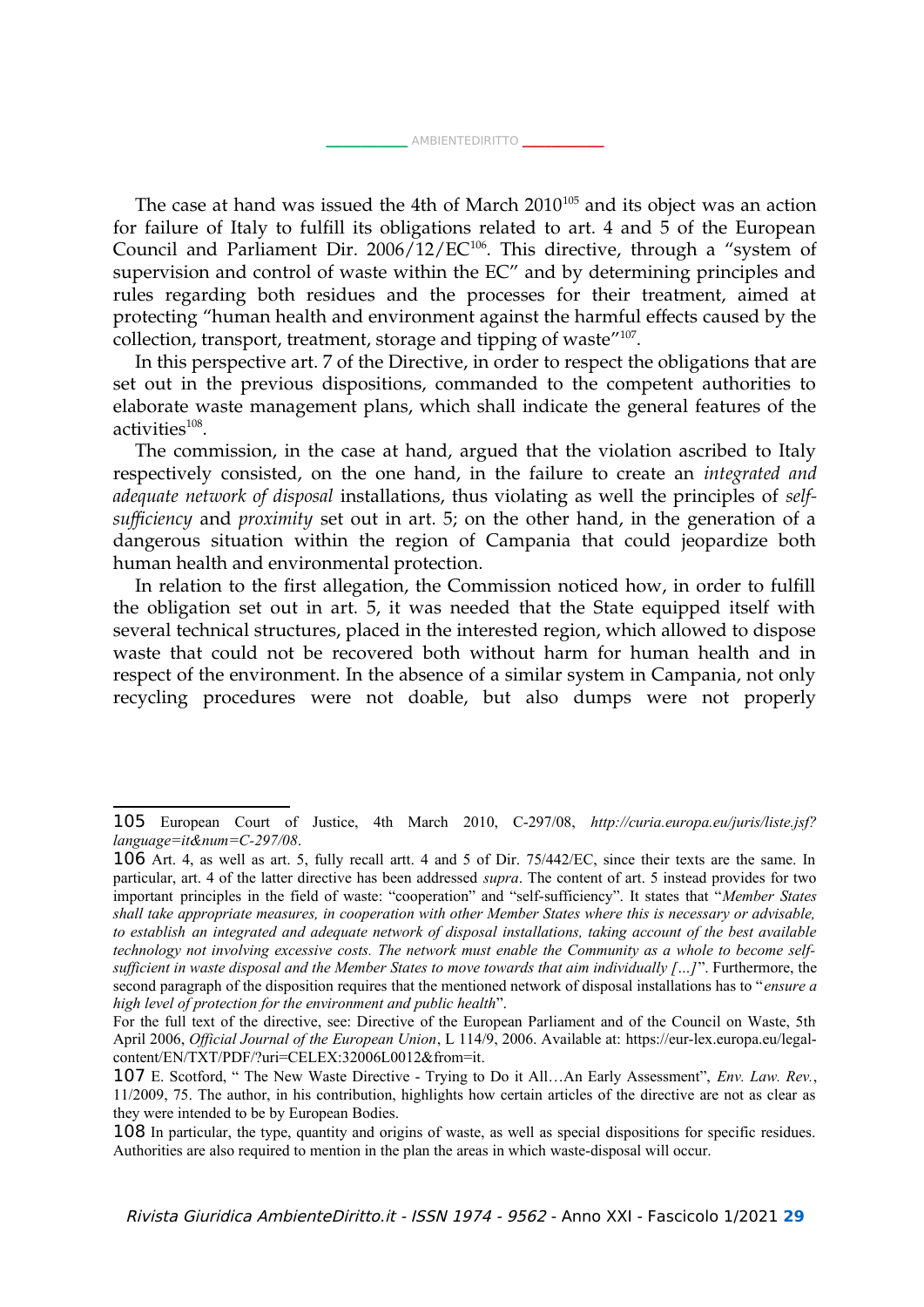functioning<sup>[109](#page-29-0)</sup>. As a consequence, residues were illegally left over around the region, especially in the streets of the cities $^{110}$  $^{110}$  $^{110}$ .

With regard to art. 4 instead, the Commission assumed as a *significant degradation of the environment and the landscape* the ongoing presence in urban agglomerations of waste, which could probably "*cause contamination of the soil and aquifers, the release of pollutants into the atmosphere through the spontaneous combustion of waste and fires deliberately ignited by the local inhabitants, and the consequent pollution of agricultural produce and drinking water, not to mention foul-smelling emanations*" [111](#page-29-2) *.*

The defensive tactic Italian Republic adopted has been defined as a "cluster of excuses for its defaults"[112](#page-29-3) which, it could be added in this context, had not serious grounds on its back that could justify its behaviors.

Namely, Italy tried to blame external factors for its conduct, such as breaches of contract by the enterprises in charge of waste management, or criminal behaviors of particular organizations or, even, a lack of cooperation by inhabitants: in one word, it appealed to *force majeure*.

Therefore, Italian Republic (contrary to what the Commission implied) tried to show it had never tolerated the illegal dumping of waste in its territory: it just could not do anything about its verification, even if it placed in action all the possible precautions and remedies to firstly avoid and, after, contain the crisis.

The Court, regardless of this reconstruction, agreed with the Commission and upheld its version.

In particular, it firstly did not consider the conditions described by the Italian government as traceable in the frame of the hypothesis of force majeure. Namely, it specified that the procedure provided by art. 258 TFEU is based just on an objective observation of the violations, perpetrated by a Member State, of the obligations imposed by the Treaties. Such norm indeed does not take into account the causes of the defaults, neither if they are due to the State's will nor if they arise from difficulties of any sort that the State had to face in the implementation of the European Law. On these grounds, the Court evoked the so called principle of "indifference" towards national situations (such as the inhabitants opposition) to exclude any justification for the Italian Republic for not complying with European dispositions<sup>[113](#page-29-4)</sup>.

Not even assigning all the blame to the companies in charge of disposing waste was favored by the ECJ, which believed that "*a diligent authority should have taken the*

<span id="page-29-2"></span>111 European Court of Justice, C- 297/08, cit., par. 90.

<span id="page-29-0"></span><sup>109</sup> In par. 37 of the decision, the Commission evidences how at that time, for the whole region, only one legal dump -sited in the area of Serre - was active. Its absorption capacities were obviously not sufficient for the need of Campania.

<span id="page-29-1"></span><sup>110</sup> According to the Commission indeed, the amount of waste left in the streets, in March 2008, was of about 55 000 tons, to which it had to be added about 110 000 tons of other waste waiting to be treated in the municipalities's storages.

<span id="page-29-3"></span><sup>112</sup> Marcello Mazzola, "L'Italia seppellita dai rifiuti della Campania, dinanzi alla Corte di Giustizia UE", *Riv. giur. Amb.*, 5/2010, 574.

<span id="page-29-4"></span><sup>113</sup> See also: European Court of Justice, C-121/07, 9th December 2008, *Commission v. France,* par. 72, http:// curia.europa.eu/juris/liste.jsf?language=it&num=C-121/07.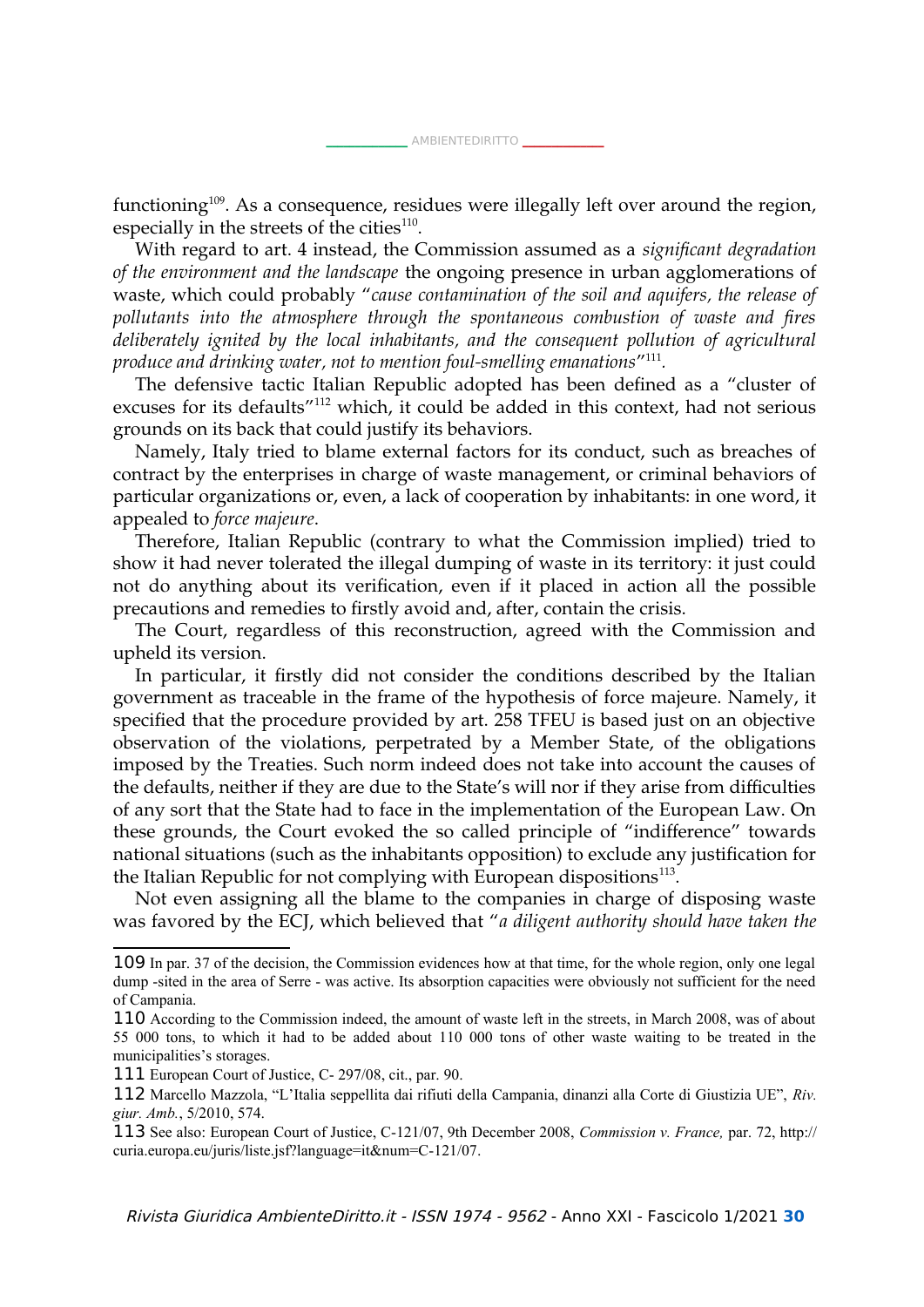*necessary precautions either to guard against the contractual non-performance in question in the region of Campania or to ensure that, despite those shortcomings, actual construction of the infrastructures necessary for waste disposal in the region would be completed on time*" [114](#page-30-0) .

Furthermore, the Court recalled the discretion, upon Member States, with regard to the means through which it is possible to achieve the Directives  $\text{purposes}^{115}$  $\text{purposes}^{115}$  $\text{purposes}^{115}$ . Discretion that, in Italy, can be seen in the choice to rely on Regions for the concrete operations regarding waste[116](#page-30-2). This choice, as long as it reveals itself appropriate to grant State' self-sufficiency, cannot be questioned by the Court.

When instead a particular region is not able to manage its waste by creating an "adequate network of disposal installations" in the nearest context to their production[117](#page-30-3), "*such serious deficiencies are likely to compromise the national network of waste disposal installations, which will then no longer be integrated and adequate, as required under Directive 2006/12, or capable of meeting the obligation to enable the Member State concerned to move individually towards the aim of self-sufficiency as defined in Article 5(1) of that directive*" [118](#page-30-4) .

Therefore, art. 5 had been violated not only because Campania was lacking of an installation system that would allow waste disposal according with advanced technical instruments, but also because this situation could not permit the region to respect the "proximity" requirement, endangering the entire Italian system $^{\rm 119}.$  $^{\rm 119}.$  $^{\rm 119}.$ 

However, other than the structure of the Italian waste management system, also the irreducible right to health of the citizens living in those areas, set in art. 4 of the Directive, was in danger.

Namely, the discretion recognized to Member States cannot legitimize a conduct that causes a "*significant deterioration in the environment over a protracted period without any action being taken*". Art. 4 indeed cannot be interpreted in this sense, which,

See: European Court of Justice, C-297/08, cit., par. 65.

<span id="page-30-4"></span>118 European Court of Justice, C-297/08, cit., par. 68.

<span id="page-30-5"></span>119 Such prescription represents, ultimately, a corollary of the principle, set out in art. 191TFEU, of *Rectification at source of environmental damages* (See *supra*, footnote 62).

The importance of this principle in the field of waste management had been already mentioned by the ECJ in an earlier verdict. See: European Court of Justice, 9th June 2009, C-480/06, *Commission v. Germany*, p.37.

<span id="page-30-0"></span><sup>114</sup> European Court of Justice, C-297/08, cit., par. 86.

<span id="page-30-1"></span><sup>115</sup> Italian Republic, against the European trend, opted for a system which gives priority to "disposal" rather than "recovery" of waste. However this choice, as it has been highlighted by the doctrine, generates "uneconomical processes", since it does not allow to take advantage from recycled waste as a source of raw material for further use.

See: Leonardo Baroni, "Le principali sentenze", cit., 651.

<span id="page-30-2"></span><sup>116</sup> In particular, in order to cover the expenditures connected with such operations, municipalities were released from duties connected with the disposal of waste, in favor of the Region. Thus, the former ones were required to handle their waste to Region's authorities.

See: Legge Regionale 10th February 1993, n.10, *Bollettino Ufficiale della Regione Campania,* 3rd March 1993, n.11.

<span id="page-30-3"></span><sup>117</sup> ECJ in particular specifies the criteria that needs to be used in order to determine the area where to place the installations, such as "distance of such sites from inhabited areas where the waste is produced; prohibition on establishing installations in the vicinity of sensitive areas; and existence of adequate infrastructure for the shipment of waste, such as connections to transport networks".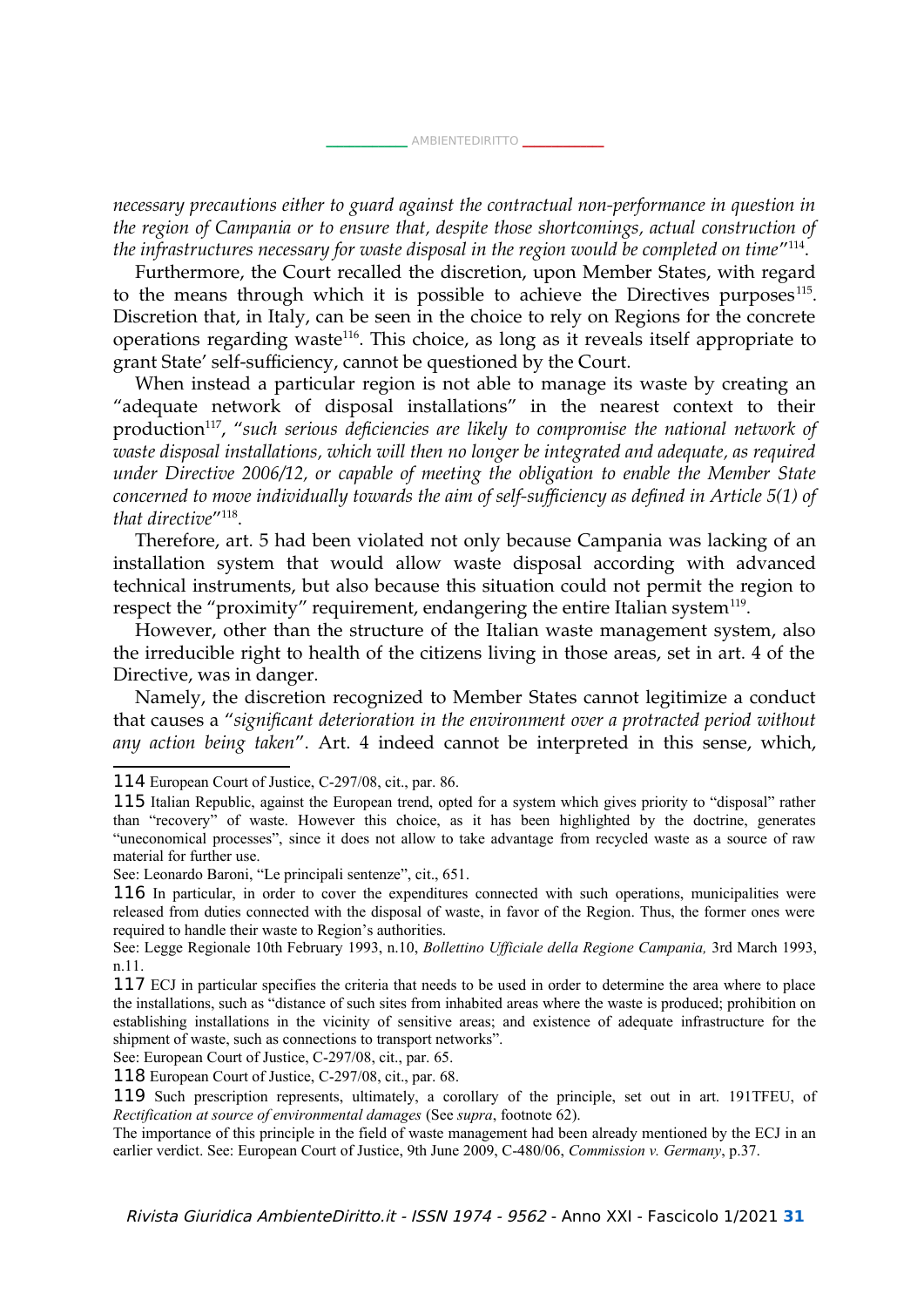otherwise, would run counter to the goals pursued by the Directive itself. Such degradation can represent a "*genuine threat"* also to human health, since it could generate "*pollution of agricultural produce and drinking water, not to mention foul-smelling emanations*" [120](#page-31-0) .

In light of these considerations, the piles of waste dumped in the streets, sometimes subjected to arson kindled by exasperated citizens , exposed inhabitants' health to an assured risk $^{121}$  $^{121}$  $^{121}$ .

In addition to this, the Court specified how waste is a "*matter of a special kind, with the result that accumulation of waste, even before it becomes a health hazard, constitutes a danger to the environment, regard being had in particular to the limited capacity of each region or locality for waste reception*" [122](#page-31-2) .

Taking into account what has been set out above, with the award of the 4th March 2010, the Court declared the occurred violations of articles 4 and 5 of Dir. 2006/12/EC by the Italian Republic, and it condemned it to the payment of the costs of the proceeding<sup>[123](#page-31-3)</sup>.

Unfortunately the news reports that followed the verdict continued to witness the Italian inability to comply with European obligations $^{124}.$  $^{124}.$  $^{124}.$ 

<span id="page-31-0"></span><sup>120</sup> European Court of Justice, C-297/08, cit., par. 90.

<span id="page-31-1"></span><sup>121</sup> On this regard, another principle set in Art. 191 TFEU comes to gain relevance: the *preventive principle*. Namely, through such conduct, the Italian Republic was not trying to effectively avoid the exposition to a proven threat both people's health and environment.

<span id="page-31-2"></span><sup>122</sup> European Court of Justice, C-297/08, cit., par. 105.

<span id="page-31-3"></span><sup>123</sup> Rather than for the payment of the costs of the decision, this judgment was damaging Italian financial balance in relation to the loss of profit arising out from the infringement procedure itself.

Namely, the Commission believed this procedure to challenge the entire Italian waste management system, for which significant amounts of money had previously been allocated by the European Union through its structural found ERDF.

The Italian Republic protested against this decision, and proposed two actions regarding the Commission's denial to release the funds, in particular alleging the lack of a sufficiently direct link between this decision and the infringement procedure started in relation to the Campania's situation. The CJEU, confirming the findings of the EU Tribunal in the joined cases T-99/09 and T-308/99, rejected all the claims brought forward by the State and endorsed the Commission refuse to pay those financial contributes for the waste management and disposal related to Campania region.

For the full text of the judgment, see: Court of Justice of the European Union, C-385/13 P, 6th November 2014, *Italian Republic v. Commission*, http://curia.europa.eu/juris/liste.jsf?language=it&jur=C&num=C-385%2F13+P&td=ALL;

For further readings, see: L. Baroni, "La gestione dei rifiuti in Campania alla luce della recente condanna, dello Stato Italiano al pagamento di «sanzioni», pronunciata dalla Corte di giustizia UE nel giudizio di «doppia condanna» (ex art. 260 TFEU) relativamente alla causa C-653/13", *Riv. It. Dir. Pubbl. Com.*, 5/2016, 1207.

<span id="page-31-4"></span><sup>124</sup> 17th June 2010, "Slalom tra i rifiuti nelle strade di Napoli", *La Repubblica -* napoli.it, https://napoli.repubblica.it/cronaca/2010/06/17/news/slalom\_tra\_i\_rifiuti\_nelle\_strade\_di\_napoli-4921044/.

See also: 23rd October 2010, " Rifiuti. Napoli soffoca. Berlusconi: "10 giorni per risolvere ogni cosa", *il [giornale.it](http://giornale.it/)*, [https://www.ilgiornale.it/news/rifiuti-napoli-soffoca-berlusconi-10-giorni-risolvere-ogni.html;](https://www.ilgiornale.it/news/rifiuti-napoli-soffoca-berlusconi-10-giorni-risolvere-ogni.html)

<sup>14</sup>th October 2012, "Roghi tossici, Campania come Taranto", *Il sole 24 ore*, https://st.ilsole24ore.com/art/notizie/2012-10-14/terra-fuochi-campania-come-165011.shtml?uuid=AbTrDvsG.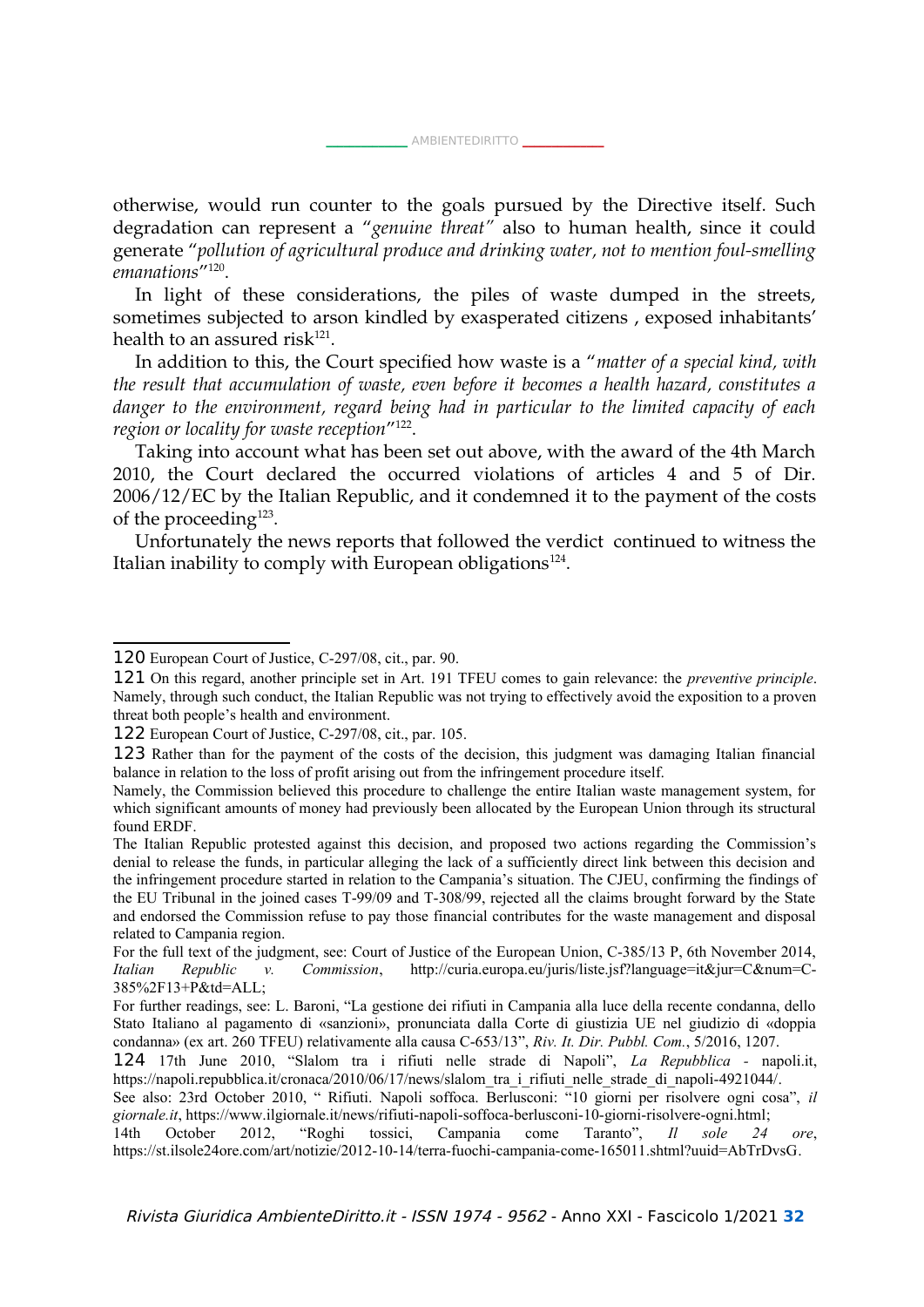#### **13. The Italian violations on waste reach the ECtHR.**

In those years, the context was also exacerbated by another judgment related to the waste crisis of Campania, this time issued by the European Court of Human  $Right<sup>125</sup>$  $Right<sup>125</sup>$  $Right<sup>125</sup>$ . . It had a significant role because it demonstrated, two years after the case C-297/08, how the situation in that area did not improve, legitimizing even more the Commission to later start a second proceeding against Italy for noncompliance with the just mentioned award.

Thus it appears useful to linger for a while on this verdict, since it also offers several insights regarding both the different approaches ECJ and ECtHR had in relation to the same issue and, more broadly, their attitude toward the recognition of a general right to an healthy environment.

The European Court of Human Rights is an international body which monitors the correct application and the respect of the European Convention on Human Rights and Fundamental Freedoms<sup>[126](#page-32-1)</sup>.

In order to undertake this task, it is invested with both advisory<sup>[127](#page-32-2)</sup> and jurisdictional functions.

In the frame of the latter one it indeed can get to know claims coming from individuals as well as from States (among those that ratified the European Convention). However it is a subsidiary authority, since it may be used only once all the national remedies have been borne; furthermore, differently from the European Court of Justice, its awards are not immediately applicable on the national level, but they need the intervention of States' constitutional Courts in order to remove national dispositions that may have been censored by the Court or that appear counterposed to the principles of the Convention..

With particular reference to individuals, among the other requirements, they can recourse to the ECtHR when they believe to be victims of a violation (by a State) of one or more rights enucleated in the Convention.

Incidentally, in the case *Di Sarno*, the lack of the victim's quality has been one of the main allegations the Italian government tried to assert in order to confute the applicants' appeal<sup>[128](#page-32-3)</sup>.

In addition Italy affirmed that the claimants did not exhaust all the domestic remedies at their disposal, since they "*could have brought an action for compensation*

<span id="page-32-0"></span><sup>125</sup> European Court of Human Rights, 10th January 2012, *Di Sarno and Others v. Italy*, App. no. 30765/08, https://hudoc.echr.coe.int/eng#{"fulltext":["\"CASE%20OF%20DI%20SARNO%20AND%20OTHERS%20v. %20ITALY\""],"documentcollectionid2":["GRANDCHAMBER","CHAMBER"]}.

<span id="page-32-1"></span><sup>126</sup> The Convention was drafted and opened for signature in Rome on 4 November 1950 by the then newly formed Council of Europe, and came into force on 3 September 1953.

All Council of Europe Member States are party to it, but its ratification is open also to new members.

<span id="page-32-2"></span><sup>127</sup> Mainly regarding the correct interpretation of norms contained in the Convention or in its additional Protocols.

<span id="page-32-3"></span><sup>128</sup> European Court of Human Rights, 10th January 2012, *Di Sarno and Others v. Italy*, cit., par. 101. In particular the Government showed how the scientific studies it conducted demonstrate the lack of any prejudice both for the environment and human health.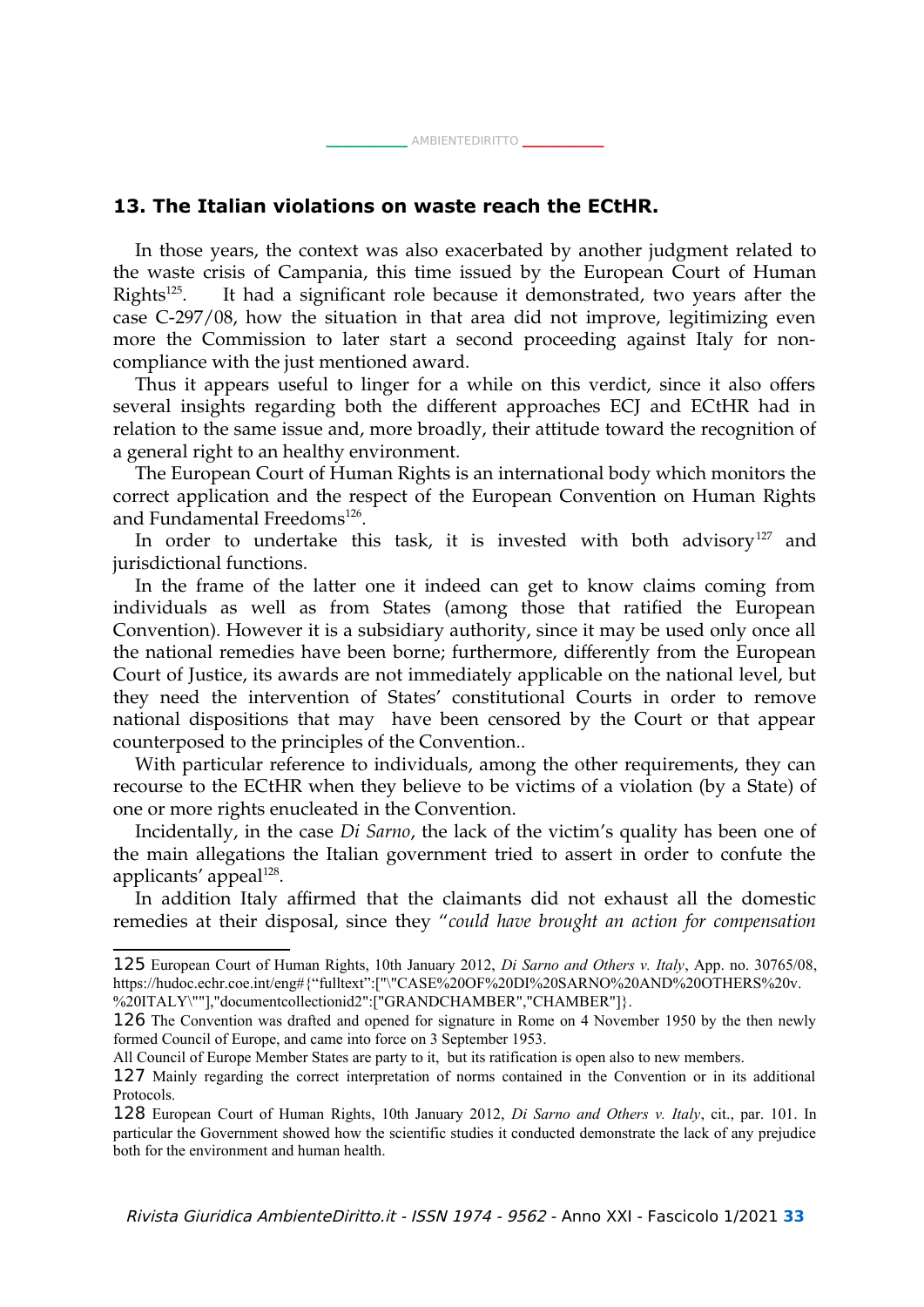\_\_\_\_\_\_\_\_\_\_\_\_\_\_ [AMBIENTEDIRITTO](http://www.AMBIENTEDIRITTO.it/) \_\_\_\_\_\_\_\_\_\_\_\_\_\_

*against the agencies ranging the collection, treatment and disposal of waste in order to seek redress for the damages sustained as a result of the malfunctioning of the service*" [129](#page-33-0) .

Other than these procedural arguments, the Government also in this occasion submitted that "the difficulties encountered in Campania were attributable to *force majeure* factors"<sup>[130](#page-33-1)</sup>, for which it could not be held responsible.

Finally, it stated that, contrary to what the "victims" were asserting, all the information that could enable the population of that zone to assess their degree of exposure to the risk associated with waste management had been given and, by this, witnessing Italian diligence and care regarding the situation itself and the well-being of the inhabitants.

Namely, on this regard the applicants<sup>[131](#page-33-2)</sup> alleged that the public authorities "had neglected to inform the people concerned of the risks of living in a polluted area"<sup>[132](#page-33-3)</sup>. In addition, they complained about the violations of articles 2 and 8 of the Convention, since, according to them, the Italian conduct in the administration of waste not only caused a significant contamination for the environment, but also created a threat to both health and, even more, to life of humans living in those surroundings<sup>[133](#page-33-4)</sup>.

To conclude, they also denounced the infringement of art. 13, since the Italian Authorities did not provide the parties with an effective remedy useful to stand up for their reasons.

In its verdict, the Court held that there had been a violation of both article 8 and 13, excluding at the same time any criticism for the Italian conduct regarding the providing of information $^{134}$  $^{134}$  $^{134}$ .

Specifically, in relation to the latter article, the remedies provided by the Italian system could only grant a compensation to the inhabitants and not the concrete removal of the rubbish from the areas.

<span id="page-33-0"></span><sup>129</sup> The Registrar of the Court - Press Release, "Italy's prolonged inability to deal with «waste crisis» in Campania breached human rights of 18 people living and working in the region", 10th January 2012, *<https://www.leggioggi.it/wp-content/uploads/2012/01/Chamber-judgment-Di-Sarno-v.-Italy-10.01.2012.pdf>*.

<span id="page-33-1"></span><sup>130</sup> European Court of Human Rights, 10th January 2012, *Di Sarno and Others v. Italy*, cit., par. 99. In particular, organized crime, contractors failures and inhabitants opposition were mentioned as *force majeure*.

<span id="page-33-2"></span><sup>131</sup> The applicants were 18 Italians citizens: 13 of them lived in the environmentally polluted municipality of Somma Vesuviana, while the other 5 worked there.

<span id="page-33-3"></span><sup>132</sup> European Court of Human Rights, 10th January 2012, *Di Sarno and Others v. Italy*, cit., par. 94.

<span id="page-33-4"></span><sup>133</sup> On this aspect, they recalled a study held by the Italian Health Institute, dating back to 2009, in which it was revealed a link between tumor levels and the existence of landfills in the interested areas.

<span id="page-33-5"></span><sup>134</sup> The Court noticed how the civil emergency planning department published its studies both in 2005 and in 2008, fulfilling the procedural requirements of art. 8, as well as art. 5, par. 1 of the Aarhus Convention. The latter indeed requires Parties of the Convention to ensure that "i*n the event of any imminent threat to human health or the environment, whether caused by human activities or due to natural causes, all information which could enable the public to take measures to prevent or mitigate harm arising from the threat and is held by a public authority is disseminated immediately and without delay to members of the public who may be affected*". For further readings, see: Paola Brambilla, "La CEDU e l'emergenza rifiuti", cit., 414B.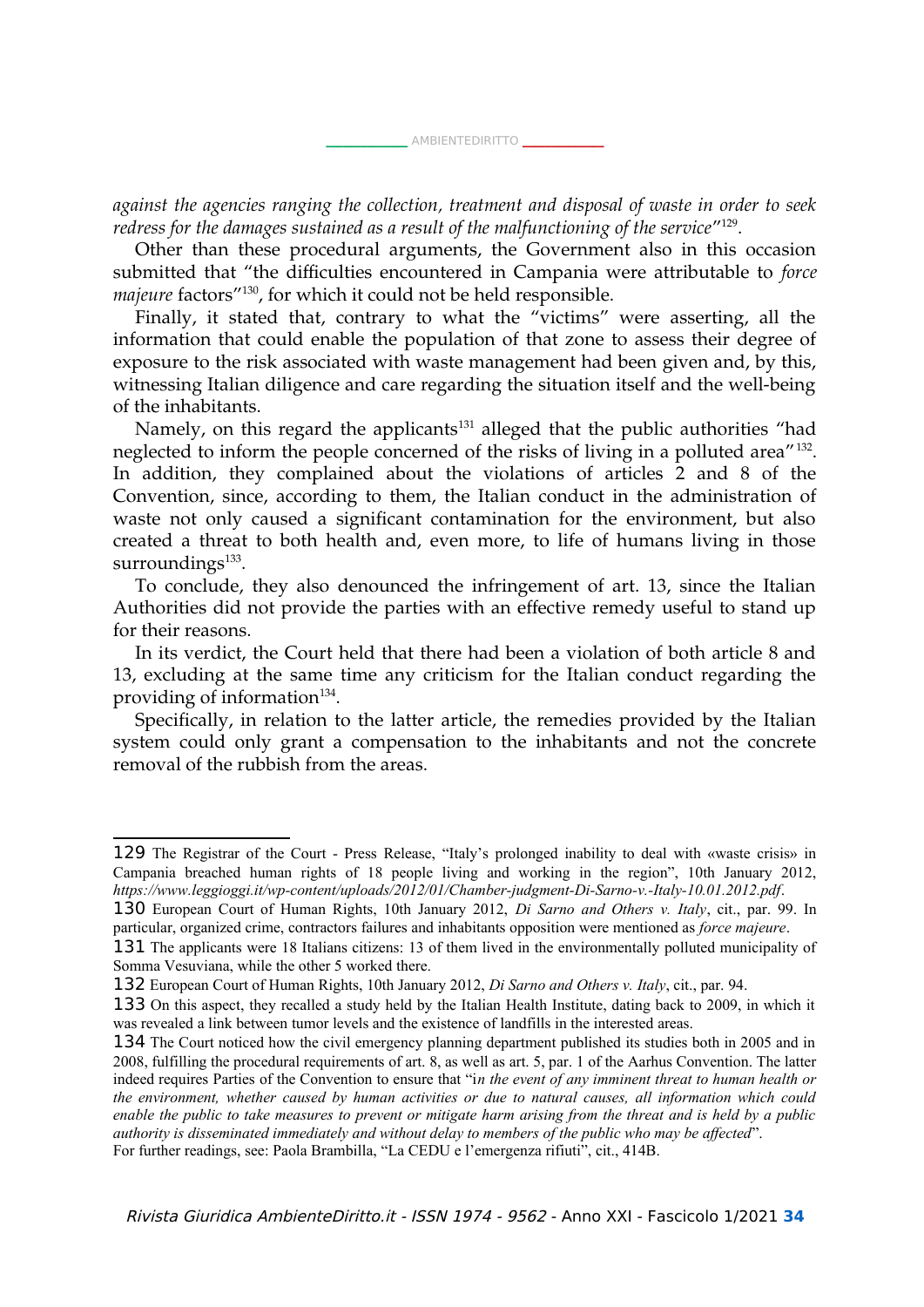In addition, it did not seem that the residents of the affected zones could have joined as civil parties the criminal proceedings that the Italian authorities earlier started.

\_[AMBIENTEDIRITTO](http://www.AMBIENTEDIRITTO.it/) \_\_

The only real possibility they had was then to encourage Environment Ministry to apply to the judicial authorities, since they could not do so directly. According to the Court, the latter hypothesis "*could not be said to constitute an effective remedy"* according to art. 35, par. 1 of the Convention, and, therefore, art. 13 ECHR had been violated.

With regard to art. 8, by the fact that it required to States both negative and positive obligations in respecting private or family life, it could find application in the case at hand since the almost twenty-years emergency situation in Campania could likely have led to "*a deterioration of the applicants' quality of life and, in particular,* adversely affected their right to respect for their homes and they family life″ <sup>[135](#page-34-0)</sup>.

However, it is surprising to notice that, with relation to the link between this article and article 2 of the Convention, the ECtHR tread more cautiously on the matter than the ECJ did in its previous verdict $^{\rm 136}.$  $^{\rm 136}.$  $^{\rm 136}.$ 

The latter award, as it has been already pointed out, recognized that the accumulation of large quantities of refuse, both in public roads and in temporary storage areas, exposed the health of certain local inhabitants to an unquestioned danger. The ECtHR decision instead concluded that the applicant's lives and health had not been at stake. This solution was reached by the Court for two main reasons: first of all the applicants did not allege any medical disorders linked to their exposure to the waste; secondly, because the scientific studies that had been produced by both parties did not reach an unambiguous result, but led to contradictory findings regarding the existing link between health diseases and waste exposure.

## **14. Differences between the two Courts' approaches to handling the same factual situation.**

According to what has been stated in the previous paragraph then, the ECJ, debunking the myth of its exclusive care about the economic issues of the European Union, granted a higher protection in the direction of the safeguard of the environment than the one offered by the ECtHR.

<span id="page-34-0"></span><sup>135</sup> European Court of Human Rights, 10th January 2012, *Di Sarno and Others v. Italy*, cit., par. 108. Likewise, the Court excluded the relevance of force majeure, recalling its definition as it is provided by art. 23 of the Articles of the United Nations International Law Commission on State responsibility for internationally wrongful acts. Namely this document states that force majeure is *an irresistible force or…an unforeseen event, beyond the control of the State, making it materially impossible in the circumstances to perform an international obligation*. It is not possible then to lead back, within the frame of such definition, "*the protracted inability of the Italian authorities to ensure the proper functioning of the waste collection, treatment and disposal service"*, which protracted itself for several years.

<span id="page-34-1"></span><sup>136</sup> See *supra*, footnote 114.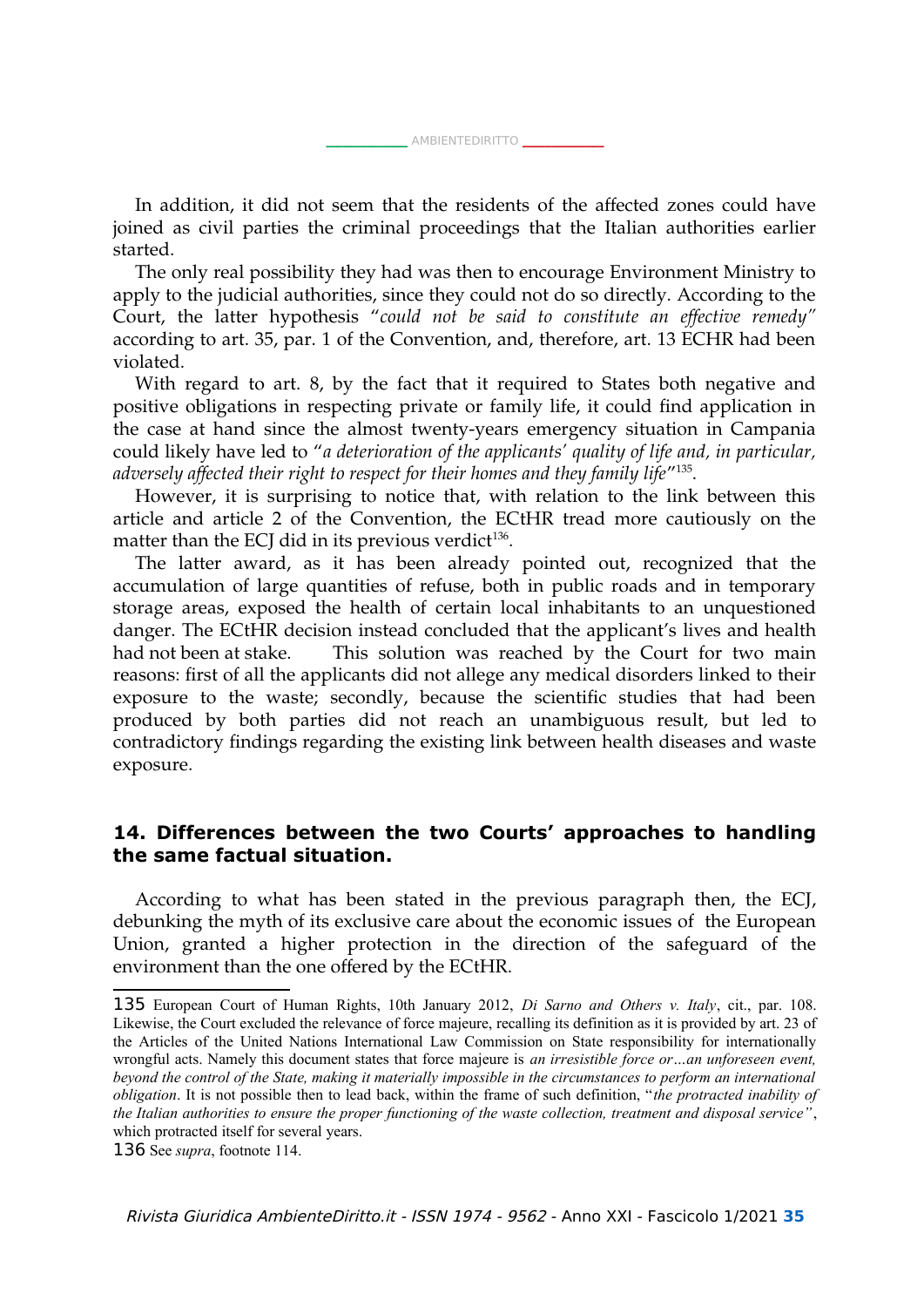This circumstance represents the evidence of the recent trend, within the European legal debate, of the rise of a renovated attention towards fundamental rights and their protection and, implicitly, also of placing the human beings as the core of the entire system.

On this ground the ECJ took as certain the tie linking the *mala gestio* of waste and the health's danger for people, essentially then admitting a right for any person to live in a suitable wholesome state. On the contrary, the subsequent verdict of the ECtHR did not take advantage - as it was expected- of case 297/08 in order to finally introduce a right to an healthy environment. It instead appeared skeptical on this aspect, considering as not sufficient for violating art. 2 ECHR the mere persistence of waste inefficiencies, especially if not corroborated by unique medical evidences $^{137}$  $^{137}$  $^{137}$ .

Therefore, even if the result was identical for both verdicts, the conceptual reasonings that led to Italy's condemn were distant from each other: while the ECJ's judgment considered that protecting the environment meant also protecting human beings that live in it, the ECtHR was more prudent, acknowledging a violation of private and family life but not, as well, a disrespect of art. 2 and thus curbing (at least for the moment) a further development in recognizing of a European right to an healthy environment<sup>[138](#page-35-1)</sup>.

Taking into account also this pronouncement of the European Court of Human Rights, in June 2013 EU Environment Commissioner pro tempore Janez Potocnik underlined the lack of real improvements in Campania, specifying that, even if it existed a serious risk for Italy to face the infliction of economic sanctions at the end of a possible second judgment ex art. 260 TFEU, such State could have avoided this negative consequence by implementing waste management plans, and thus, by both creating the installations needed in this sense and enforcing the processes of residues differentiated collection<sup>[139](#page-35-2)</sup>.

However those achievements, after three years from the first condemn, were not yet reached: in December 2013 Italy faced a new proceeding in accordance with par. 2 art. 260 TFEU  $^{140}$  $^{140}$  $^{140}$ .

<span id="page-35-0"></span><sup>137</sup> C. Feliziani, "Il diritto fondamentale all'ambiente salubre nella recente giurisprudenza della Corte di Giustizia e della Corte Edu in materia di rifiuti. Analisi di due approcci differenti", *Riv. it. dir. pubbl. communit.*, 6/2012, 1003.

<span id="page-35-1"></span><sup>138</sup> However, the ECtHR judgment does not fail to provide little progresses in this sense, with regard to two particular aspects. First of all, concerning the right to an healthy environment, the Court admitted that environmental deterioration could eventually lead to a violation of the Convention; secondly, in relation to the "victim" state useful in order to apply to the Court, it widened its notion, allowing applications coming not only from inhabitants of the interested areas, but also from people who in those placed "just" worked.

See: L. Baroni, "La gestione dei rifiuti", cit., 1210.

<span id="page-35-2"></span><sup>139</sup> L. Baroni, "La gestione dei rifiuti", cit., 1202.

<span id="page-35-3"></span><sup>140</sup> European Court of Justice, 16th July 2015, C-653/13, *Commission v. Italy*, *<http://curia.europa.eu/juris/liste.jsf?language=it&num=C-653/13>*.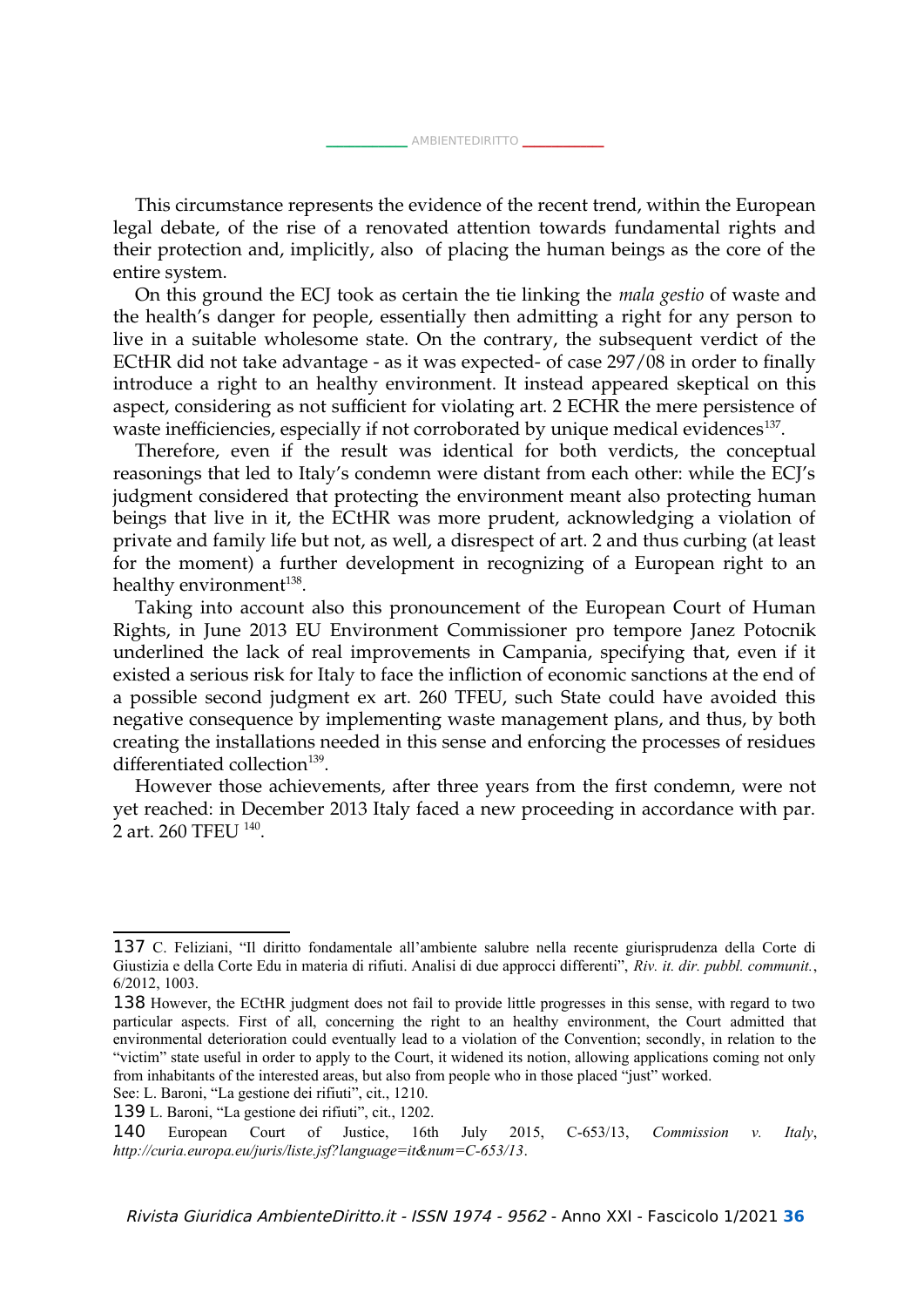#### **15. A second – and heavier – condemn for Italy ex art. 260 TFEU.**

\_[AMBIENTEDIRITTO](http://www.AMBIENTEDIRITTO.it/) \_\_

The object of this second trial was, on the one hand, to ascertain Italy's default in complying with the previous judgment and, on the other hand, the imposition of a lump sum and a penalty payment $^{141}$  $^{141}$  $^{141}$ .

In relation to art. 4, the Commission declared that the accumulation of "Ecobales" (both in the streets of the cities and in the storage facilities) kept on occurring also during the 39 months that followed the Court's award, increasing the size of the problem[142](#page-36-1). Dealing with art. 5 instead the EU executive body pointed out that the shortage of facilities, at the date of the default determination, was still the main character of the (insufficient) waste system of region Campania, and thus the goal of  $self\text{-}sufficientcy$  had not been accomplished  $\text{yet}^{143}.$  $\text{yet}^{143}.$  $\text{yet}^{143}.$ 

However, following in certain respects the Italian defense, the Commission admitted that Italy had made some progresses in order to take back to conformity the situation, even if those steps forward could not be considered satisfactory.

In its decision to condemn Italy, the Court underlined how a Member State failure has to be ascertained at the date of expiration of the deadline fixed by the Commission in its letter of formal notice.

In particular, at the date of the 15th January 2012, it was well-established that the Italian Republic had not taken enough measures in order, on the one hand, to avoid neither a danger for human health nor a prejudice for the environment and, on the other hand, to make sure the waste disposal system of Campania was actually selfsufficient. On this point instead, it had become very clear that, in 2012, more than 20% of urban waste of the Region was still sent, during 2012, to other Italian region, as well as to other EU countries (mainly Germany) for its treatment and recovery. Even if this "method" avoided the onset of new crisis, it showed the impossibility to consider the region autonomous in this field $144$ .

For those reasons the Court believed that imposing an economic penalty on the Italian Government represented an appropriate financial instrument in order to grant a complete compliance with the prescription of the case C-297/08. The sum, in accordance with the criteria of duration and entity of the violations, as well as with

<span id="page-36-0"></span><sup>141</sup> Namely, recalling a precedent verdict (European Court of Justice, 4th July 2000, *Commission v. Greece*, *[https://eur-lex.europa.eu/legal-content/IT/ALL/?uri=CELEX%3A61997CJ0387](https://eur-lex.europa.eu/legal-content/IT/ALL/?uri=CELEX%253A61997CJ0387)*),the Commission considered the violation of art. 4, Dir. 2006/12/EC as particularly relevant and thus proposed the application of both sanctions. With regard to the daily penalty it suggested that the sum (obtained through specific calculations set in its Communication "Application of art. 260 TFEU" of the 13th December 2005 and amounting to 256 819,20€) should have been separated in three portions, each related to a specific failure, in order to condemn Italy to pay 85 606,40  $\epsilon$ , until, respectively, it actually put into service an adequate number of landfills, it created enough waste-to-energy plants and, finally, it realized installations aiming to organic waste recovery.

<span id="page-36-1"></span><sup>142</sup> The process of disposal of those waste bales will likely take from 10 to 15 years, as the Commission (par. 20) and the Italian Republic itself (par. 22) recognized.

<span id="page-36-2"></span><sup>143</sup> L. Baroni, "La gestione dei rifiuti", cit., 1212.

<span id="page-36-3"></span><sup>144</sup> Furthermore, considering that Campania's waste production formed 1/10th of the national one, such deficiencies could negatively affect the entire Italian system. See: par. 47.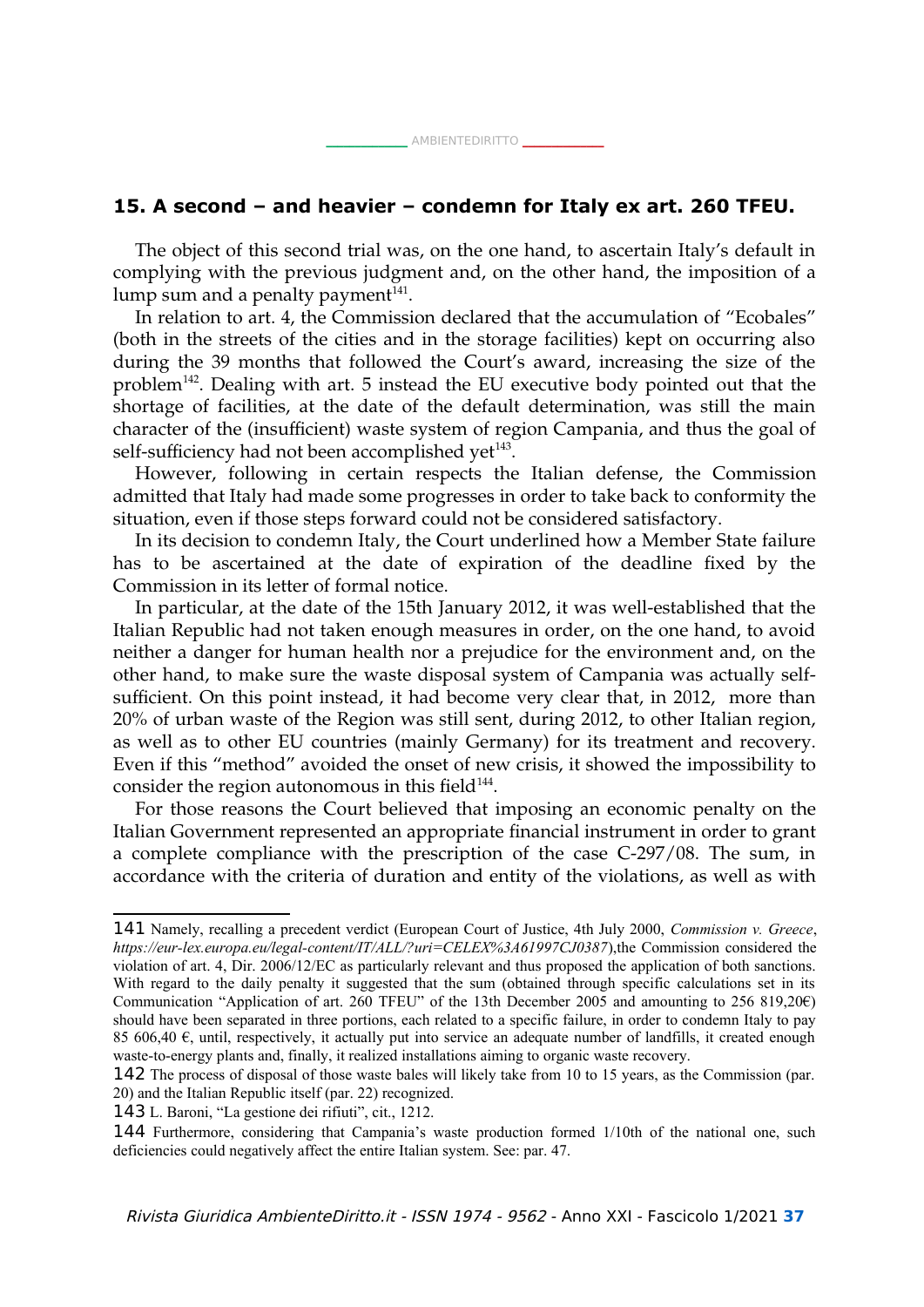the one of State's capacity to fulfill the economic obligation, was established to be 120  $000 \, \epsilon$  per each day of delay in the implementation of the necessary measures in order to conform with the award<sup>[145](#page-37-0)</sup>. In addition, reminding its legitimacy to sanction a Member State also with a lump sum, the Court took into account the features of Italian failures, as well as its behavior $146$  and decided to condemn the Nation to the payment of 20 millions of euros to a specific EU fund.

According to the writer's opinion, what appears the most significant in this pronouncement is the fact that the Court reached its conclusions taking also into account several others decisions that had recently confirmed the Italian default on waste management $147$ . This consideration indeed shows the importance of the addressed thematic, which, according to the point of view of the Court, could not be handled "on its own" but had actually to be framed within the totality of verdicts that deepened the issue.

Among those verdicts, one in particular played an essential role<sup>[148](#page-37-3)</sup>, both because of its timing and the matter it dealt with.

## **16. History repeats itself: two earlier verdicts that should have guided the Italian behaviors regarding waste management.**

The case at hand was solved less than one year before C-653/2013 and it consisted of an action for failure pursuant to art. 260, par. 2 TFEU. Also this time, the Italian Republic was accused of not having complied with a precedent verdict of the ECJ.

However, in this occasion the time that passed between the first ruling and the beginning of the second failure procedure was almost two times longer than the 39 months which separated, respectively, the sentence pronounced at the end C-297/08 from the Commission's new letter of formal notice that would, eventually, have led to the emission of the award of the 16th July 2015. Such persistent situation witnessed even more the great difficulties the Italian Government faced in order to align national discipline regarding landfills to the obligations stemming in this field from the European Community, and it also constituted a fertile soil for the following CJEU verdict.

Furthermore, to some extent the bad practices evidenced by the Commission in the rulings that it is about to deal with are not completely over yet, showing how waste management still represents for Italy an hard task to fulfill.

<span id="page-37-0"></span><sup>145</sup> The amount described was divided in three parts (each of which was 40 000 $\epsilon$ ), ascribable to each one of the categories in which the system was lacking (landfills; incinerators; installation aiming at treating organic refuses).

<span id="page-37-1"></span><sup>146</sup> Which, as it is pointed out in par. 92, emerged also from another verdict released few time before, further analyzed.

<span id="page-37-2"></span><sup>147</sup> L. Baroni, "La gestione dei rifiuti", cit., 1216.

<span id="page-37-3"></span><sup>148</sup> European Court of Justice, 2nd December 2014, C-196/13, *Commission v. Italy*, *[http://curia.europa.eu/juris/liste.jsf?language=it&jur=C&num=C-196%2F13&td=ALL](http://curia.europa.eu/juris/liste.jsf?language=it&jur=C&num=C-196%252F13&td=ALL)*.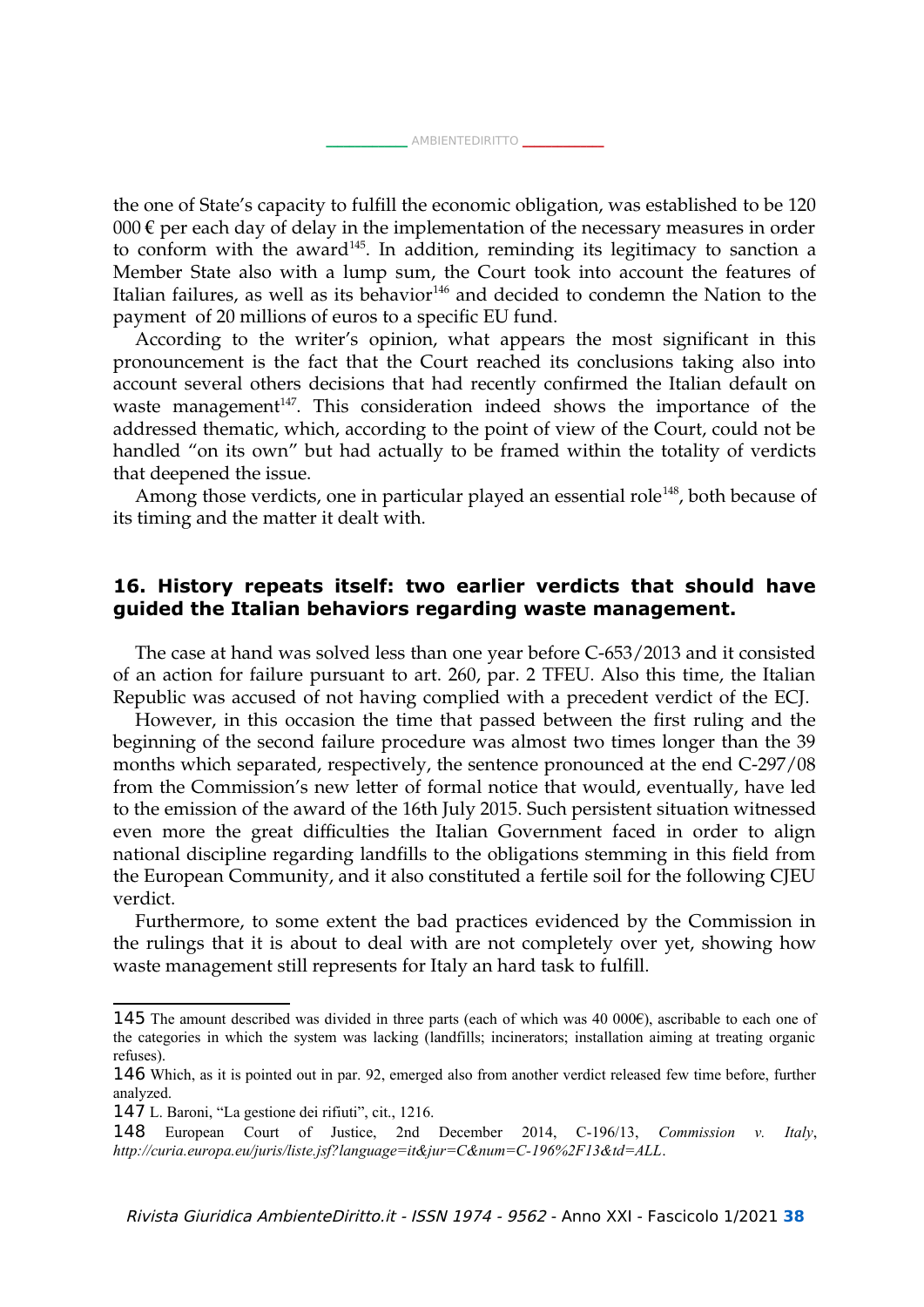As it has just been said, the verdict C-196/2013 originated after more than six years of Italian noncompliance with the award released in 2007 by the ECJ in conclusion of the proceeding n. 135.

The latter one stemmed from various allegations the Commission moved against Italy in relation to several violations regarding three different directives on the waste legislation: Dir. 75/442/EC, Dir. 91/689/EC and Dir. 1999/31/EC[149](#page-38-0) .

The straw that led to the beginning of the proceedings sprang from a report of the State Forestry Corps in which it was highlighted the existence of an enormous number of illegal and uncontrolled dumps all over the Italian territory $^{\rm 150}.$  $^{\rm 150}.$  $^{\rm 150}.$ 

The EU Commission, informed of this unfortunate situation, required clarifications to the Italian government. The latter one however remained silent, not answering neither to the letter sent by the Commission according to art. 258 TFEU (at that time still art. 226 TEC) nor to the reasoned opinion issued by the same Body five months later, thus legitimizing the Commission to bring an action before the European Court of Justice<sup>[151](#page-38-2)</sup>.

The Italian Republic however challenged the entire proceeding, underlying its inadmissibility because of the "*general and undefined nature of the alleged failure to fulfill obligations*" [152](#page-38-3), since the Commission did not properly identify neither the holders of the waste nor the operators of the landfills. Furthermore, not even the owners of the lands where the refuses were left over had been determined.

The Commission choice to analyze in one unique proceeding the waste disposal issue was not censored by the Court, which considered it conform to the objectives of easing controls, ensuring at the same time a complete check on the situation - which had a national impact.

<span id="page-38-0"></span><sup>149</sup>In relation to the first directive, this time (differently from the previous verdict, C-466, *supra)* the dispositions that the Commission assumed violated by Italian conduct were, respectively, art. 4 (adoption of the necessary measures in order to avoid any prejudice for human health as well as for the environment); art. 8 (that imposes to holders of waste to either handle them to a competent business for disposal or to autonomously dispose them, in accordance with the principles hereto); art. 9 (already mentioned with regard to C-466/99, see *supra*).

With regard to Dir. 91/689/EC, the questioned norm was the one set in art. 2, n. 1 (this directive deals with hazardous waste, and art. 2 imposes to Member States, for this type of residues, cataloging and identificative processes).

Finally, concerning Dir. 1999/32/EC, it was art. 14, lett. a) and c) that played a role. This directive regards dumps' discipline; in particular, art. 14 requests to those landfills which have obtained an authorization for disposing waste to equip themselves with a recovery plan that they need to submit to competent authorities for its approval within one year (lett. a); at the same time, the competent authorities must adopt a decision regarding the continuation of the dumps activities and, in case of a negative assessment, they have to adopt the necessary measures in order to close them (lett. c).

<span id="page-38-1"></span><sup>150</sup> In particular, a survey of 1986 pointed out the existence of 5978 illegal landfills in the territories of 6890 Italian municipalities. A second study of ten years later revealed the decrease of the previous number (5422); this diminishing trend was confirmed also in 2002, year in which a third analysis identified 4866 landfills which were not up to standards. Instead, the amount of authorized disposal areas was only 1420.

<span id="page-38-2"></span><sup>151</sup> European Court of Justice, 26th April 2007, C-135/05, *Commission v. Italy*, *[http://curia.europa.eu/juris/liste.jsf?td=ALL&language=it&jur=C,T,F&num=C-135/05.](http://curia.europa.eu/juris/liste.jsf?td=ALL&language=it&jur=C,T,F&num=C-135/05)*

<span id="page-38-3"></span><sup>152</sup> European Court of Justice, 26th April 2007, C-135/05, cit., par. 18.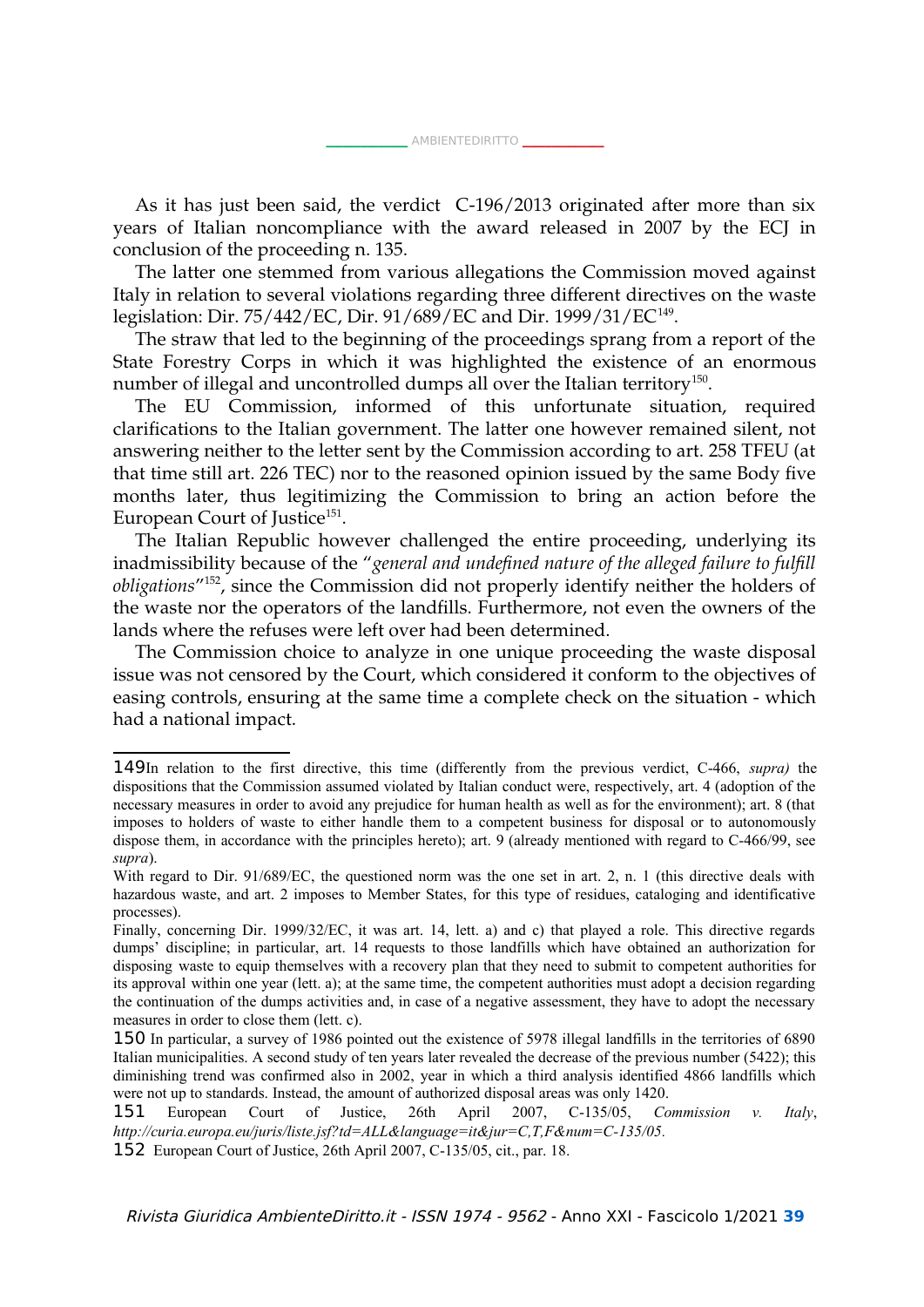Not losing heart, Italy maintained that, in any case, the documents on which the Commission allegations were based could not be relevant, since the State Forestry Corp' s reports had not been realized in conjunction with the Environment Ministry, the only national Authority competent in this sense. Furthermore, the other "proofs" the Commission alleged<sup>[153](#page-39-0)</sup> were too undetermined, and not corroborated with specific evidence.

However, as it has already been outlined by some scholars<sup>[154](#page-39-1)</sup>, the attempt of the Italian Republic to deprive of relevance the cited reports enclosed an inherent contradiction. This is so because acknowledging that these evidentiary sources were lacking in credibility would have meant that several other national judgments, based on these particular documents, were unfounded and thus had to be censured. The Court did not uphold this reconstruction also in light of another consideration: the State Forestry Corp, among different functions<sup>[155](#page-39-2)</sup>, displayed also the role of judicial police, specialized in the protection of the environment, as well as of the ecosystems, and thus it was legitimized by its own nature and purposes to conduct certain investigations and to form specific evidence on the results discovered in the frame of that activity.

The same considerations can be carried out with regard to the Parliamentary Commissions of Inquiry, which, being bodies set forth by the Constitution<sup>[156](#page-39-3)</sup>, hold the same investigation powers as Judicial authorities $^{157}$  $^{157}$  $^{157}$ .

In addition the ECJ specified that, since the EU Commission does not possess proper inquiry powers, it can rely for investigations also on denounces deriving from both private and public organizations active in the territory of the State<sup>[158](#page-39-5)</sup>, as long as the elements emerged by those censures are most likely to be relevant and suitable in showing a violation of the Community's obligations in the case examined. In this hypothesis, it is then the State's burden to disprove the evidences surfaced.

<span id="page-39-0"></span><sup>153</sup> The defense of the State upheld that the reports of parliamentary commissions of inquiry and press articles could not represent a confession, as the Commission interpreted.

<span id="page-39-1"></span><sup>154</sup> A. Gratani, "Per evitare l'inadempimento lo Stato deve dimostrare di aver correttamente attuato il diritto comunitario ambientale primario e secondario. Le denunce delle organizzazioni private o pubbliche, attive sul territorio nazionale, sono idonee a costituire elementi a carico dello Stato responsabile", *Riv. giur. ambiente*, 5/2007, 785.

<span id="page-39-2"></span><sup>155</sup> This corp held also competences of judicial policy (also beyond the field of the environment, but after judge's assignment), public order and public security (together with the other State's police corps), as well as public aid. Furthermore, it had a strict link with the politic branche, participating in the coordination and planning of the police forces.

However, the Legge 7 agosto 2015, n. 124, Deleghe al Governo in materia di riorganizzazione delle amministrazioni pubbliche, *Gazzetta Ufficiale* n. 187, 13 agosto 2015, has rodere the suppression of this body and its absorption within another State's defensive Body.

<span id="page-39-3"></span><sup>156</sup> Costituzione Italiana, art. 82, comma 2, *[https://www.senato.it/documenti/repository/istituzione/costituzione.pdf.](https://www.senato.it/documenti/repository/istituzione/costituzione.pdf)* 

<span id="page-39-4"></span><sup>157</sup> They are indeed allowed to summon and interview witnesses, as well as request documents, search people, dispose wiretaps and also operate seizures.

<span id="page-39-5"></span><sup>158</sup> European Court of Justice, 26th April 2007, C-135/05, cit., par. 28.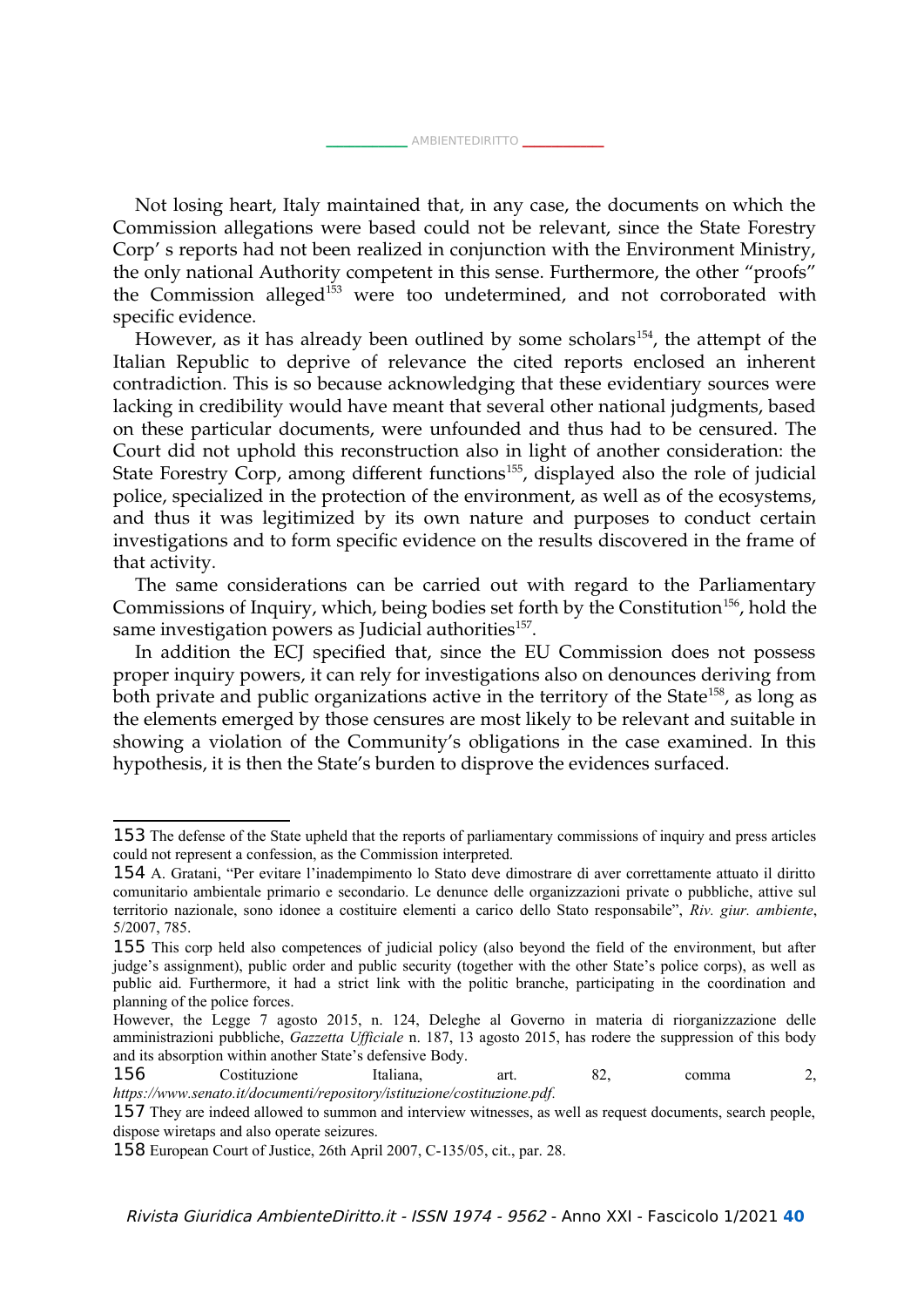In the dispute at hand Italy was not able to do so, since it did not question the merits of Commission's claims, but only certain quantitative aspects<sup>[159](#page-40-0)</sup>.

The Court then reached the conclusion of the occurred violations of art. 4 (Italy did not make sure that waste was being recovered or disposed without any prejudice nor to the environment neither to human health)<sup>[160](#page-40-1)</sup>, art. 8 (Italy did not take the necessary measures in order to impose to waste holders to either handle them to a private collector or to recover/dispose them on their own) and art. 9 (Italy did not ensure that all the installations dealing with waste had obtained before an authorization for these activities) of the Dir. 75/442/EC, as well as art. 2, par.1 (Italy was supposed to catalogue and identify any hazardous waste that had been lodged in the landfills) of the Dir. 91/689/EC and art. 14, lett. a) and c) (Italy did not grant that each operator of an already existing landfill respected his obligation to draft a reorganization plan of the installations that was necessary to allow State's competent authorities to decide, once for all, if the dump could stay open or had to close) of the Dir. 1999/31/  $\mathsf{CE}^{161}$  $\mathsf{CE}^{161}$  $\mathsf{CE}^{161}$ .

Within the subsequent control regarding the implementation of the verdict, the Commission asked for the indication of the measures taken by the Italian government in order to remedy to the dangerous situation, but also in this occasion, after a correspondence of documents that lasted almost six years, it noticed that on the territories of 18 (out of 20) regions were still active 218 unauthorized landfills. Furthermore, among those, there were 16 dumps that contained hazardous waste which still did not respect art. 2, par. 1, Dir. 91/689/EC. Finally, the Italian Republic did not provide enough evidence that five landfills had been object of a reorganizing plan or of a closure order.

Although the criticisms earlier showed regarding its defense in the case C-135/05, the Italian Republic challenged again the admissibility of the appeal in as much as the State Forestry Corp's reports could not be taken as evidence on the ground of which it could be based an application.

<span id="page-40-0"></span><sup>159</sup> For example the exact number of abusive landfills, therefore implying the existence of abusive landfills!

<span id="page-40-1"></span><sup>160</sup> Regarding this disposition, it appears interesting to underline that, even if the Court admitted that such norm does not indicate a concrete content of the measures that have to be taken in order not to incur in a violation, it is possible to identify a failure in the hypothesis in which a State's inactive behavior that tolerates inadmissible situations on a part of its territory which lasts for a protracted period, constitutes itself the proof of the failure to comply with art. 4.

See: European Court of Justice, 26th April 2007, C-135/05, cit., par. 37.

See also: European Court of Justice, 23 February 1994, Comitato di Coordinamento per la Difesa della Cava and others v Regione Lombardia and others, *[https://eur-lex.europa.eu/legal-content/EN/TXT/HTML/?](https://eur-lex.europa.eu/legal-content/EN/TXT/HTML/?uri=CELEX:61992CJ0236&from=EN) [uri=CELEX:61992CJ0236&from=EN](https://eur-lex.europa.eu/legal-content/EN/TXT/HTML/?uri=CELEX:61992CJ0236&from=EN)*, par. 12, in which art. 4 had been described as a norm that lacks of direct effect, since it "*essentially repeats the terms of the third recital in the preamble, indicates a programme to be followed and sets out the objectives which the Member States must observe in their performance of the more specific obligations imposed on them by Articles 5 to 11 of the directive concerning planning, supervision and monitoring of waste-disposal operations*". For these reasons, art. 4 is to be addressed to States only and it represents a limit to their activities; on the contrary, it does not confer to individuals rights that they can claim before the CJEU.

<span id="page-40-2"></span><sup>161</sup> For the content of these norms, see *supra*, footnote 140.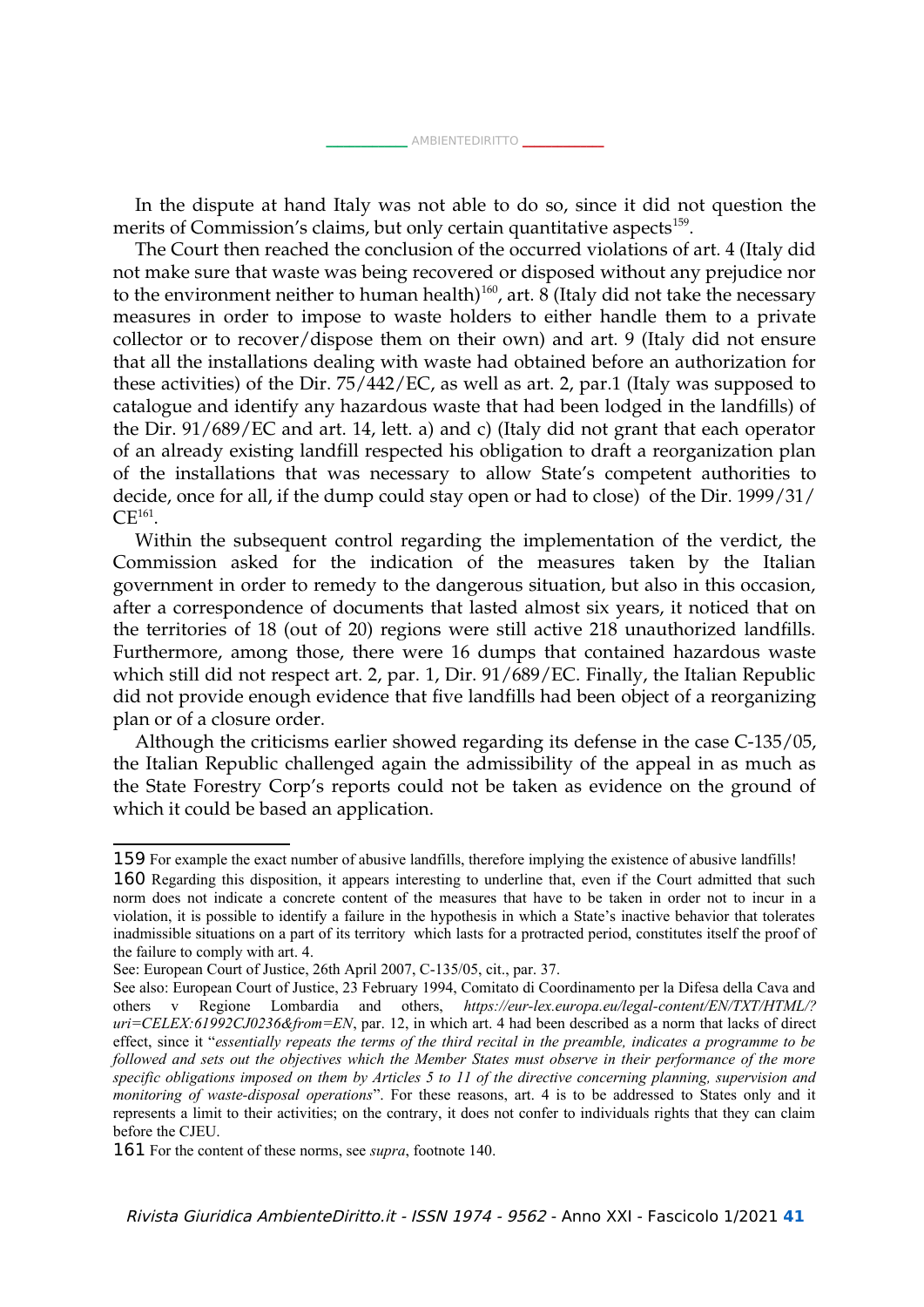In addition the State denounced that it was excluded that the Commission could broaden the scope of the plead by encompassing in it also dumps that were not comprised in the already mentioned documents<sup>[162](#page-41-0)</sup>. Finally, the Government pointed out its diligence in the attempt to comply with the previous verdict and thus to put an end to the dangerous situation it faced before.

It is interesting to notice that the Court, analyzing the actual concrete waste situation in Italy, embraced all the Commission allegations<sup>[163](#page-41-1)</sup> and specified again that a persistent situation of degradation constitutes itself a violation of art. 4, Dir. 75/442/EC, which, in order to protect human health and environment, implicitly imposes to Member States not only a mere closure of a non-functioning landfill, but also to "*determine whether it is necessary to clean up old illegal sites and, if so, to clean them up*" [164](#page-41-2) .

However he ECJ did not fail to evidence the progresses made in tackling the issue, but it also pointed out how the measures in this sense were weak and had been taken too slowly and over an excessively long period of time (more than seven years) $^{165}$  $^{165}$  $^{165}$ .

In addition the Court, as later did also with regard to its verdict of the 16th July 2015[166](#page-41-4), bore in mind the twenty and more infringement procedures Italy had faced, until that time, in the field of waste management and landfills legality<sup>[167](#page-41-5)</sup>, which constituted a clear "*indication that effective prevention of future repetition of similar infringements of EU law may require the adoption of a dissuasive measure, such as the imposition of a lump sum payment*" [168](#page-41-6) .

Indeed, on the one hand the CJEU condemned Italy to the payment of a penalty for delay amounting to 42.800.000,00€ for each semester of persistency of the failure<sup>[169](#page-41-7)</sup>; on the other hand, the judges found also necessary to impose to the Italian government a lump sum, which corresponded to 40,000,000.00€.

%252CCJ%252CR%252C2008E%252C%252C%252C%252C%252C%252C%252C%252C%252C%252Ctrue %252Cfalse%252Cfalse&language=it&avg=&cid=9230153.

<span id="page-41-7"></span>169 The fine was "dynamic", meaning that the amount would have decreased in relation to the increasing of the sites led back to conformity with the European standards.

<span id="page-41-0"></span><sup>162</sup> The Court however did not uphold this censure, since in the case C-135/05 it was established a "general and persistent failure" which had not been ascertained only through the State Forestry Corp's reports. Therefore, other "*sites must be regarded as necessarily encompassed by the general and persistent failure to fulfill obligations established in the first action brought under Article 226 EC*".

<span id="page-41-1"></span><sup>163</sup> See *supra*, footnote 82.

<span id="page-41-2"></span><sup>164</sup> European Court of Justice, 2nd December 2014, C-196/13, cit., par. 53.

<span id="page-41-3"></span><sup>165</sup> *Ibid.,* par. 103: "*That failure to fulfill obligations must therefore be held to have persisted for more than seven years, which is a considerable length of time".*

<span id="page-41-4"></span><sup>166</sup> European Court of Justice, 16th July 2015, C-653/13, cit.

<span id="page-41-5"></span><sup>167</sup> The first of these verdicts concerned five appeals promoted by the Commission against Italy for not having transposed several EU Directives issued in the field of waste. Among them it is possible to remind Dir. 75/440/EEC (regarding drinkable water), as well as Dir. 76/160/EEC (bathing water quality) and Dir. 75/442/EEC, already abundantly mentioned above.

For the full text of the verdict, see: European Court of Justice, 17th December 1981, Joined cases 30 to 34/1981, Commission v. Italy, http://curia.europa.eu/juris/liste.jsf?oqp=&for=&mat=or&jge=&td=%3BALL&jur=C %2CT%2CF&num=C-30%252F81&page=1&dates=&pcs=Oor&lg=&pro=&nat=or&cit=none%252CC

<span id="page-41-6"></span><sup>168</sup> European Court of Justice, 2nd December 2014, C-196/13, cit., par. 116.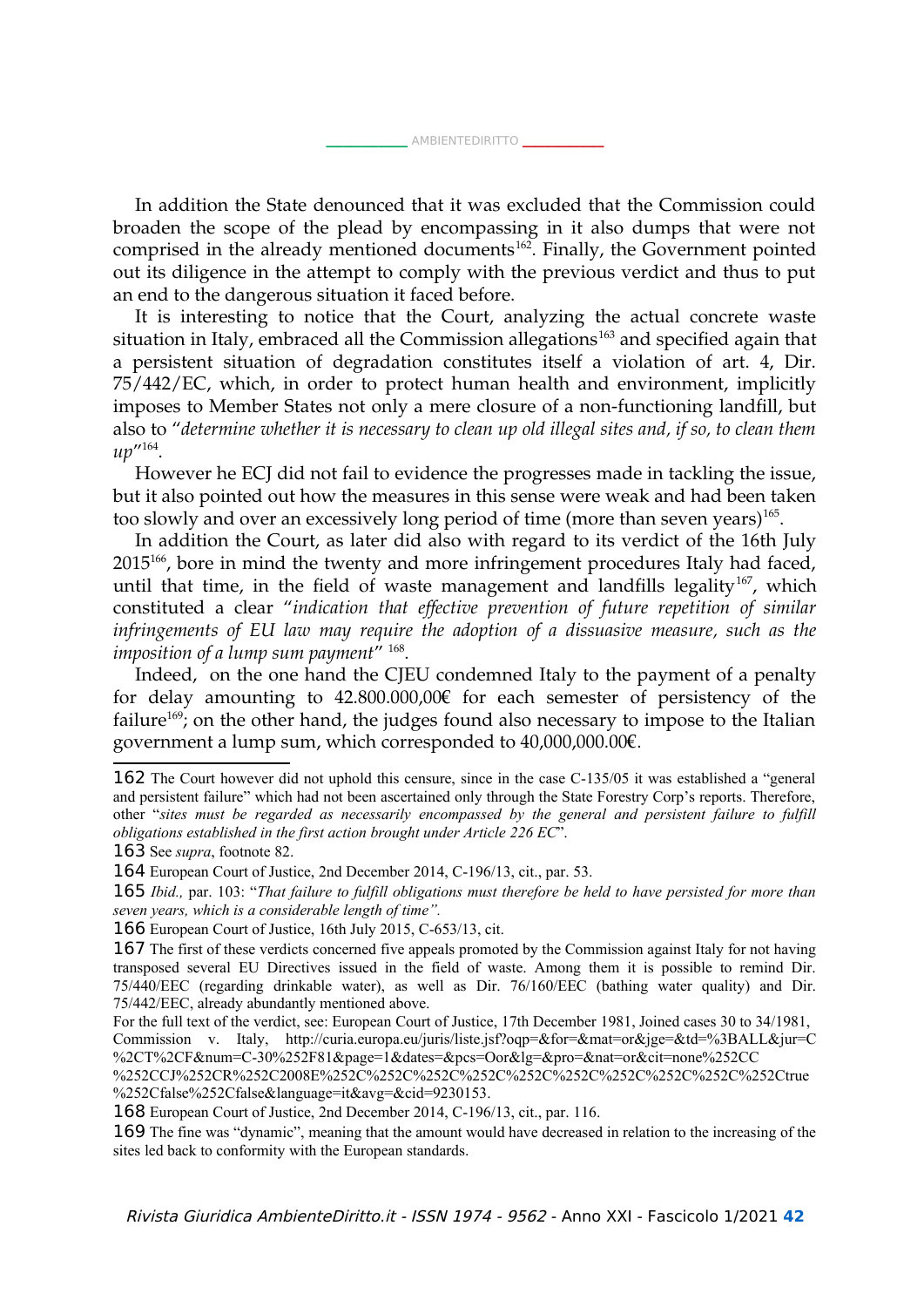#### **17. Concluding notes.**

The verdicts that have been so far analyzed show several and recurrent violations of EU dispositions, perpetrated by the Italian State, in the field of waste management. Those censures regarded both the failure of transposing directives as well as the adoption of legislative act which were in contradiction with European norms.

In particular, it has certainly appeared clear to the reader the costs that Italy faced as a consequence of its incautious behavior. With the benefit of the hindsight, it is easy to assert that the capital Italy had to correspond to the European Union in terms of economic sanctions would have been much more useful if, instead, had been invested for improving the entire system of waste recovery and disposal $170$ .

From such a good practice indeed, not only the State's funds would have benefit (it is to remind also that, as a fallout of Italian default, European Union decided not to correspond to it an high amount of funds) $171$ , but also, more generally, the entire Italian population, both in terms of economy and health. Namely, one of the biggest revenue for States are taxes. The entire tax system is (or, maybe, it should be said "ought to be") founded on a mutual gain: taxpayers pay levies in order to obtain services useful and needed for their life. When this dichotomy does not properly function (as for example in the field of waste, where the Italian State did not even offered the basic assistance in order, not to give a benefit, but simply to avoid a prejudice to citizens), then there is a short-circuit: citizens are contributing for the State expanses without receiving in return what they paid for.

The State has, ultimately, failed to be "democratic", in the sense that it is not representing anymore the needs of its community and it is not carrying out the functions that justify its existence.

*Ad absurdum*, it could be maintained that, in every hypothesis in which similar deficiencies can be ascertained, the State loses a portion of its legitimacy in people's eyes.

Only through transparency and certainty with regard to the planning of the measures the State can restore public confidence in its authorities $^{172}.$  $^{172}.$  $^{172}.$ 

For these reasons, and for the seriousness of the circumstances, the Italian Court of Audit started already in 2016 proceedings against the main perpetrators for the lack of landfills' rehabilitation, that have costed Italy tens of millions euros.

In the meanwhile, witnessing the *prima facie* ineffectiveness of these dissuasive remedies, the 21st of March 2019 Italy approached a new condemn according to art.

<span id="page-42-0"></span><sup>170</sup> At the end of 2016, it emerged that the Italian Republic had already deposited in the EU coffers more than 114 millions of euros due to sanctions that has been inflicted to it. In particular, one-fourth of this amount was corresponded due to the penalties arising from the situation described in the region Campania. See: L. Baroni, "La gestione dei rifiuti", cit., 1222.

<span id="page-42-1"></span><sup>171</sup> See *supra*, footnote 123.

<span id="page-42-2"></span><sup>172</sup> L. Baroni, "La gestione dei rifiuti", cit., 1222.